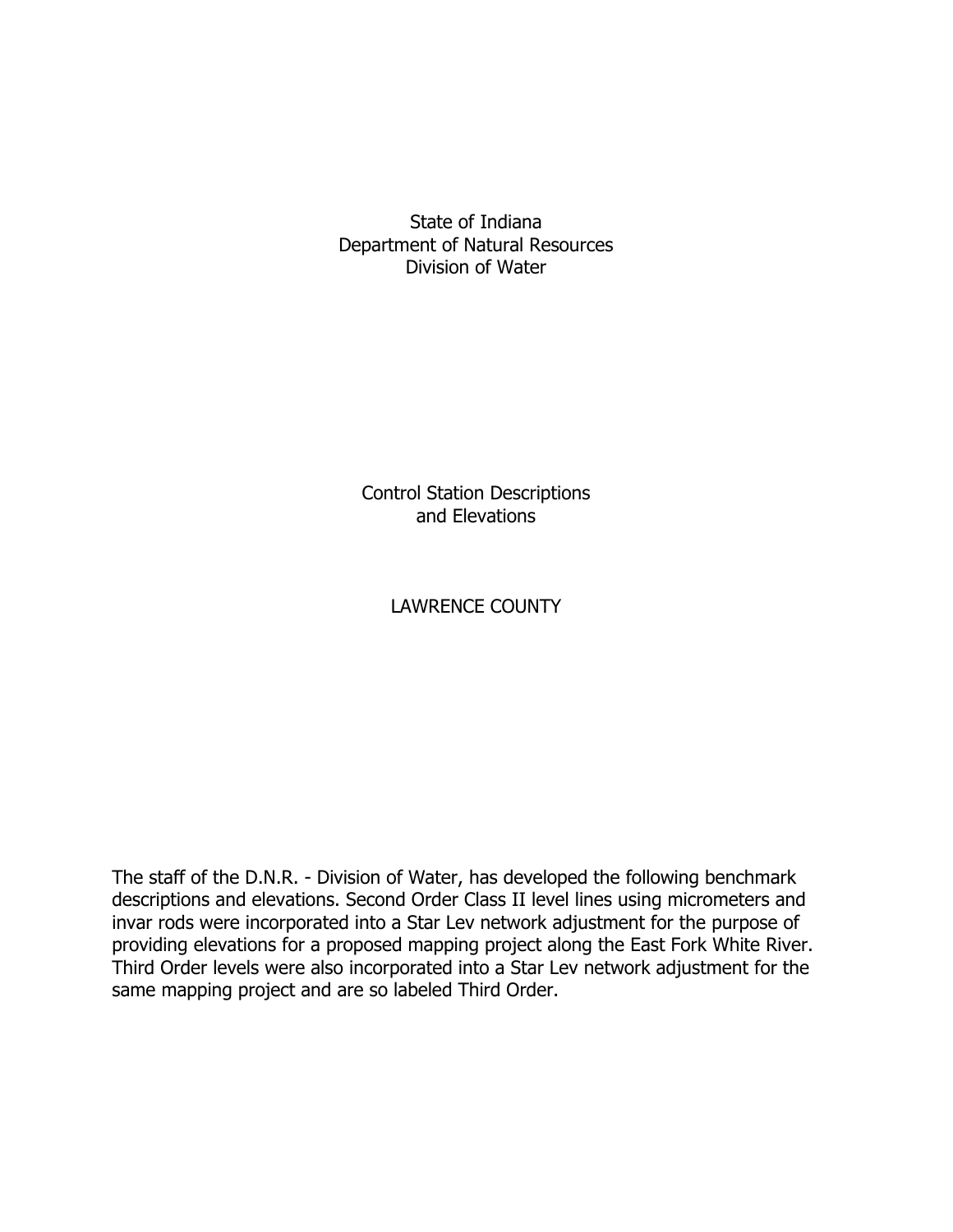# DNR BM WILLIAMS 1, 1996

In Lawrence County, Williams Quadrangle, in the Northwest 1/4 of Section 9, Township 4 North, Range 2 West, 2nd PM.; at Williams; at the entrance to the Williams Dam site; set in the top of a concrete post, inside a 2 foot X 2 foot concrete pad, 99.8 feet east of the northeast corner of a blue house (property manager's house), 83.4 feet west of a 3 1/2 foot circular concrete object with a metal lid, 62.8 feet west of the wooden "Williams Dam" sign post, 29.5 feet north of the north edge of the asphalt parking area, 22.1 feet north of a 18 inch pine tree, 0.4 foot below the surface of the ground, 0.2 foot below the top of the concrete pad; a Department of Natural Resources brass control station tablet, stamped "WILLIAMS 1 1996" 509.287 feet NGVD 1929 2<sup>nd</sup> Order 155.231 meters NGVD 1929

# DNR TBM CC 1, 1987

In Lawrence County, William Quadrangle, in the Northeast 1/4 of Section 18, Township 4 North, Range 2 West, 2nd PM; approximately 1.6 miles southwest of Williams; at the Williams - Huron Road bridge over Chapman Creek; set in the east side of power pole # 15/71 - 1A, 176.2 feet north of the north end of the bridge, 47.8 feet west of the centerline of the road, 36.8 feet north of the north end of the metal guardrail of the bridge, 1.8 feet above the ground; a railroad spike with an aluminum tag nailed to the power pole, the tag is stamped "DNR TBM CC 1" 475.671 feet NGVD 1929 2<sup>nd</sup> Order 144.9849 meters NGVD 1929

# DNR TBM CC 2, 1987

In Lawrence County, William Quadrangle, in the Northeast 1/4 of Section 18, Township 4 North, Range 2 West, 2nd PM; approximately 1.6 miles southwest of Williams; at the Williams - Huron Road bridge over Chapman Creek; set in the north side of power pole "N I", approximately 500 feet north of the bridge, 57.0 feet west of and across the road from a 4 inch pvc ditch breather pipe (approximately 3 1/2 feet tall), 37.3 feet west of the centerline of the road, 1.0 foot above the ground; a railroad spike driven thru an aluminum tag, stamped "DNR TBM CC 2" 487.608 feet NGVD 1929 2nd Order 148.6232 meters NGVD 1929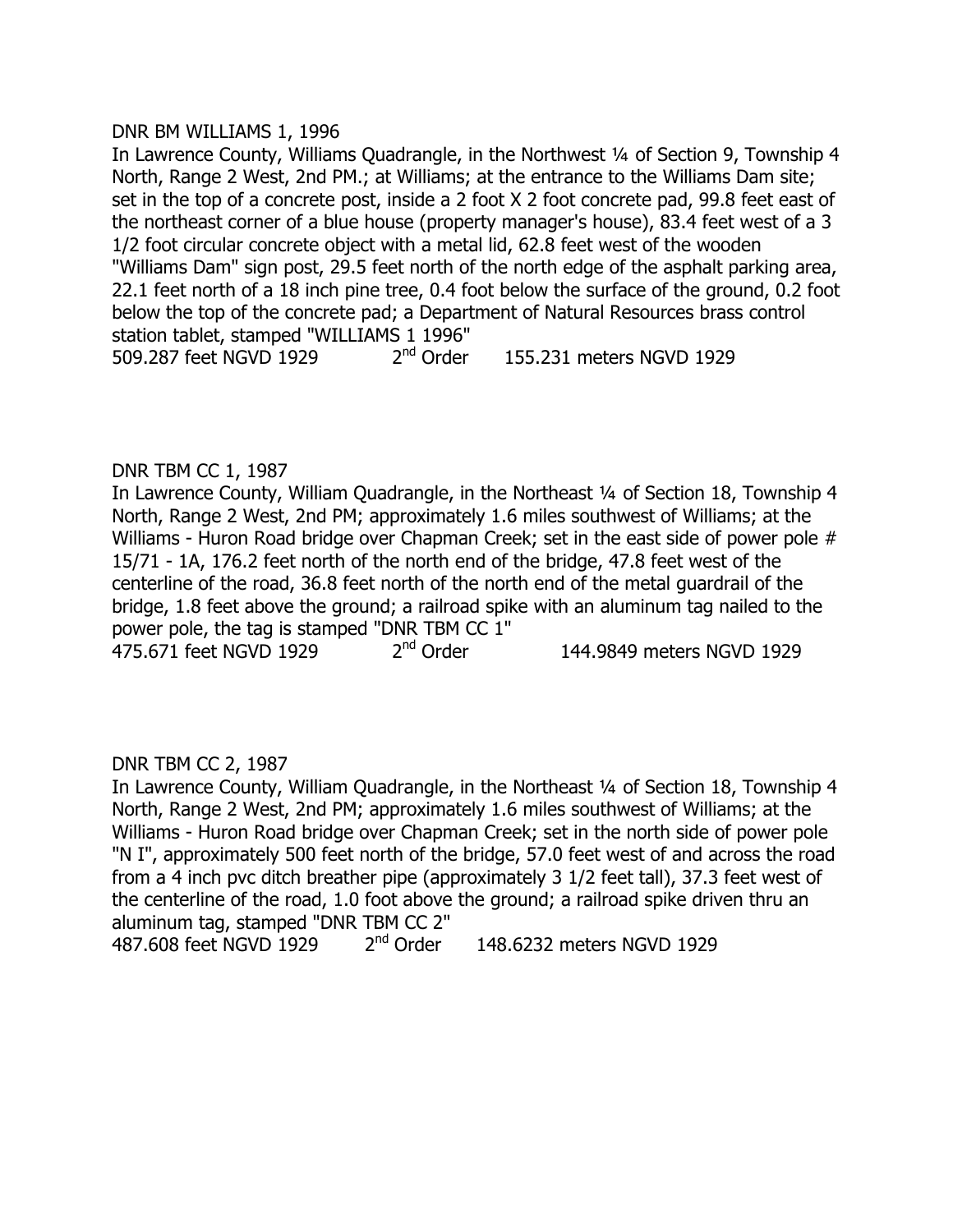# DNR TBM CC 3, 1996

In Lawrence County, Williams Quadrangle, in the Northeast 1/4 of Section 18, Township 4 North, Range 2 West, 2nd PM; approximately 1.6 miles southwest of Williams; at the intersection of 520 South Road and the Williams - Huron Road; set in the west side of power pole # M25 with 3 guy wires, 150.0 feet south of the extended centerline of 520 South Road, 36.2 feet northeast of the northeast corner of a corrugated metal pole barn, 33.7 feet west of the centerline of the Williams-Huron Road, 1.5 feet above the ground; a railroad spike driven thru an aluminum tag, stamped " DNR TBM CC3 ". 493.328 feet NGVD 1929 2<sup>nd</sup> Order 150.3668 meters NGVD 1929

# DNR TBM WILL 1, 1990

In Lawrence County, Williams Quadrangle, in the Northwest 1/4 of Section 9, Township 4 North, Range 2 West, 2nd PM; at Williams; at the Williams Dam Public Fishing Area, at the north end of the paved parking area; set in the southwest side of a power pole with a transformer and a overhead light, 123.2 feet northwest and across the paved entrance road to the top of the northwest end of the concrete steps leading to the Williams Dam, 54.5 feet southeast of the southeast rail of the Chicago Milwaukee St Paul and Pacific railroad, 25.0 feet northeast of the north corner of the asphalt parking lot, 23.7 feet northwest of the centerline of the paved entrance road, 0.5 foot above the ground; a railroad spike driven thru an aluminum tag, stamped "IDNR TBM WILL 1, 1990".

508.480 feet NGVD 1929 2<sup>nd</sup> Order 154.9851 meters NGVD 1929

# DNR TBM WILL 2, 1990

In Lawrence County, Williams Quadrangle, in the Northwest 1/4 of Section 9, Township 4 North, Range 2 West, 2nd PM; at Williams; at the entrance to the Williams Dam and the Williams Milling Company; set in the southwest side of a power pole with 3 transformers and a guy wire, 54.0 feet southwest of the centerline of the Chicago Milwaukee St Paul and Pacific railroad and the entrance drive to the Williams Dam Fishing Area, 51.2 feet southwest of the northeast corner of the Williams Milling Company building, 23.5 feet west of the centerline of the entrance drive to the Williams Dam Fishing Area, 18.3 feet southeast of the southeast rail of the Chicago Milwaukee St Paul and Pacific railroad, 6.2 feet west of the southwest end of a concrete headwall of a culvert under the railroad, 0.8 foot above the ground; a railroad spike driven thru an aluminum tag, stamped "IDNR TBM WILL 2, 1990".<br>510.530 feet NGVD 1929 2<sup>nd</sup> Order

510.530 feet NGVD 1929 2<sup>nd</sup> Order 155.6100 meters NGVD 1929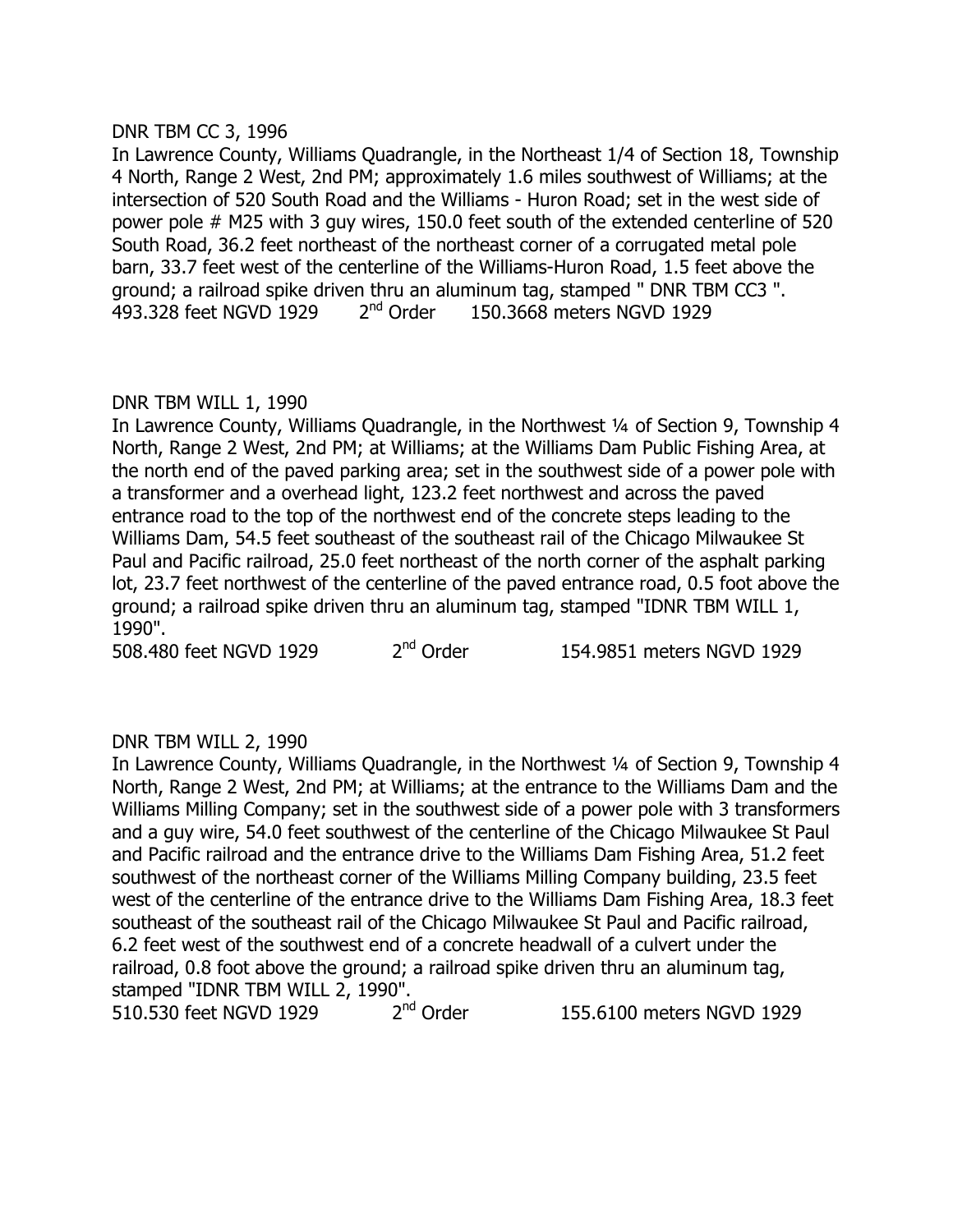# DNR TBM WD 1, 1996

In Lawrence County, Williams Quadrangle, in the Northwest 1/4 of Section 8, Township 4 North, Range 2 West, 2nd PM; approximately 0.75 mile west of Williams; at the "T" road intersection of State Road 450 and 975 West Road; set in the east side of a power pole with 2 sets of guy wires, about 300 feet north of the Chicago Milwaukee St Paul and Pacific railroad track, 87.4 feet south of the centerline of State Road 450, 24.3 feet south of State Road 450 metal sign post, 23.7 feet west of the centerline of 975 West Road, 1.0 foot above the ground; a railroad spike driven thru an aluminum tag, stamped "IDNR TBM WD 1, 1996".<br>486.964 feet NGVD 1929 2<sup>nd</sup> Order

486.964 feet NGVD 1929 2<sup>nd</sup> Order 148.4270 meters NGVD 1929

# IFC & WRC TBM EFWR 104

In Lawrence County, Williams Quadrangle, in the Southeast <sup>1/4</sup> of Section 7, Township 4 North, Range 2 West, 2nd PM; approximately 1.4 miles southwest of Williams; approximately 0.55 mile west and north along the Williams-Huron Road from the Fort Williams Church to the station on the east side of the road, at a 48 inch CMP culvert under the road; set in the top of the north end of the east concrete headwall of the culvert, about 500 feet north of a red brick farm house, 9.0 feet east of the centerline of the road, 7.5 feet south of the north metal "I" beam guardrail support post, 0.5 foot below the level of the road, 0.4 foot south of the north end of the concrete headwall; a chiseled triangle.

529.005 feet NGVD 1929 2<sup>nd</sup> Order 161.2410 meters NGVD 1929

# IFC & WRC TBM EFWR 105

In Lawrence County, Williams Quadrangle, in the Northeast 1/4 of Section 7, Township 4 North, Range 2 West, 2nd PM; approximately 1.0 mile west-southwest of Williams; at the Williams Covered Bridge; set in the top of the southeast stone wingwall of the bridge, 12.0 feet east of the centerline of the bridge, 2.0 feet northeast of a metal "I" beam guardrail support post, 1.5 feet north of the south face of the stone wingwall, 1.0 foot west of the east face of the stone wingwall, 1.0 foot east of the west face of the stone wingwall, 1.0 foot south of the southeast corner of the covered bridge, 0.4 foot above the level of the road; a chiseled triangle.

503.974 feet NGVD 1929 2<sup>nd</sup> Order 153.6116 meters NGVD 1929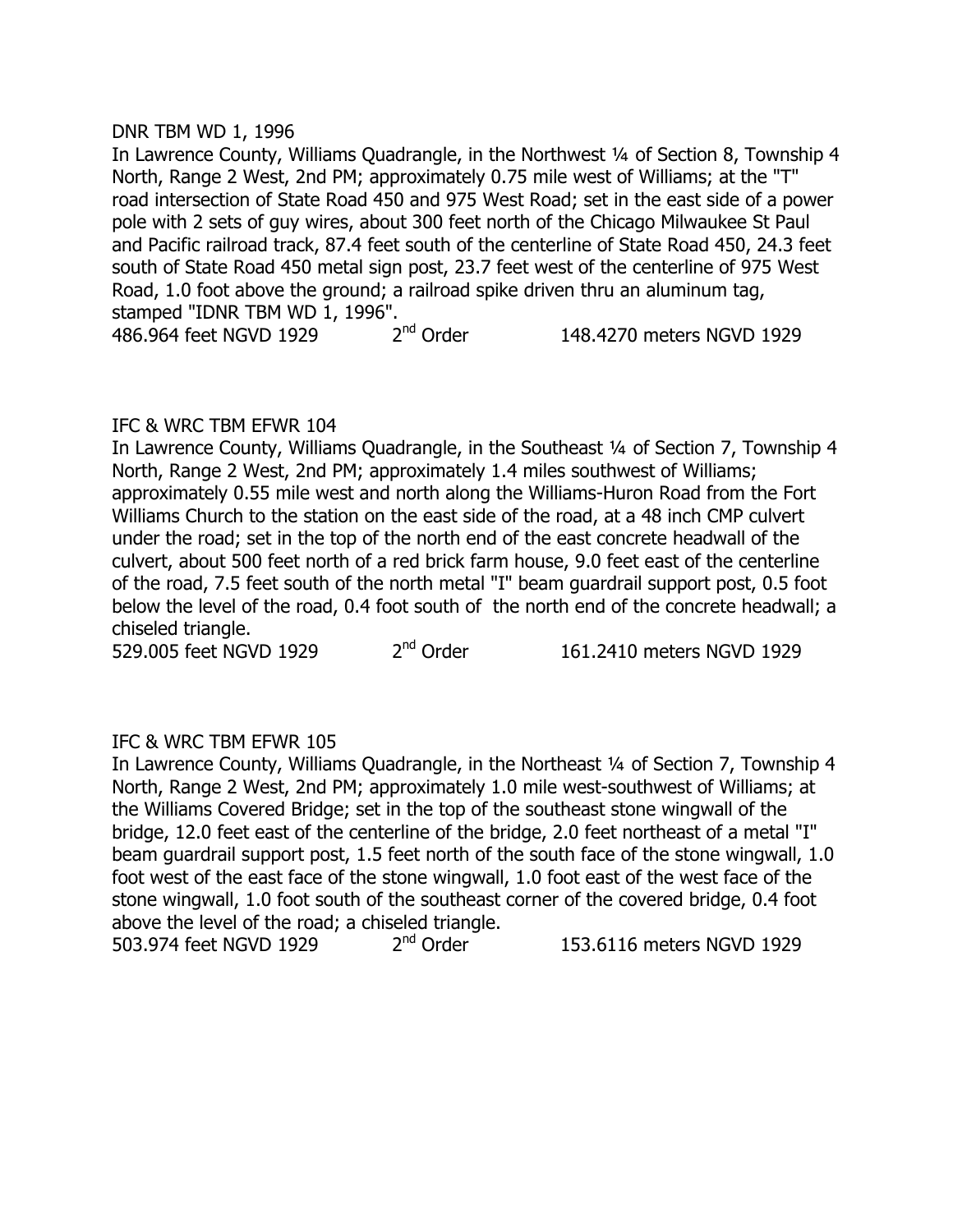# IFC & WRC BM LAW 6, 1962

In Lawrence County, Williams Quadrangle, in the Southeast 1/4 of Section 18, Township 4 North, Range 2 West, 2nd PM; at Chase Ripple; at the abandoned 40 foot concrete arch culvert over a small tributary to the East Fork White River, 0.9 mile south along the Williams-Huron Road from its intersection with 520 South Road; set in the top of the northwest concrete headwall of the culvert, approximately 175 feet north of the entrance to the White River Resort, 120 feet north of a concrete block building, approximately 70 feet west of the centerline of the Williams-Huron Road, 17.0 feet northeast of the southwest end of the headwall of the culvert, 7.0 feet northwest of the centerline of the abandoned culvert road, 2.5 feet south of the centerline of the stream under the abandoned culvert, 0.6 foot east of the west face of the headwall, about level with the abandoned road; a Indiana Flood Control and Water Resources brass control station tablet, stamped "LAW 6, 1962".

480.311 feet NGVD 1929 2<sup>nd</sup> Order 146.3990 meters NGVD 1929

# DNR BM LAW 7 RESET 1987

In Lawrence County, Williams Quadrangle, in the Northeast 1/4 of Section 18, Township 4 North, Range 2 West, 2nd PM; approximately 1.6 miles southwest of Williams; at the Williams-Huron Road bridge over Chapman Creek; set in the top of the northwest concrete wingwall of the bridge, 12.2 feet west of the centerline of the road, 7.0 feet southwest of the northwest end of the wingwall, 1.4 feet south of a metal "I" beam guardrail support post, 1.1 feet west of the metal guardrail, 0.5 foot northeast of the southwest face of the concrete wingwall, about level with the road; a Department of Natural Resources brass control station tablet, stamped "LAW 7 RESET, 1987". 484.393 feet NGVD 1929 2<sup>nd</sup> Order 147.6433 meters NGVD 1929

# IFC & WRC BM LAW 8, 1962

In Lawrence County, Williams Quadrangle, in the Northwest 1/4 of Section 8, Township 4 North, Range 2 West, 2nd PM; approximately 1.0 mile west-southwest of Williams; at the Williams Covered Bridge; set in the top of the northeast stone wingwall of the bridge, 11.5 feet south of the north end of the stone wingwall, 10.0 feet east of the centerline of the road, 1.55 feet south of the south most metal "I" beam guardrail support post, 1.2 feet north of the northeast corner of the covered bridge, 1.1 feet east of the west face of the stone wingwall, 1.0 foot west of the east face of the stone wingwall, 0.2 foot above the level of the road; a Indiana Flood Control and Water Resources brass control station tablet, stamped "LAW 8, 1962". 503.126 feet NGVD 1929 2<sup>nd</sup> Order 153.3530 meters NGVD 1929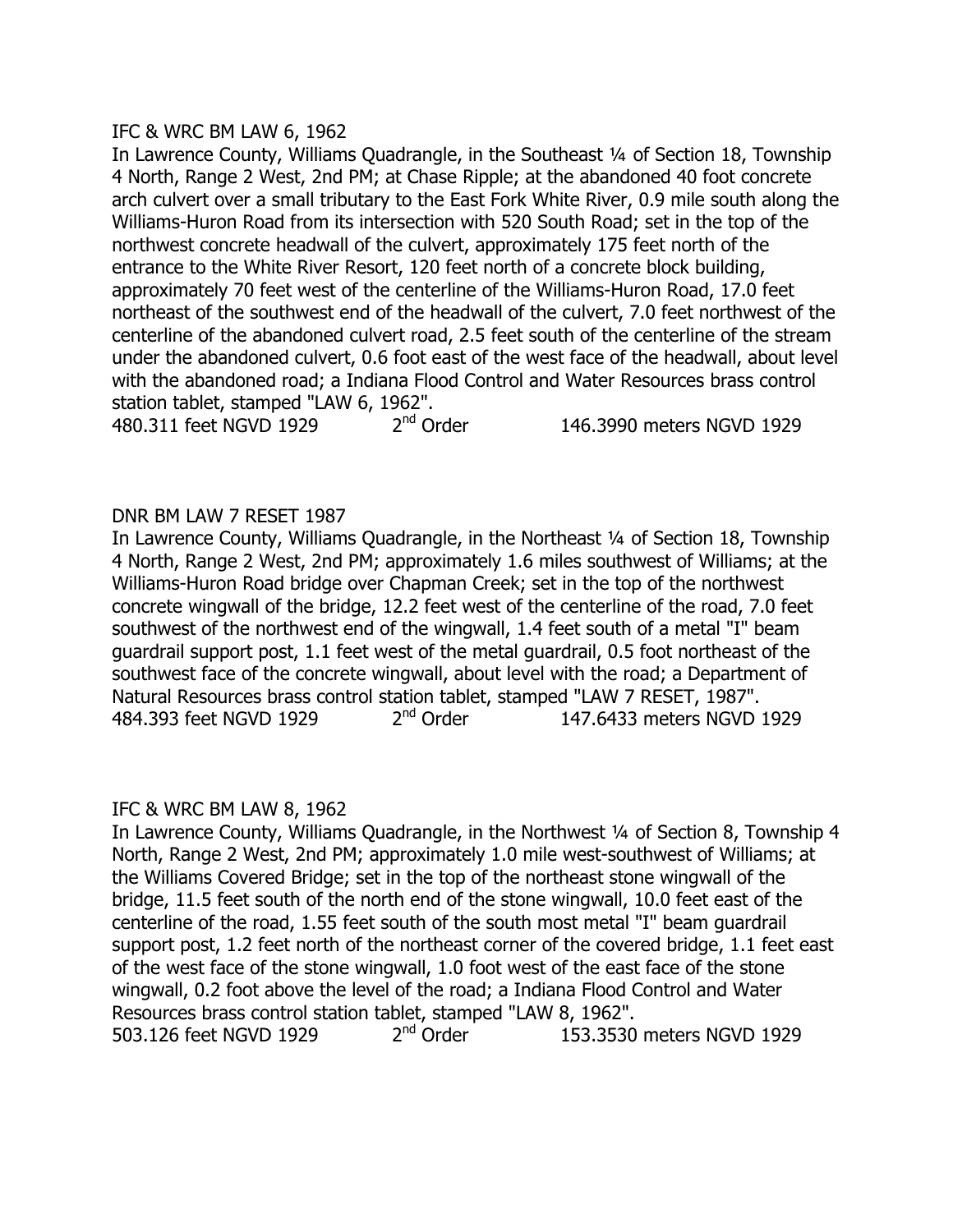### USC & GS TBM 54 B

In Lawrence County, Williams Quadrangle, in the Southeast 1/4 of Section 18, Township 4 North, Range 2 West, 2nd PM; at Chase Ripple; at the abandoned 40 foot concrete arch culvert over a small tributary to the East Fork White River, 0.9 mile south along the Williams-Huron Road from its intersection with 520 South Road; set in the top of the southeast concrete headwall of the culvert, approximately 175 feet north of the entrance to the White River Resort, 130 feet north of a concrete block building, approximately 60.0 feet west of the centerline of the Williams-Huron Road, 13.9 feet southwest of the north end of the concrete headwall, 7.0 feet southeast of the centerline of the abandoned culvert road, 6.0 feet north of the centerline of the stream under the abandoned culvert, 0.4 foot west of the east face of the concrete headwall, on the extended centerline of the CMP culvert under the Williams-Huron Road, about level with the abandoned road; a chiseled triangle.

480.317 feet NGVD 1929 2<sup>nd</sup> Order 146.4010 meters NGVD 1929

# USC & GS LIBERTY AZIMUTH

In Lawrence County, Georgia Quadrangle, in the Northwest 1/4 of Section 17, Township 3 North, Range 1 West, 2nd PM; approximately 1.3 miles southeast of Georgia; at the "T" road intersection of 350 West Road and 1150 South Road; set in the top of a concrete post, 56.5 feet south of the extended centerline of 1150 South Road, 43.5 feet south of a wood fence corner post, 32.7 feet north of a power pole, 27.1 feet north of a wood fence corner post, 17.0 feet west of the centerline of 350 West Road, 2.5 feet east of a fence line, 0.9 foot above the ground, 0.9 foot north-northeast of a orange NOAA witness post; a U.S. Coast and Geodetic Survey Azimuth mark brass tablet, stamped "LIBERTY, 1946". 847.177 feet NGVD 1929 3<sup>rd</sup> Order 258.220 meters NGVD 1929

# USC & GS LIBERTY 1946

In Lawrence County, Georgia Quadrangle, in the Southeast 1/4 of Section 17, Township 3 North, Range 1 West, 2nd PM; approximately 1.3 miles southeast of Georgia; approximately 0.25 mile south along 350 West Road from its intersection with 1150 South Road, to a prominent hill on the east side of the road, on top of the hill; set in the top of a concrete post, projecting 6 inches; a U.S. Coast and Geodetic Survey triangulation brass tablet, stamped "LIBERTY, 1946". 895.150 feet NGVD 1929 3<sup>rd</sup> Order 272.8423 meters NGVD 1929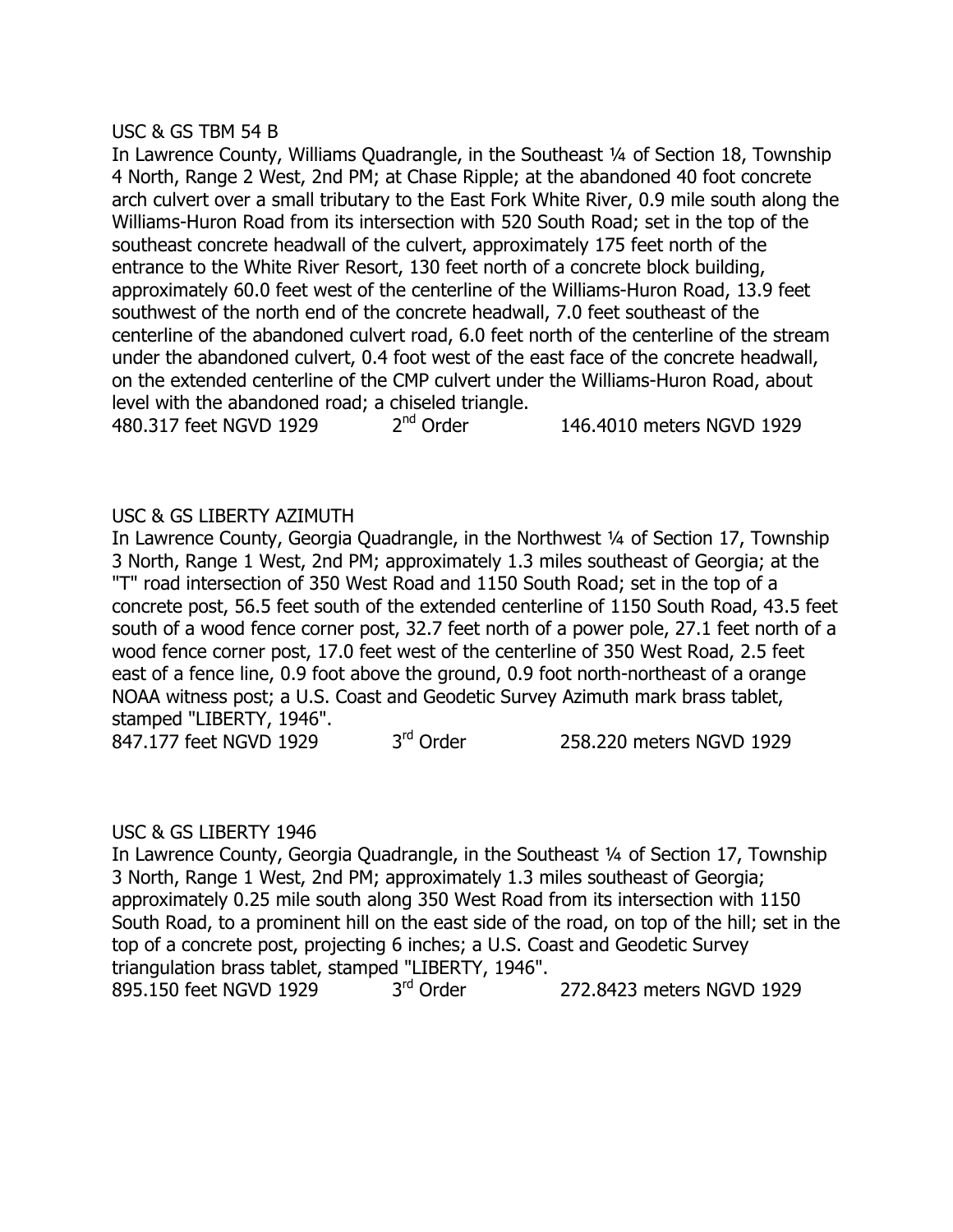# USC & GS LIBERTY NO. 1, 1946

In Lawrence County, Georgia Quadrangle, in the Southeast 1/4 of Section 17, Township 3 North, Range 1 West, 2nd PM; approximately 1.3 miles southeast of Georgia; approximately 0.25 mile south along 350 West Road from its intersection with 1150 South Road, to a prominent hill on the east side of the road, on top of the hill; set in the top of a concrete post, 57.5 feet east of station LIBERTY, projecting 6 inches; a U.S. Coast and Geodetic Survey triangulation brass tablet, stamped "LIBERTY NO 1, 1946". 890.554 feet NGVD 1929 3<sup>rd</sup> Order 271.4414 meters NGVD 1929

# USC & GS LIBERTY NO. 2, 1946

In Lawrence County, Georgia Quadrangle, in the Southeast 1/4 of Section 17, Township 3 North, Range 1 West, 2nd PM; approximately 1.3 miles southeast of Georgia; approximately 0.25 mile south along 350 West Road from its intersection with 1150 South Road, to a prominent hill on the east side of the road, on top of the hill; set in the top of a concrete post, 65.3 feet west of station LIBERTY, projecting 6 inches; a U.S. Coast and Geodetic Survey triangulation brass tablet, stamped "LIBERTY NO 2, 1946". 847.177 feet NGVD 1929 3<sup>rd</sup> Order 258.2199 meters NGVD 1929

# DNR TBM WD 2, 1996

In Lawrence County, Georgia Quadrangle, in the Southeast 1/4 of Section 17, Township 3 North, Range 1 West, 2nd PM; approximately 1.3 miles southeast of Georgia; approximately 0.2 mile south along 350 West Road from its intersection with 1150 South Road, on the east side of 350 West Road; set in the top of the northeast flange bolt of a small fire hydrant, 39.2 feet east of a steel fence corner post, 34.5 feet east of a telephone pedestal box, 18.8 feet east of the centerline of 350 West Road, 9.4 feet south of a steel mailbox post (#316), 7.0 feet south of the extended centerline of a gravel drive; a chiseled "X".

857.329 feet NGVD 1929 3rd Order 261.3144 meters NGVD 1929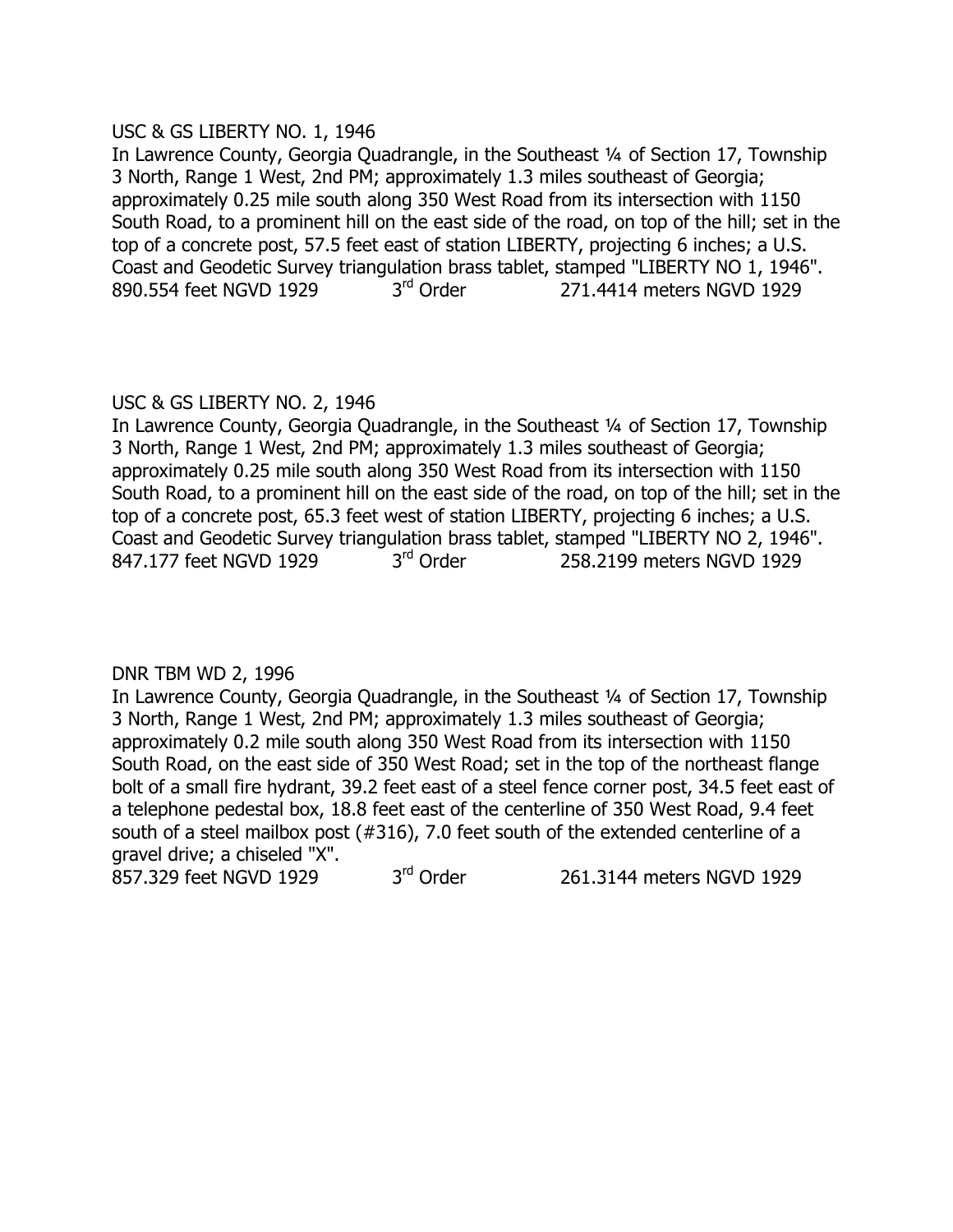# DNR TBM WD 3, 1996

In Lawrence County, Georgia Quadrangle, in the Southwest 1/4 of Section 17, Township 3 North, Range 1 West, 2nd PM; approximately 2.0 miles southeast of Georgia; approximately 0.7 mile south along 350 West Road from its intersection with 1150 South Road, 0.25 mile south of Liberty Church, on the west side of 350 West Road; set in the south side of a power pole with 2 guy wires, 135.0 feet west of the centerline of 350 West Road, 47.5 feet west of the north pole on a driveway gate, 16.0 feet north of the centerline of the drive to the west, 2.0 feet south of a fence line, 1.0 foot above the ground; a railroad spike driven thru an aluminum tag, stamped "IDNR TBM WD 3, 1996".

843.014 feet NGVD 1929 3<sup>rd</sup> Order 256.9512 meters NGVD 1929

# IFC&WRC TBM 57 B

In Lawrence county, Bedford West Quad., in the NE 1/4 of Sec. 31, T. 5 N., R. 1 W.,; at Coxton; on the Chicago, Milwaukee, St. Paul & Pacific Railroad at Coxton; 75 feet southeast of a public road crossing, on the north side of the road; set in the south side of a power transmission line pole number 2514; 15 feet north of the centerline of the road, 15 feet southeast of the southeast corner of the house, 1.1 feet above the ground; a railroad spike.

512.946 feet NGVD 1929

# B & W BM P 58

In Lawrence County, Bedford West Quad., in the SE 1/4 of Sec. 30, T. 5 N., R. 1 W., about 0.5 miles northeast of Coxton; at the Chicago, Milwaukee, St. Paul & Pacific railroad bridge over Salt Creek; set in top of the south end of the west abutment, 5.5 feet south of the south rail, 1.6 feet below the top of the rail, 0.7 feet west of the east face of the west abutment; a Brock & Weymouth bronze disk stamped "P 58". 507.217 feet NGVD 1929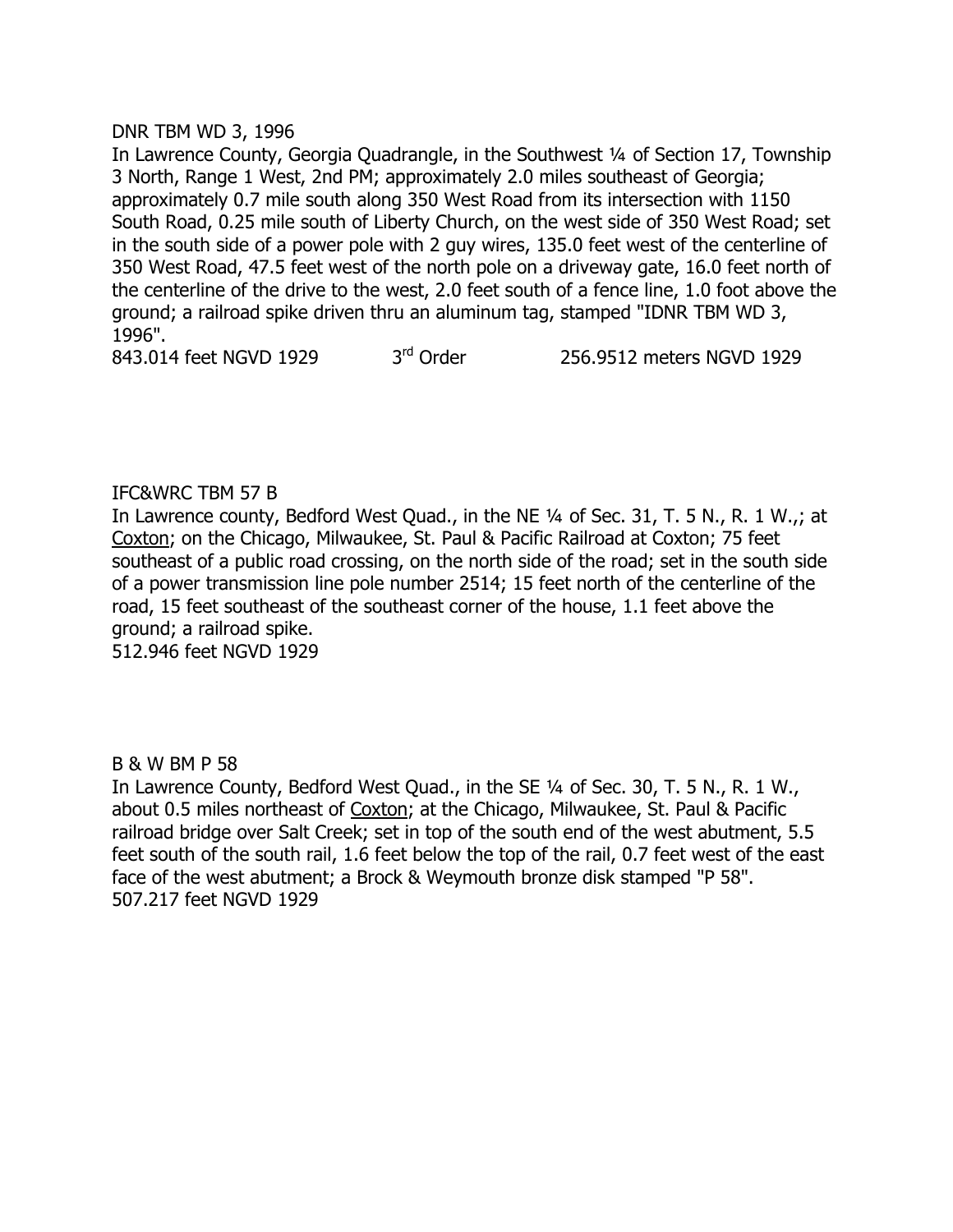### IFC&WRC TBM SC 52, 1955

In Lawrence County, Bedford West Quad., in the SE 1/4 of Sec. 30, T. 5 N., R. 1 W., about 0.5 miles northeast of Coxton; at the Chicago, Milwaukee, St. Paul & Pacific railroad bridge over Salt Creek; set in top of the southeast corner of the second step above the west bridge seat, 8 feet south of the south rail, 3.1 feet below the top of the rail; a chiseled square.

505.615 feet NGVD 1929

### IFC&WRC BM LAW 2, 1955

In Lawrence County, Bedford West Quad., in the SW 1/4 of Sec. 29, T. 5 N., R. 1 W., about 4.6 miles southwest of Bedford; at the State Road 450 bridge over Salt Creek; set in top of the northeast end of the northwest bridge seat, 9.0 feet northeast of the centerline of the highway, 1.1 feet northwest of the southeast face of the northwest abutment, 1.8 feet below the roadway; a Indiana Flood Control and Water Resources Commission bronze bench mark tablet, stamped "LAW 2 1955". 500.467 feet NGVD 1929

# IFC&WRC TBM SC 104, 1955

In Lawrence County, Bedford West Quad., in Sec. 29, T 5 N, R 1 W., about 4.0 miles southwest of **Bedford**; about 3.97 miles west and southwest along State Road 450 from its junction with U.S. Highway 50 and State Road 37 at Bedford; set in the east side of a brace pole for telephone pole # 120, 12 feet west of the centerline of the road, 16 feet north of the centerline of a private road leading southwest down into the valley, 45 feet north of the west headwall of a small culvert, under state road 450; a railroad spike through a brass plate, stamped "TBM SC 104 1955". 579.951 feet NGVD 1929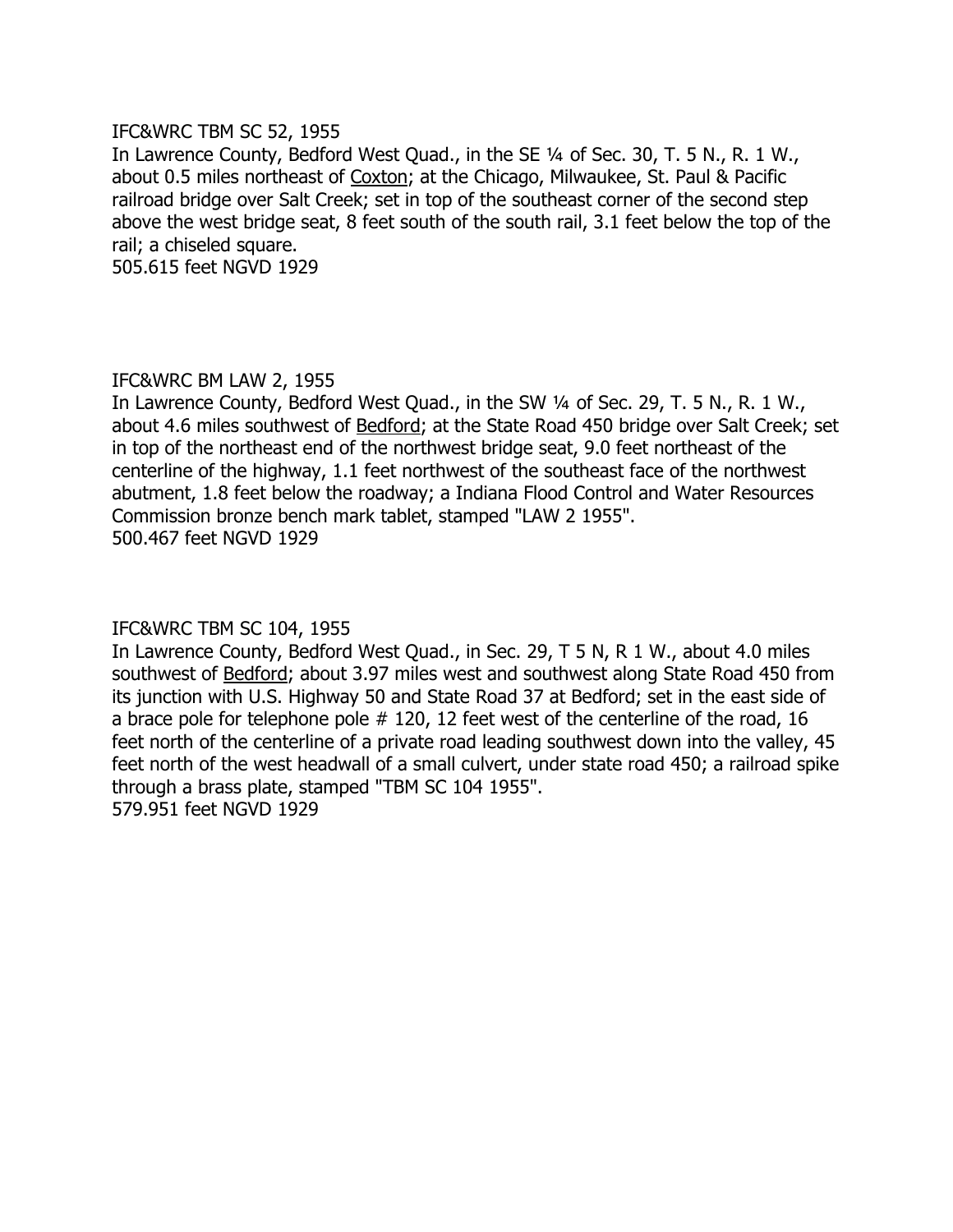### IFC&WRC TBM SC 106 1955

In Lawrence County, Bedford West Quad., in the NW 1/4 of Sec. 20, T. 5 N., R. 1 W., about 3.3 miles west of **Bedford**; about 3.45 miles west and southwest along State Road 450 from its junction with U.S. highway 50 and State Road 37 at Bedford, to a white house with a large porch at each end (car port on west, screen on east), thence 0.05 miles west along a road by the white house to a gate (northeast-southwest), thence 0.45 mile along a road to a barn lot; set in the east side of a 24-inch thorn tree, 20 feet west of the centerline of the road, 35 feet southwest of the barn lot gate, 100 feet southwest of the southwest corner of the barn, 1.1 feet above the ground; a railroad spike.

548.920 feet NGVD 1929

# IFC&WRC BM LAW 3, 1955

In Lawrence County, Bedford West Quad., in the NW 1/4 of Sec. 20, T. 5 N., R. 1 W., about 3.7 miles west of Bedford; about 2.0 miles west along State Road 450 from its junction with U.S. Highway 50 and State Road 37 at Bedford (at the end of State Road 158), thence 1.45 miles southwest along State Road 450, to a white house with a large porch at each end (car port on west, screen on east), thence 0.05 miles along a road by the white house to a gate (northeast-southwest), thence 0.45 mile along a road to a barn lot with two gates (east-west), thence 0.05 mile along the road to a gate (northsouth), thence 0.15 mile along the road to a power transmission line crossing, at the first large tower east of a series of small towers; set in top of a concrete post projecting about 0.1 foot above the ground, 65 feet east of the centerline of the road, 5 feet northwest of the southwest leg, and 5 feet southwest of the northwest leg of the tower, 1.7 feet west of the west side of the tower; a Indiana Flood Control and Water Resources Commission bronze bench mark tablet, stamped "LAW 3 1955". 497.096 feet NGVD 1929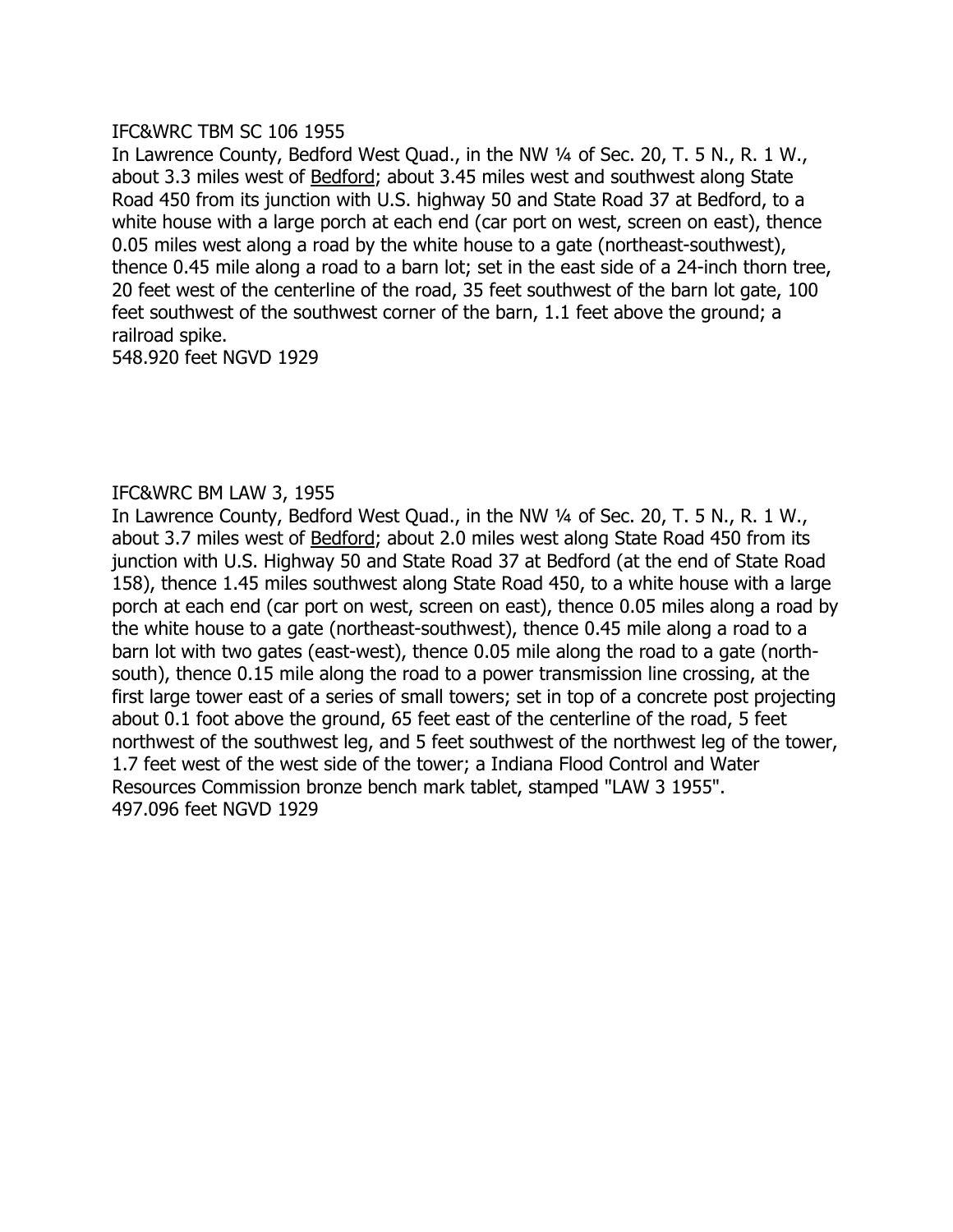### IFC&WRC TBM SC 103, 1955

In Lawrence County, Bedford West Quad., in the South  $\frac{1}{2}$  of Sec. 20, T. 5 N., R. 1 W., about 3.0 miles southwest of **Bedford**; about 3.47 west and southwest along State Road 450 with its junction with U.S. highway 50 and State Road 37 at Bedford, about 240 feet southwest of the southwest end of a large white home, set in the southeast side of the 30 inch base of a two-pronged Shagbark Hickory tree, 12 feet northwest of the center line of the highway, about 0.3 feet above the ground; a railroad spike through a brass plate, stamped "TBM SC 103 1955".

635.242 feet NGVD 1929

# IFC&WRC TBM SC 102, 1955

In Lawrence County, Bedford West Quad., in Sec. 21, T. 5 N., R. 1 W., about 2.7 miles southwest of Bedford; about 3.14 miles west and southwest along State Road 450 from its junction with State Road 37 and U.S. Highway 50 at Bedford; set in the east side of power pole #185-248, about 180 feet southwest along State Road 450 from a concrete block basement house on the west side of the road, about 500 feet northeast of a limestone ranch-style house, 12 feet northwest of the centerline of the road, 1.2 feet above the ground; a railroad spike through a brass plate, stamped "TBM SC 102 1955". 639.514 feet NGVD 1929

# IFC&WRC TBM SC 101, 1955

In Lawrence County, Bedford West Quad., in Sec. 21, T.5 N., R. 1 W., about 2.2 miles west of Bedford; about 2.0 miles west along State Road 450 from its junction with State Road 37 and U.S. Highway 50 at Bedford, thence 0.60 miles south and southwest along State Road 450, at the north approach to an "S' curve in the road; set in the east side of power pole # 1846297, about 80 feet south of the southeast corner of a white frame house facing north, 8 feet north and 4 feet west of the west handrail of a small culvert under State Road 450, 20 feet west of the centerline of the road; a railroad spike through a brass plate, stamped "TBM SC 101 1955". 671.066 feet NGVD 1929

# IFC&WRC BM LAW 4, 1955

In Lawrence County, Bedford West Quad., in the NW 1/4 of Sec. 21, T.5 N., R. 1 W., about 2.6 miles west of Bedford; at the old State Road 158 Bridge over Salt Creek; set in top of the northeast end of the northwest bridge seat, 9 feet northeast of the centerline of the road, 1.3 feet below the road, 0.9 feet northwest of the southeast face of the northwest abutment; a Indiana Flood Control and Water Resources Commission bronze bench mark tablet, stamped "LAW 4 1955". 498.349 feet NGVD 1929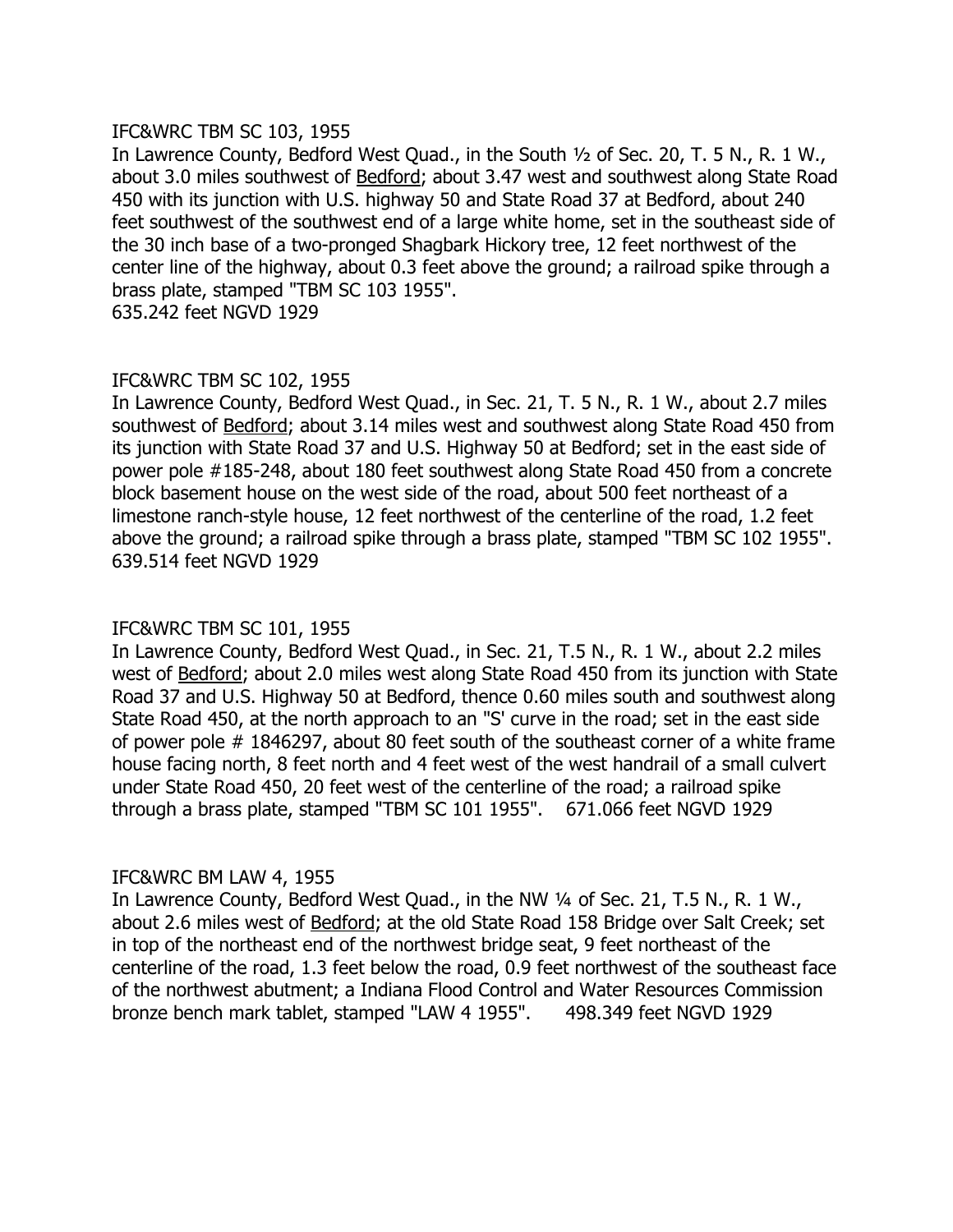#### USGS TBM 636.4

In Lawrence County, Bedford West Quad., about 2.0 miles west of Bedford; about 2.0 miles west along State Road 450 from its junction with U.S. highway 50 and State Road 37 at Bedford, at the end of State Road 158, at a small culvert under State Road 450 east; set in top of the south end of the west headwall, 15 feet east of centerline State Road 450 south, 13 feet north of the centerline State Road 450 east, 4.5 feet south of pole # E7/1, level with the road; a chiseled square. 636.257 feet NGVD 1929

# IFC&WRC TBM SC 100, 1955

In Lawrence County, Bedford West Quad., in the NW 1/4 of Sec. 22, T.5 N., R. 1 W., at Bedford; 1.25 miles west along Sixteenth Street from the point along Sixteenth Street where U.S. Highway 50 and State Road 37 turn south, about 300 feet west of the northwest corner of the Wishbone restaurant, 20 feet north of the centerline of the street; set in the south side of telephone # 37, 1 foot above the ground; a railroad spike through a brass plate, stamped "SC 100 1955". 666.861 feet NGVD 1929

# USC & GS BM Q 281

In Lawrence County, Bedford West Quad., in the NE 1/4 of Sec. 22, T.5 N., R. 1 W., at Bedford; near the Sixteenth Street overpass over the Chicago, Milwaukee, St. Paul and Pacific Railroad; set in the top of an outcrop of rock, 186 feet southeast of the southeast corner of the overpass, 88 feet south of the centerline of Sixteenth Street, 60 feet southwest of a 30-inch Oak tree, level with the street; a U.S. Coast & Geodetic Survey bronze bench mark tablet, stamped "Q 281 1949". 647.817 feet NGVD 1929

# USC & GS BM P 281, 1949

In Lawrence County, Bedford East Quad., in the SW 1/4 of Sec. 14, T.5 N., R. 1 W., at Bedford; in the northeast quarter of intersection of Sixteenth and "O" Streets, at the high school; set vertically in the west wall (at the west end of the concrete part of the building- the remaining part to the west is brick), 13 feet north of the southeast corner of the brick part of the building, 1.5 feet north of the southwest corner of the concrete part of the building, 1.5 feet above the sidewalk; a U.S. Coast & Geodetic Survey bronze bench mark tablet, stamped "P 281 1949."

705.674 feet NGVD 1929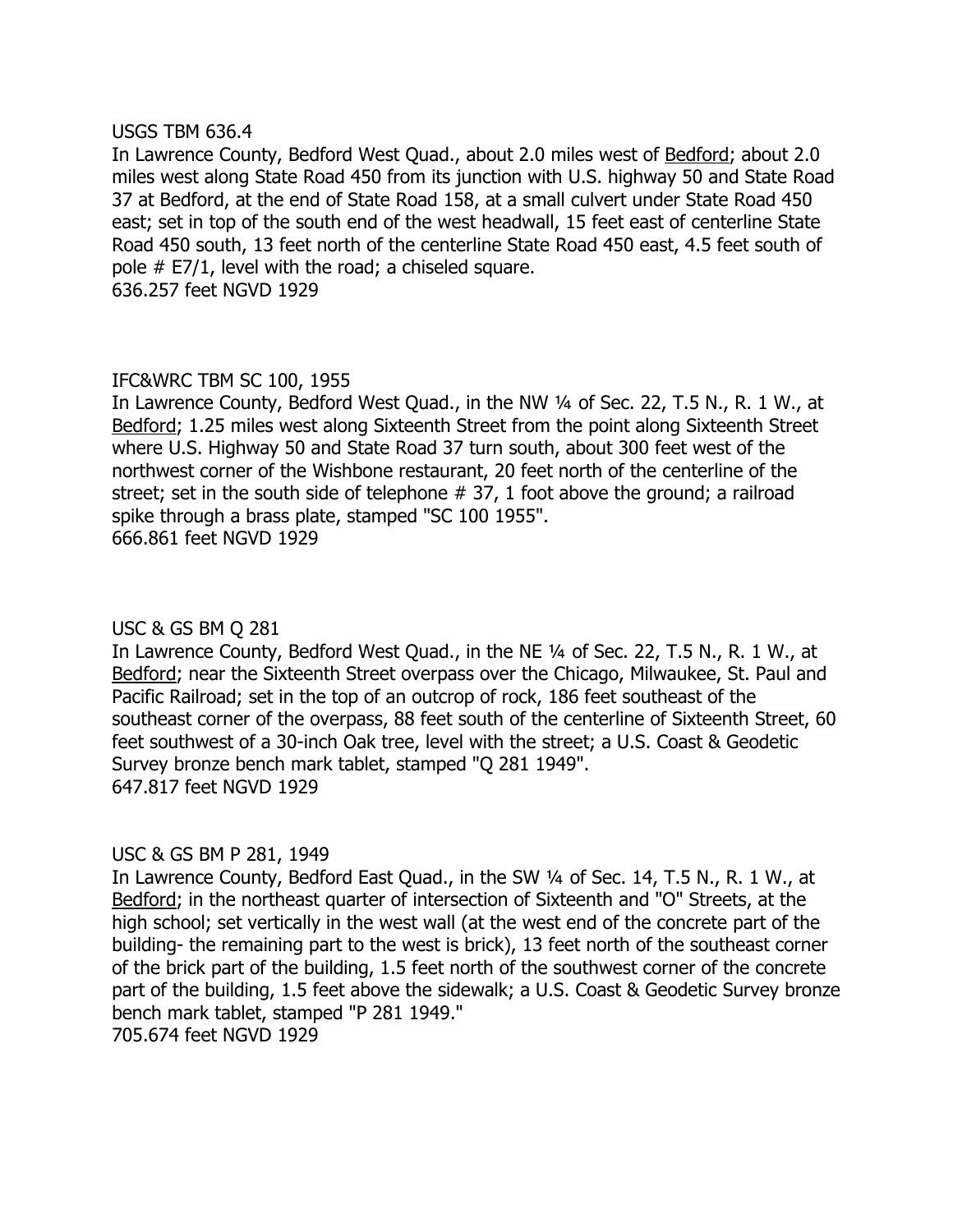# IFC&WRC TBM 1

In Lawrence County, Tunnelton Quad., in Sec. 36, T.5 N., R. 1 E., about 8.0 miles southeast of **Bedford**; about 0.7 miles north of Pinhook; at the Kenray Dam site, at the northwest (right) end of the dam; set in the south side of a 18-inch White Oak tree, 100 feet west of the west side of a concrete block building by a pier and end of blacktop road used for launching boats, 18 feet west (downstream) from the concrete control section of the spillway, 6.5 feet north of the center line of the blacktop road leading to the lake, 1.35 feet above the ground; a spike nail. 646.774 feet NGVD 1929

# IFC&WRC TBM KENRAY 1, 1962

In Lawrence County, Tunnelton Quad., in Sec. 36, T.5 N., R. 1 E., about 8.0 miles southeast of Bedford; about 0.7 miles north of Pinhook; at the Kenray Dam site, at the northwest (right) end of the dam; set in the north side of a 24-inch Oak tree (south across the road from TBM 1), 100 feet west of the west side of a concrete block building by a pier and end of blacktop road used for launching boats, 7.5 feet south of centerline of blacktop road leading to the lake, 1.7 feet above the ground; a railroad spike driven through an aluminum tag, stamped "TBM KENRAY 1 1962". 645.721 feet NGVD 1929

# IFC&WRC TBM KENRAY 2, 1962

In Lawrence County, Tunnelton Quad., in Section 36, T. 5 N., R. 1 E., about 8.0 miles southwest of Bedford; about 0.7 miles north of Pinhook; at the Kenray Dam site, at the northwest (right) end of the dam; set in top of the concrete block building, 90 feet east of the extended centerline of the dam, on the slope of the bank; the southwest corner of the top of the concrete slab roof of the concrete block building, not marked. 650.069 feet NGVD 1929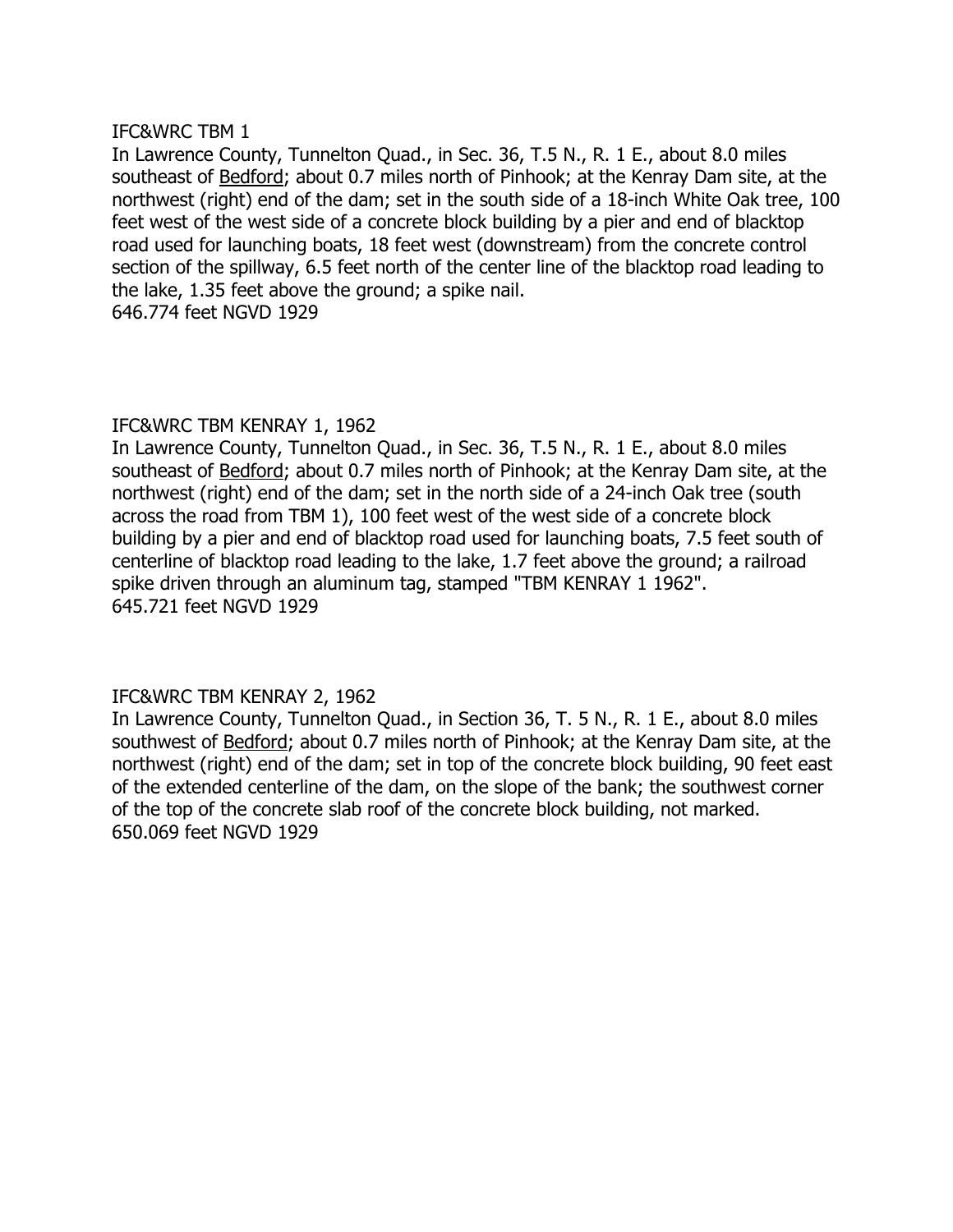### IFC&WRC TBM KENRAY 5, 1962

In Lawrence County, Tunnelton Quad., in Section 36, T. 5 N., R. 1 E., about 8.2 miles southeast of **Bedford**; about 0.26 mile north of Pinhook; about 580 feet north along the blacktop from the T-road junction (common line between T. 4 & 5 N.), 0.15 mile north of Pinhook to a 17 inch Walnut tree on the west side of the road; set in the southeast side of the 17 inch Walnut tree, 17 feet west of the centerline of the road, 3.5 feet above the road, the tree is near the beginning of a fence line north; a railroad spike driven through an aluminum tag, stamped "TBM KENRAY 5 1962". 701.626 feet NGVD 1929

# IFC&WRC TBM KENRAY 4, 1962

In Lawrence County, Tunnelton Quad., in the NE 1/4 of Sec. 1, T. 4 N., R. 1 E., at Pinhook; at the Pinhook Church and cemetery; set in the north side of a 24-inch Maple tree (tree is in a fence line on the north edge of the cemetery south of the road), 225 feet east of the turn in the road at Pinhook, 135 feet east of the entrance to the Pinhook Church and cemetery, 13 feet south of the centerline road, 0.8 foot above the road; a railroad spike driven through an aluminum tag, stamped "TBM KENRAY 4 1962". 702.676 feet NGVD 1929

# USC & GS BM PINHOOK AZIMUTH

In Lawrence County, Tunnelton Quad., in the NW 1/4 of Sec. 6, T. 4 N., R. 2 E., about 0.6 mile east of Pinhook; 0.6 miles east along a blacktop road from the Pinhook Church and cemetery to a "T"-road junction; set in top of a concrete post, in the southwest quarter of the junction, 57 feet south of the centerline of the "T"-road west, 25 feet west of the centerline of the north-south road, 4.7 feet above the road, 0.8 foot east of a fence line, 0.3 foot above the ground; a U.S. Coast & Geodetic Survey azimuth disk, stamped "PINHOOK 1946".

758.565 feet NGVD 1929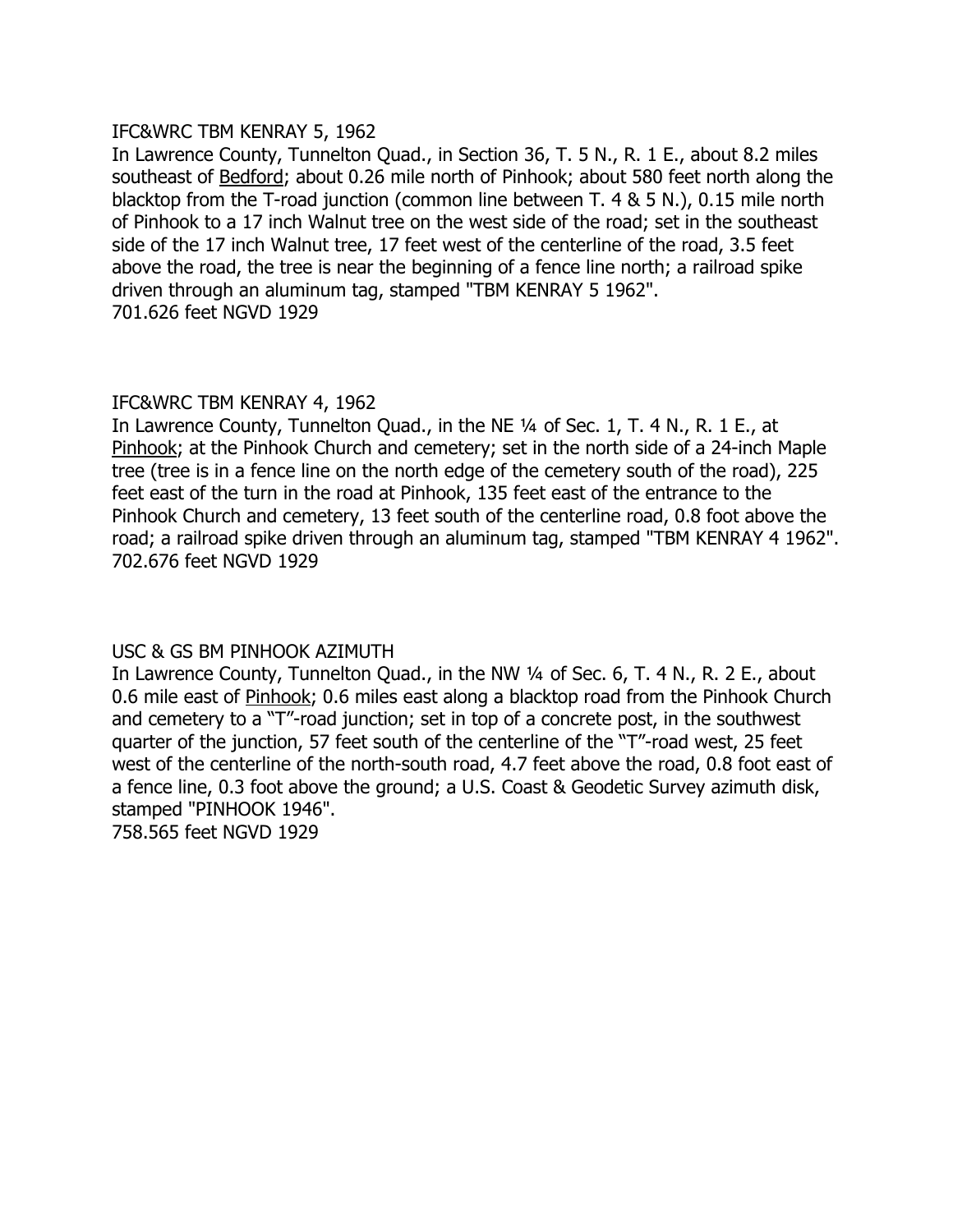### IFC&WRC TBM KENRAY 3, 1962

In Lawrence County, Tunnelton Quad., in the NW 1/4 of Sec. 6, T. 4 N., R. 2 E., about 0.6 mile east of Pinhook; 0.6 miles east along a blacktop road from the Pinhook Church and cemetery to a "T"-road junction; set in the west side of a telephone and power guy pole, in the northeast quarter of the junction, 27 feet north of the centerline of the "T"road west, 11.5 feet east of the centerline of the north-south road, 1.1 foot above the road; a railroad spike driven through an aluminum tag, stamped "TBM KENRAY 3 1962". 757.673 feet NGVD 1929

# USC & GS RM PINHOOK NO. 2, 1946

In Lawrence County, Tunnelton Quad., in the NW 1/4 of Sec. 6, T. 4 N., R. 2 E., about 0.7 mile southeast of Pinhook; 0.6 mile east along a blacktop road from the Pinhook Church and cemetery to a "T"-road north-south, thence 0.3 mile south to a 90 degree bend in the road to the east; set in top of a concrete post, about 115 feet north of the bend in the road, 18.4 feet east of the centerline of the road, 14.5 feet south of a tree, 4 feet above the road; a U.S. Coast & Geodetic Survey reference mark disk, stamped "PINHOOK NO.2 1946".

789.441 feet NGVD 1929

# IFC&WRC BM MRT 27, 1962

In Martin County, Williams Quad., in the South  $\frac{1}{2}$  of Sec. 24, T. 4 N., R.3 W., about 3.7 miles southwest of Williams; 3.9 miles west along State Road 450 from the Bethel Baptist Church at Williams to a "T"-road south, thence 1.7 miles south to the last farm house, thence 0.5 mile generally west along a farm lane to a gate across the lane; set in the top of a concrete post, 16 feet south of the centerline of the farm lane at the gate, 9 feet south of the gate post, 1.6 feet east of a fence line, 0.2 foot above the ground; a Indiana Flood Control and Water Resources Commission bronze bench mark tablet, stamped "MRT 27 1962".

491.757 feet NGVD 1929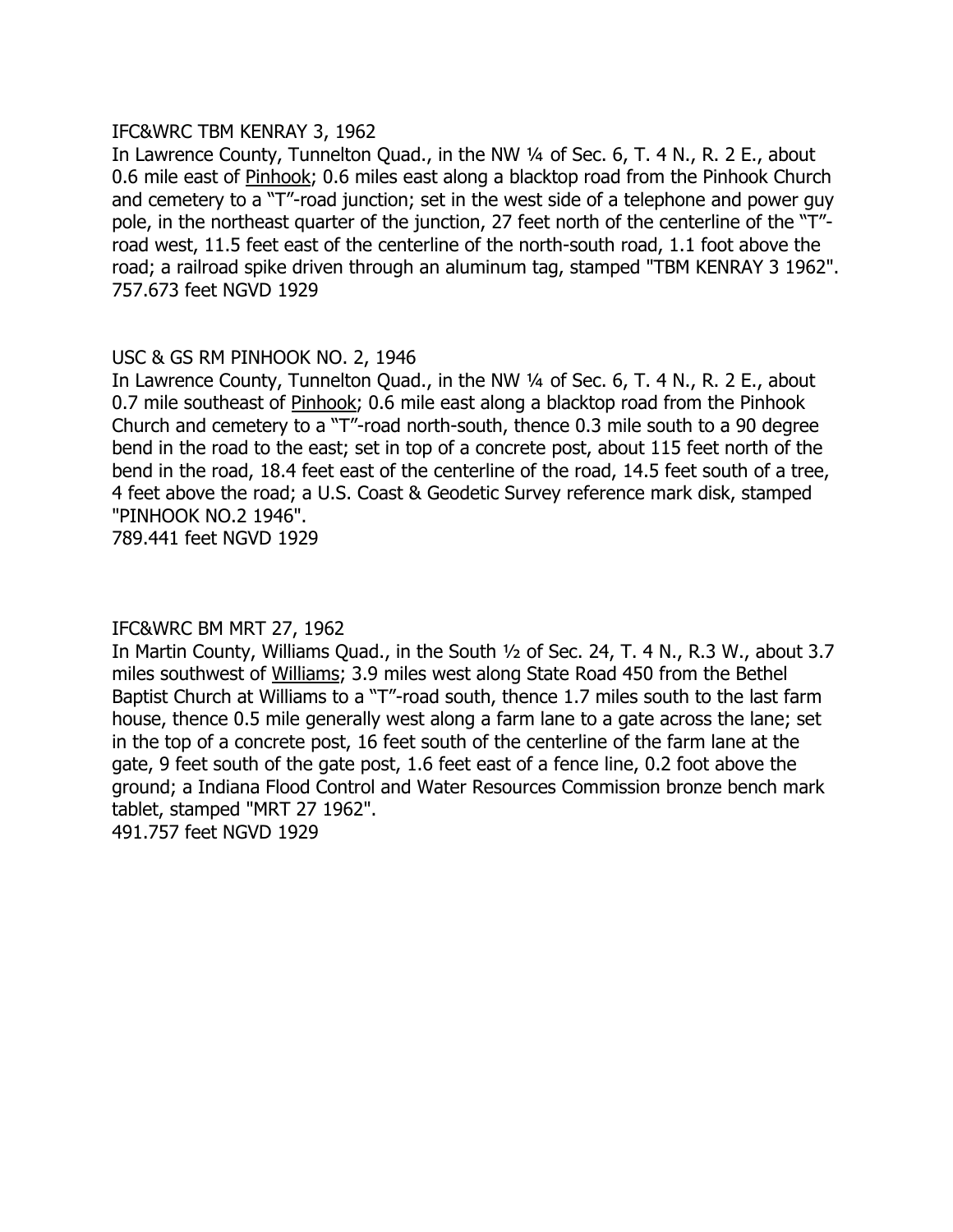# IFC&WRC TBM EFWR 100, 1963

In Lawrence County, Williams Quad., in the SW. 1/4 of Sec. 19, T. 4 N., R. 2 W., about 3.6 miles southwest of Williams; 3.9 miles west along State Road 450 from the Bethel Baptist Church at Williams to a "T"-road south, thence 1.6 miles generally south to a farm on the eastside of the road, thence 0.3 miles south and southeast down hill to a Walnut Grove; set in the southeast side of an 8-inch Black Walnut tree, at the corner of the woods jutting out, 300 feet northeast of a fence corner post, 50 feet south of a fence line, 11 feet northeast of the centerline of the farm lane, 0.8 feet above the ground; a railroad spike driven through an aluminum tag, stamped "TBM EFWR 100 1963."

493.476 feet NGVD 1929

# IFC&WRC TBM EFWR 101, 1963

In Lawrence County, Williams Quad., in the NW 1/4 of Sec. 19, T.4 N., R. 2 W., about 2.9 miles southwest of Williams; 0.7 mile west along State Road 450 from the Bethel Baptist Church at Williams to a "T"-road south, thence about 3.0 miles south to the Chase Ripple Resort and a "T"-road west, thence 0.5 miles west to the dead end in the road, continue 0.25 mile southwest across country to a power line; set in the south side of the power pole No. 29, 3rd. pole east from the river, at the fence line, about 325 feet south of the south edge of the wood along the river, 1.0 foot above the ground; a railroad spike driven through an aluminum tag, stamped "TBM EFWR 101 1963". 483.739 feet NGVD 1929

# IFC&WRC TBM EFWR 102, 1963

In Lawrence County, Williams Quad., in the SE 1/4 of Sec. 18, T. 4 N., R. 2 W., about 2.5 miles southwest of Williams; 0.7 mile west along State Road 450 from the Bethel Baptist Church at Williams to a "T"-road south, thence about 3.0 miles south to the Chase Ripple Resort and a "T"-road west, thence 250 feet west to a red cabin on the south side of the road; set in the south side of a 12-inch Sycamore tree, 140 feet west of a water pump, 60 feet north and across the road from the cabin, 30 feet south of the south edge of the river, 11 feet north of the centerline of the road, 1.0 foot above the ground; a railroad spike driven through an aluminum tag, stamped "TBM EFWR 102 1963".

471.244 feet NGVD 1929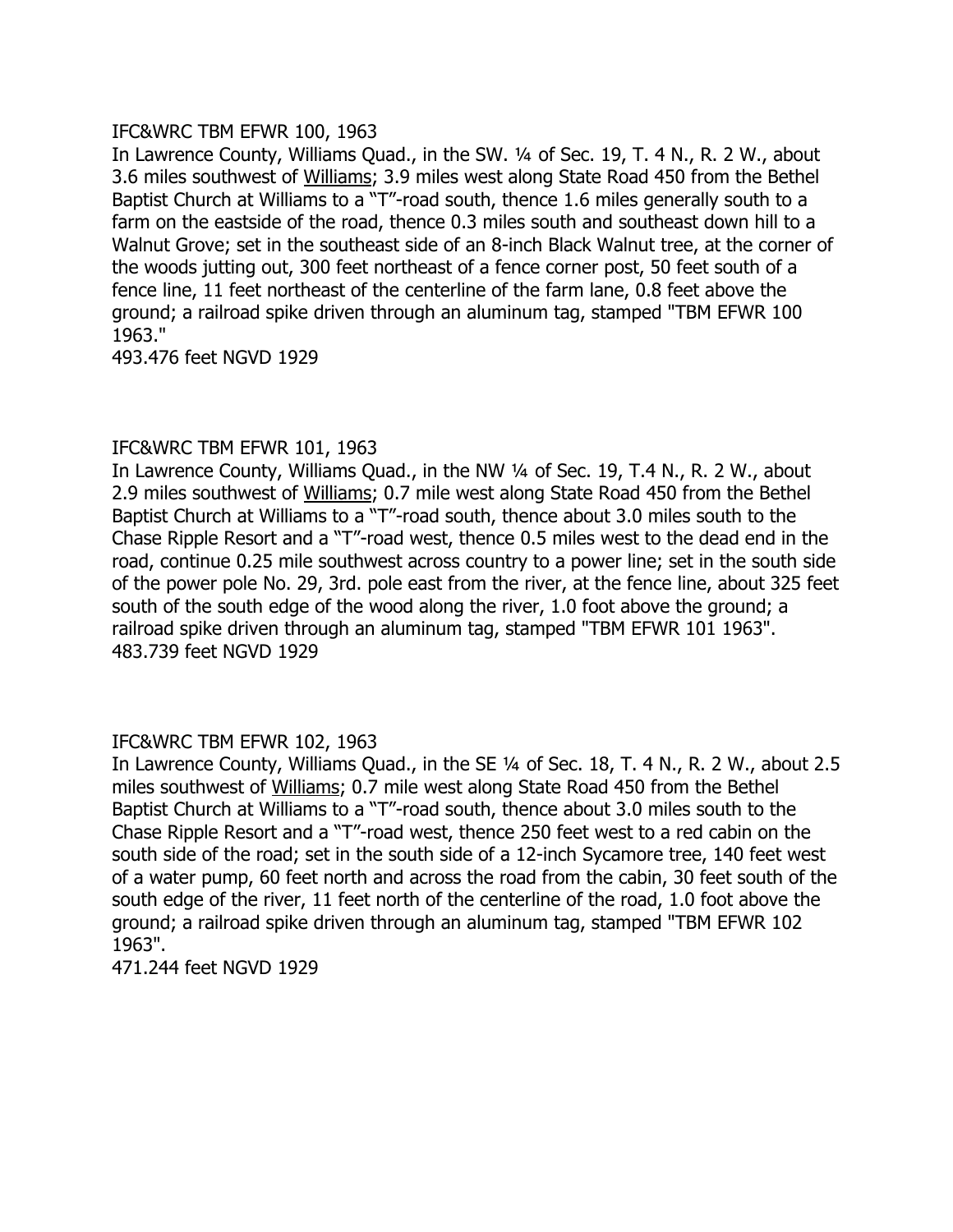# IFC&WRC TBM EFWR 103, 1963

In Lawrence County, Williams Quad., in the NW 1/4 of Sec. 17, T. 4 N., R. 2 W., about 1.7 miles southwest of Williams; 0.7 mile west along State Road 450 from the Bethel Baptist Church at Williams to a "T"-road south, thence about 2.0 miles south to a "T"road east (520 South Road); set in the southwest side of a 18 inch Locust tree, 320 feet south of the "T"-road junction, 60 feet southwest of the southwest corner of a barn, 22.3 feet east of the centerline of the road, 13.5 feet southeast of a fence corner post, 12 feet south of a east-west fence line, 7.0 feet east of a north-south fence line, 0.4 foot above the ground; a railroad spike driven through an aluminum tag, stamped "TBM EFWR 103 1963".

492.063 feet NGVD 1929

# IFC&WRC TBM EFWR 106, 1963

In Lawrence County, Williams Quad., in the North  $\frac{1}{2}$  of Sec. 8, T. 4 N., R. 2 W., about 0.7 mile west-southwest of Williams; 0.7 mile west along State Road 450 from the Bethel Baptist Church at Williams to a "T"-road south, thence about 0.1 mile south to a right angle turn in the road to the west; set in the southwest side of a 20 inch Elm tree, about 250 feet southeast of the right angle turn in the road, 75 feet north of the north rail of a railroad track, at the northwest corner of a garden, 45 feet southeast of the southeast corner of a barn, 0.7 foot above the ground; a railroad spike driven through an aluminum tag, stamped "TBM EFWR 106 1963". 507.034 feet NGVD 1929

# USGS RM

In Lawrence County, Williams Quad., in the NW 1/4 of Sec. 9, T. 4 N., R. 2 W., at Williams; at the abandoned Interstate power plant, at the superintendents house; set in the top of a concrete retaining wall, 45 feet northeast of the northeast corner of the superintendents house, 27 feet south of the south rail of the Chicago, Milwaukee, St. Paul and Pacific Railroad, 0.3 foot south of the north end of the retaining wall; a chiseled cross. 513.748 feet NGVD 1929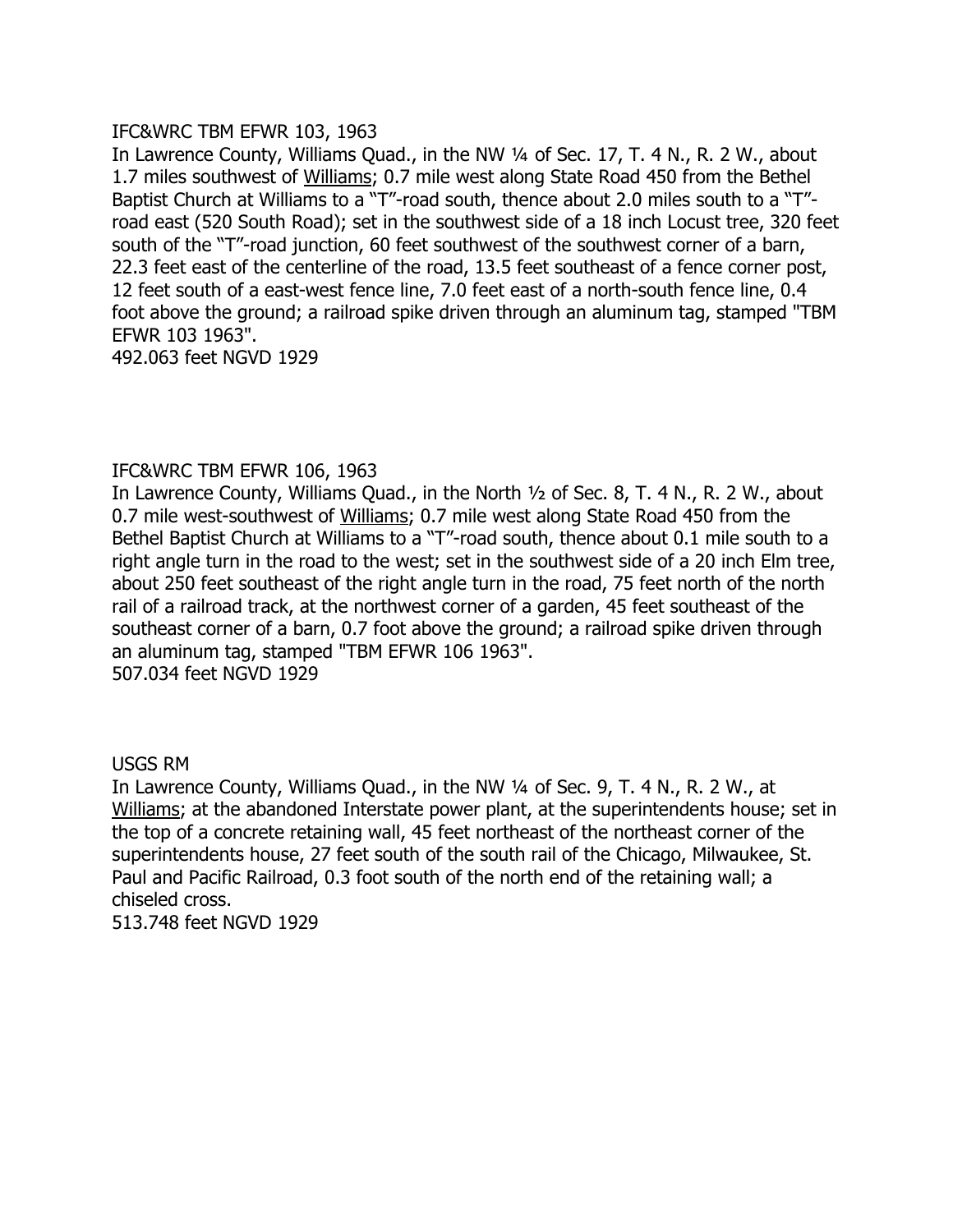### USGS BM 72 WSM 1956

In Lawrence County, Williams Quad., in the NW 1/4 of Sec. 9, T. 4 N., R. 2 W., at Williams; at the abandoned Interstate power plant, set in the top of a concrete retaining wall, 200 feet west of the west corner of the power plant building, 15.5 feet east of the northeast corner of the superintendents house, 65 feet south of the south rail of the Chicago, Milwaukee, St. Paul and Pacific Railroad, 0.3 foot north of the top of slope of the retaining wall; a U.S. Geological Survey bronze bench mark tablet, stamped "72 WSM 514 1956".

513.742 feet NGVD 1929

# IFC&WRC TBM EFWR 107, 1963

In Lawrence County, Williams Quad., in the South  $\frac{1}{2}$  of Sec. 4, T. 4 N., R. 2 W., about 0.5 mile east of Williams; 0.7 mile east along State Road 450 from its intersection with the main street at Williams to the Chicago, Milwaukee, St. Paul and Pacific Railroad overpass; set in the northwest side of a 18 inch Oak tree, 190 feet southwest along the highway from the overpass, 70 feet northwest of the northwest edge of a small lake, 23 feet northwest of the centerline of the road, 0.5 foot above the ground; a railroad spike driven through an aluminum tag, stamped "TBM EFWR 107 1963". 490.128 feet NGVD 1929

# IFC&WRC TBM EFWR 108, 1963

In Lawrence County, Bedford West Quad., in the South  $\frac{1}{2}$  of Sec. 3, T. 4 N., R. 2 W., about 3.8 miles southwest of Coxton; at the "T"-road intersection of 400 South Road and 758 West Road; set in the west side of a 48 inch Elm tree, 250 feet west of the centerline of 758 West Road, 18 feet north of the centerline of400 South Road, 8 feet east of a sidewalk leading to a farm house, 0.4 foot above the ground; a railroad spike driven through an aluminum tag, stamped "TBM EFWR 108 1963". 572.576 feet NGVD 1929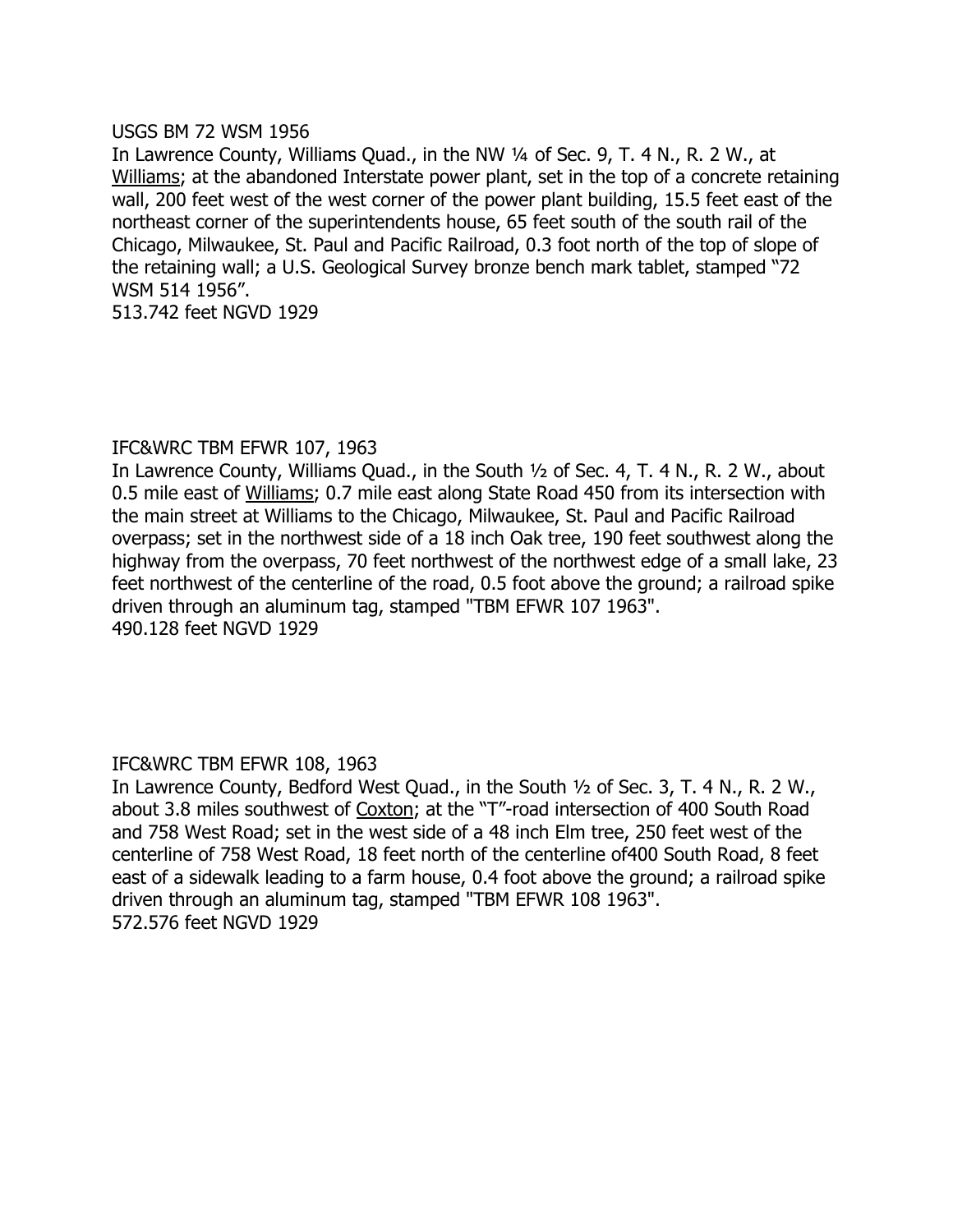### USGS BM 71 WSM 1956

In Lawrence County, Bedford West Quad., in the South 1/2 of Sec. 3, T. 4 N., R. 2 W., about3.8 miles southwest of Coxton; at the intersection of the Chicago, Milwaukee, St. Paul and Pacific Railroad and 758 West Road; set in the top of a concrete post, 18 feet east of the centerline of the road, 5 feet north of the north rail of the tracks, 1 foot west of a fence line, 0.5 foot above the ground; a U.S. Geological Survey bronze bench mark tablet, stamped "71 WSM 565 1956".

565.004 feet NGVD 1929

# IFC&WRC TBM EFWR 109, 1963

In Lawrence County, Bedford West Quad., near the line between Sec. 10 & 11, T. 4 N., R. 2 W., about3.3 miles southwest of Coxton; 0.5 mile east along 400 South Road from its intersection with 758 West Road to a field entrance on the south side of the road; set in the north side of a 48 inch tree, 11 feet south of the centerline of the road, 9 feet west of the centerline of a gate opening, 0.6 foot above the ground; a railroad spike driven through an aluminum tag, stamped "TBM EFWR 109 1963". 598.275 feet NGVD 1929

# IFC&WRC BM LAW 9, 1962

In Lawrence County, Bedford West Quad., in the NW 1/4 of Sec. 14, T. 4 N., R. 2 W., about 4.0 miles southwest of Coxton; 0.95 mile east along 400 South Road from its intersection with 758 West Road to a gravel "T"-road south, thence 1.5 miles south along the gravel and dirt road to a old shed on the west side of the road; set in the top of a concrete post, 24.5 feet east of the east side of the shed, 10 feet east of the centerline of the farm lane, 2 feet south of a fence corner post, 0.2 foot above the ground; a Indiana Flood Control and Water Resources Commission bronze bench mark tablet, stamped "LAW 9 1962".

509.476 feet NGVD 1929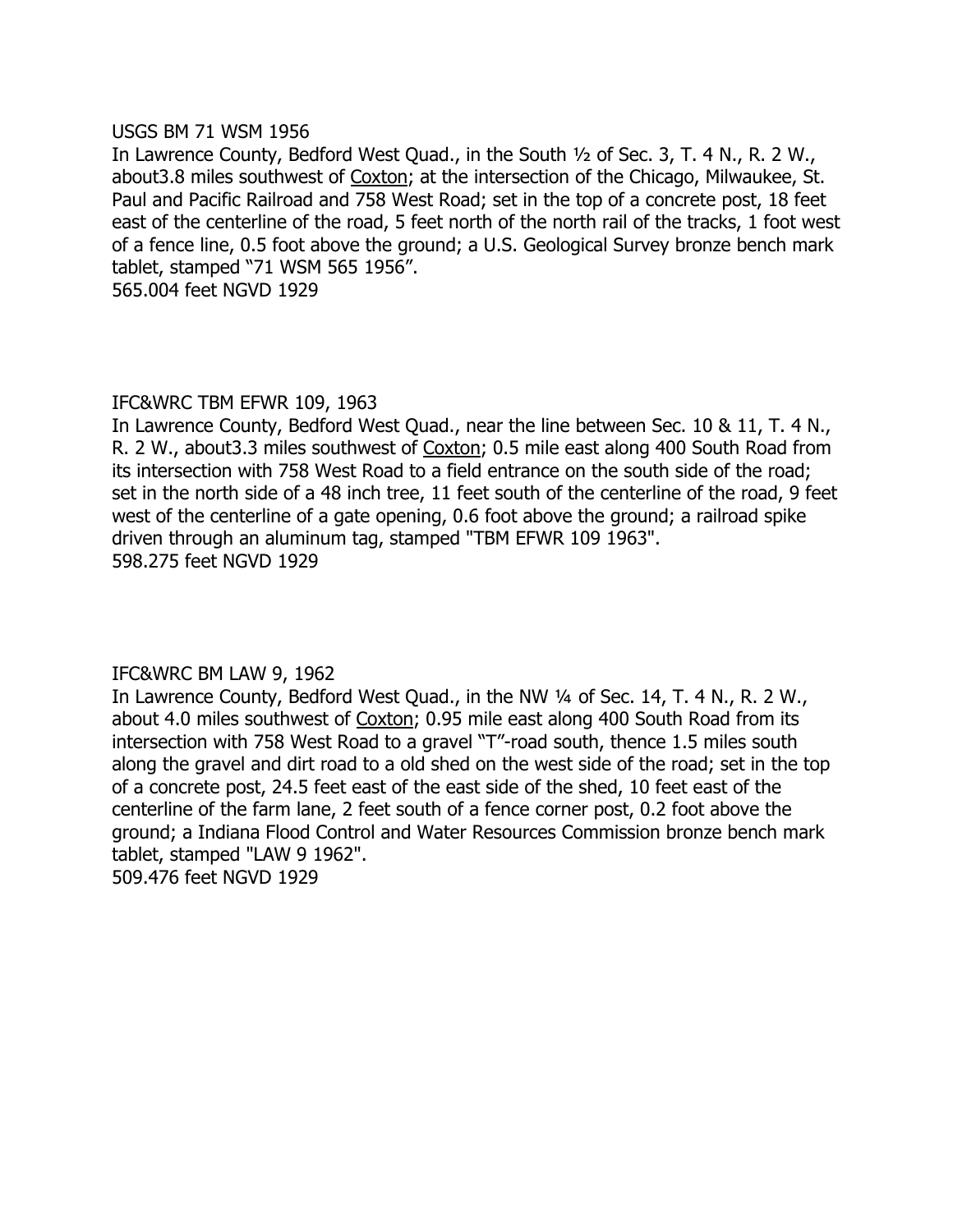### IFC&WRC TBM EFWR 112, 1963

In Lawrence County, Bedford West Quad., in the NW 1/4 of Sec. 14, T. 4 N., R. 2 W., about 4.0 miles southwest of Coxton; 0.95 mile east along 400 South Road from its intersection with 758 West Road to a gravel "T"-road south, thence 1.5 miles south along the gravel and dirt road to a old shed on the west side of the road; set in the west side of a 16 inch Walnut tree, 31 feet north of a fence corner, 26 feet northeast of the northeast corner of the shed, 11 feet east of the centerline of the farm dirt road, 0.6 foot above the ground; a railroad spike driven through an aluminum tag, stamped "TBM EFWR 112 1963". 506.301 feet NGVD 1929

# IFC&WRC TBM EFWR 111, 1963

In Lawrence County, Bedford West Quad., in the SW 1/4 of Sec. 11, T. 4 N., R. 2 W., about 3.9 miles southwest of Coxton; 0.95 mile east along 400 South Road from its intersection with 758 West Road to a gravel "T"-road south, thence 0.8 mile south along the gravel and dirt road to a house on the east side of the road; set in the south side of a 12 inch Sycamore tree, 80 feet north of the centerline of the drive to the house, 65 feet northwest of the northwest corner of the house, 16 feet east of the centerline of the dirt road, 0.7 foot above the ground; a railroad spike driven through an aluminum tag, stamped "TBM EFWR 111 1963".

587.393 feet NGVD 1929

# IFC&WRC TBM EFWR 110, 1963

In Lawrence County, Bedford West Quad., in the NW 1/4 of Sec. 11, T. 4 N., R. 2 W., about 3.5 miles southwest of Coxton; 0.95 mile east along 400 South Road from its intersection with 758 West Road to a gravel "T"-road south, thence 0.3 mile south to a field gate on the east side of the road, set in the west side of a twin trunk 15 inch Ash tree, 105 feet south of the field gate, 13 feet east of the centerline of the road, 12.6 feet south of a fence corner post, 1.8 feet above the ground; a railroad spike driven through an aluminum tag, stamped "TBM EFWR 110 1963". 716.073 feet NGVD 1929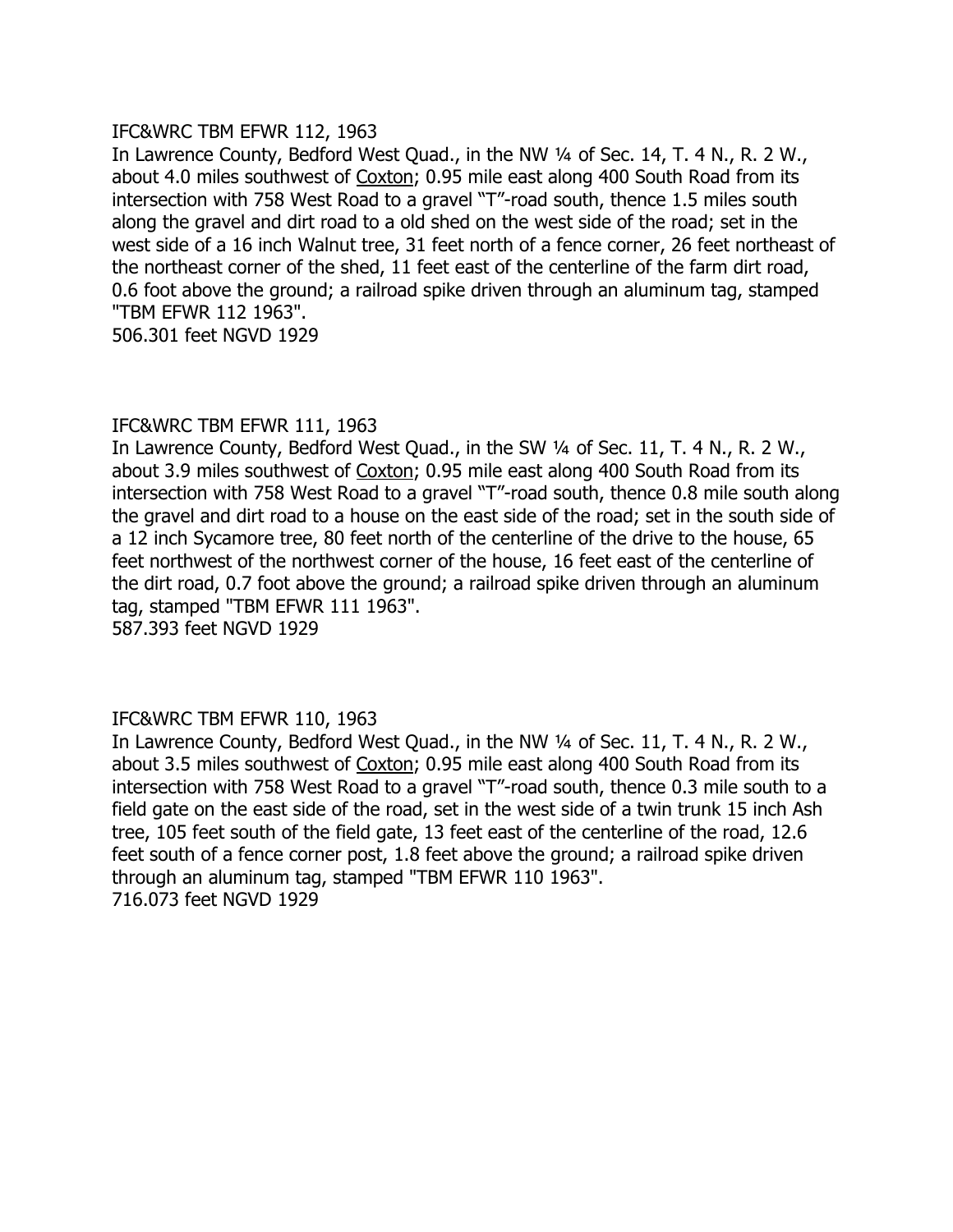# IFC&WRC TBM EFWR 113, 1963

In Lawrence County, Bedford West Quad., in the NE 1/4 of Sec. 14, T. 4 N., R. 2 W., about 3.4 miles west-southwest of **Hartleyville**; 1.2 mile west along the gravel and dirt 475 South Road from its intersection with 500 West Road to a "Y" junction in the road, thence 0.6 mile southwest along a farm lane to a row of trees crossing the lane; set in the southwest side of a 20 inch Elm tree, at a east-west fence line, 27 feet west of a north-south fence line, 22 feet east of the centerline of the road, 0.4 foot above the ground; a railroad spike driven through an aluminum tag, stamped "TBM EFWR 113 1963".

487.967 feet NGVD 1929

# IFC&WRC TBM EFWR 114, 1963

In Lawrence County, Bedford West Quad., in the SE 1/4 of Sec. 11, T. 4 N., R. 2 W., about 3.4 miles west-southwest of Hartleyville; 1.2 mile west along the gravel and dirt 475 South Road from its intersection with 500 West Road to a "Y" junction in the road, thence 0.4 mile southwest along a farm lane; set in the west side of a 45 inch Sycamore tree, 30 feet south of the centerline of the farm lane, 23 feet west of a fence line, 18 feet east of the centerline of the north-south farm lane, 0.7 foot above the ground; a railroad spike driven through an aluminum tag, stamped "TBM EFWR 114 1963".

498.284 feet NGVD 1929

# IFC&WRC TBM EFWR 115, 1963

In Lawrence County, Bedford West Quad., in the SE 1/4 of Sec. 11, T. 4 N., R. 2 W., about 3.4 miles west of Hartleyville; 1.2 mile west along the gravel and dirt 475 South Road from its intersection with 500 West Road to a "Y" junction in the road, thence 0.2 mile northwest along a farm lane to the  $1<sup>st</sup>$  cabin on the left bank of East Fork White River; set in the southeast side of a 12 inch Sycamore tree, 72 feet north of the north face of the most westward cabin, 51 feet north of the centerline of the road, 16 feet west of a gravel path leading to the river, 15 feet southwest of the southwest corner of the wooden stairs leading to the river, 0.2 foot above the ground; a railroad spike driven through an aluminum tag, stamped "TBM EFWR 115 1963". 487.369 feet NGVD 1929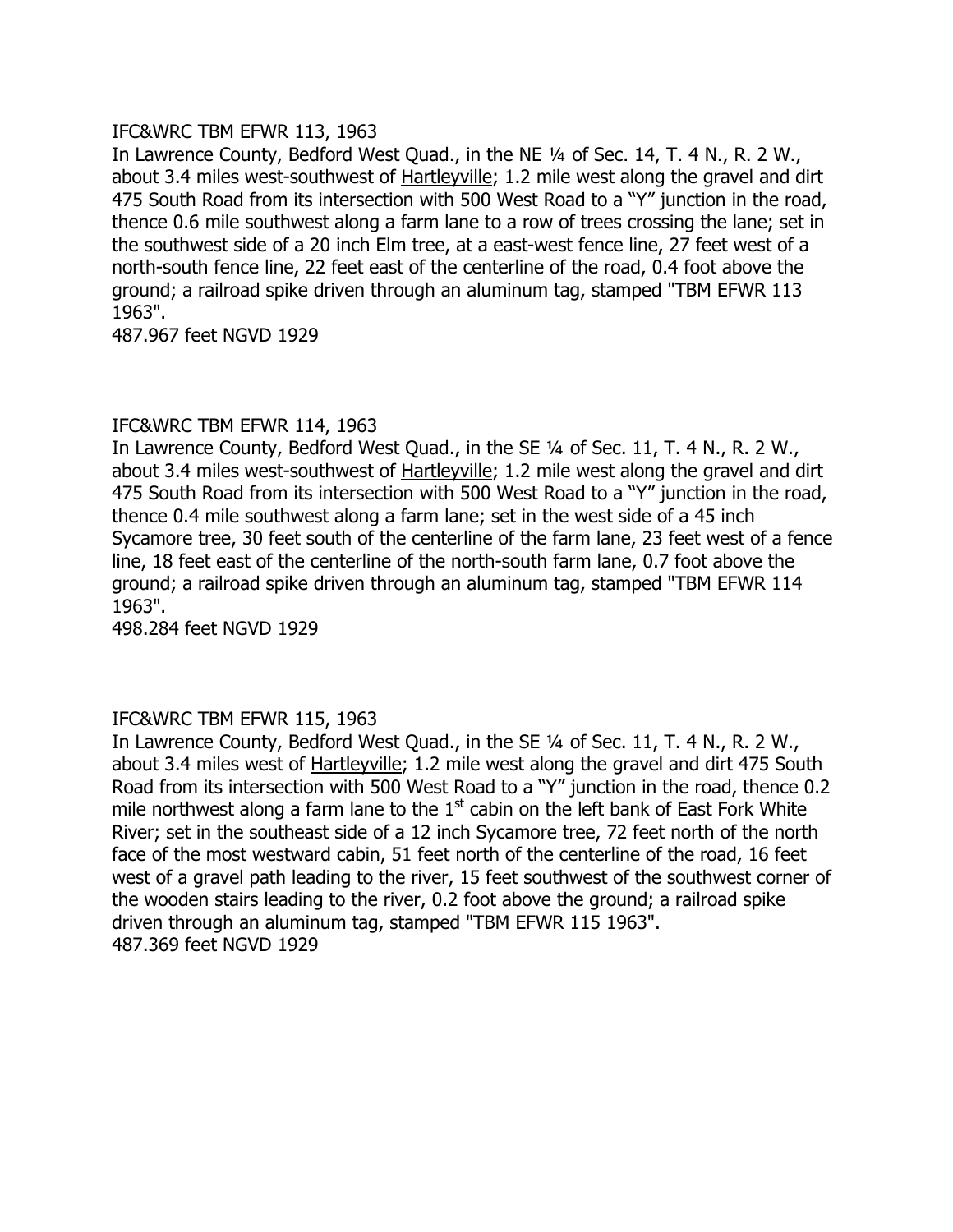# IFC&WRC TBM EFWR 116, 1963

In Lawrence County, Bedford West Quad., in the East 1/2 of Sec. 11, T. 4 N., R. 2 W., about 3.4 miles west of Hartleyville; about 0.4 mile west along 400 South Road from the Stumphole bridge over East Fork White River to a farm and a small pond on the south side of the road, thence 0.4 mile generally south along a farm lane to a east-west high ridge, thence 800 feet south across a farm field to the right bank of East Fork White River; set in the northeast side of a 14 inch Elm tree, tree is blazed, 500 feet east of a north-south fence line, 40 feet north of the north edge of the river, on the north edge of a tree line along the river, 3.2 feet above the ground; a railroad spike driven through an aluminum tag, stamped "TBM EFWR 116 1963". 487.096 feet NGVD 1929

# IFC&WRC TBM EFWR 117, 1963

In Lawrence County, Bedford West Quad., in the SW 1/4 of Sec. 1, T. 4 N., R. 2 W., about 2.8 miles west-northwest of Hartleyville; at the Stumphole Bridge over East Fork White River; set in the northwest side of a 32 inch Sycamore tree, 48 feet west of the west end of the bridge, 37 feet west of the west end of the southwest wingwall of the bridge, 10 feet south of the centerline of the road, 0.8 foot above the ground; a railroad spike driven through an aluminum tag, stamped "TBM EFWR 117 1963". 503.501 feet NGVD 1929

# USGS TBM UE 504.0

In Lawrence County, Bedford West Quad., in the SW 1/4 of Sec. 1, T. 4 N., R. 2 W., about 2.8 miles west-northwest of Hartleyville; at the Stumphole Bridge over East Fork White River; set in the southeast corner of the southwest bridge seat, 12.2 feet south of the centerline of the road, 3.5 feet southeast of the southwest corner of the south steel truss, 0.1 foot west of the east face of the bridge seat, 0.1 foot north of the south face of the bridge seat, 1.2 feet below the road; a chiseled square. 503.901 feet NGVD 1929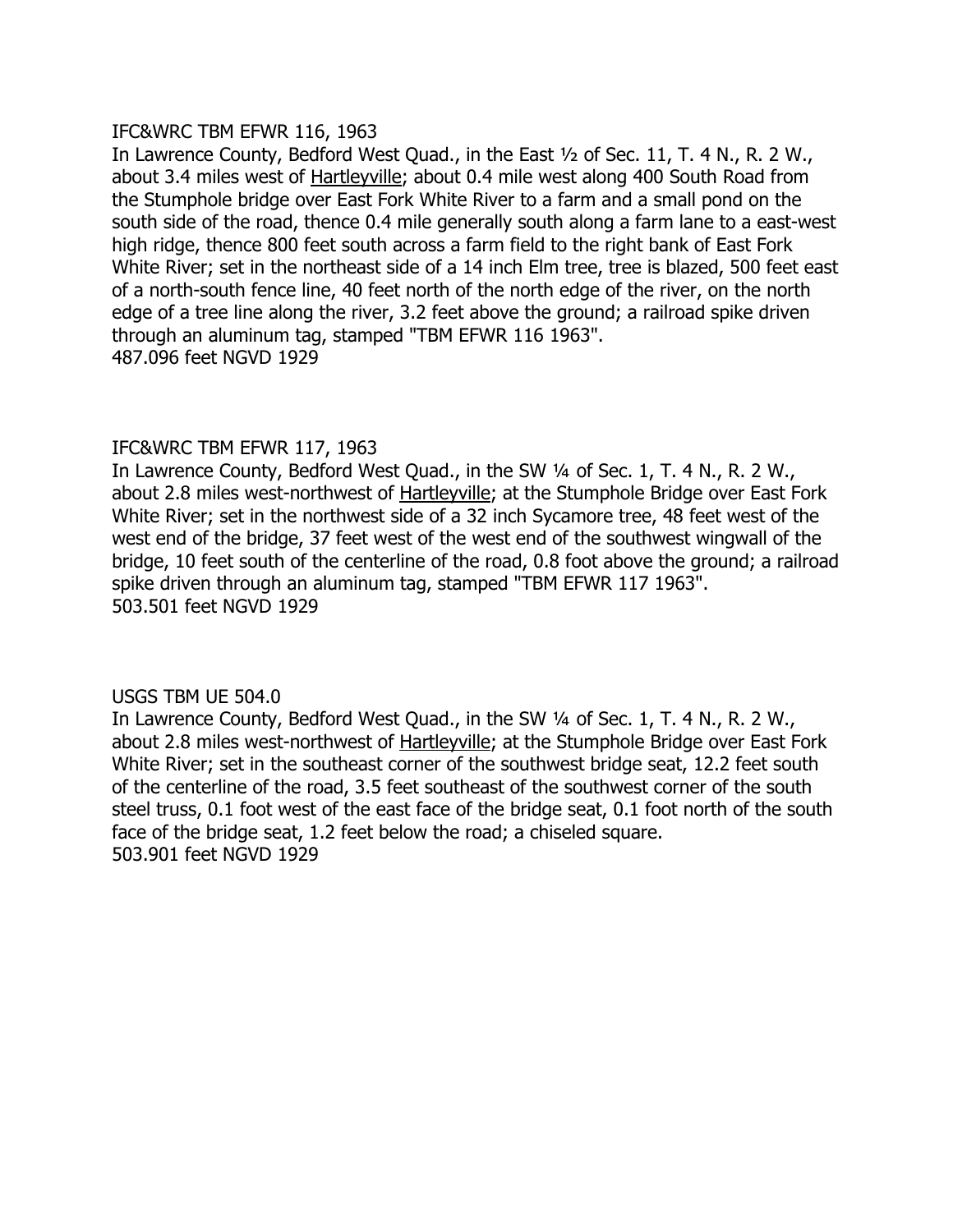# IFC&WRC BM LAW 10, 1962

In Lawrence County, Bedford West Quad., in the SW 1/4 of Sec. 1, T. 4 N., R. 2 W., about 2.8 miles west-northwest of Hartleyville; at the Stumphole Bridge over East Fork White River; set in the south end of the east bridge seat, 9.5 feet south of the centerline of the road, 1.8 feet east of the west face of the bridge seat; a Indiana Flood Control and Water Resources Commission bronze bench mark tablet, stamped "LAW 10 1962".

503.429 feet NGVD 1929

### IFC&WRC TBM EFWR 118, 1963

In Lawrence County, Bedford West Quad., in the South 1/2 of Sec. 1, T. 4 N., R. 2 W., about 2.6 miles west-northwest of Hartleyville; 0.15 mile east along 400 South Road from the Stump hole Bridge over East Fork White River to a farm lane leading north, thence 0.2 mile north to a corn crib; set in the west side of a 13 inch Mulberry tree, 31 feet south-southeast of the southeast corner of the corn crib, 30 feet east of the centerline of a farm lane, 0.7 foot above the ground; a railroad spike driven through an aluminum tag, stamped "TBM EFWR 118 1963". 504.335 feet NGVD 1929

# IFC&WRC TBM EFWR 119, 1963

In Lawrence County, Bedford West Quad., in the West 1/2 of Sec. 6, T. 4 N., R. 1 W., about 2.1 miles northwest of Hartleyville; 0.5 mile north along 500 West Road from its "T" road intersection with 450 South Road to a right angle turn west and a farm lane north, thence 0.9 mile north and east to the point where the farm lane approaches the left bank of East Fork White River and the edge of a woods, at the very southern tip of an open field; set in the east side of a 10 inch Sycamore tree, 100 feet west of the west bank of the river, 5 feet north of a fence line, 1.0 foot above the ground; a railroad spike driven through an aluminum tag, stamped "TBM EFWR 119 1963". 495.504 feet NGVD 1929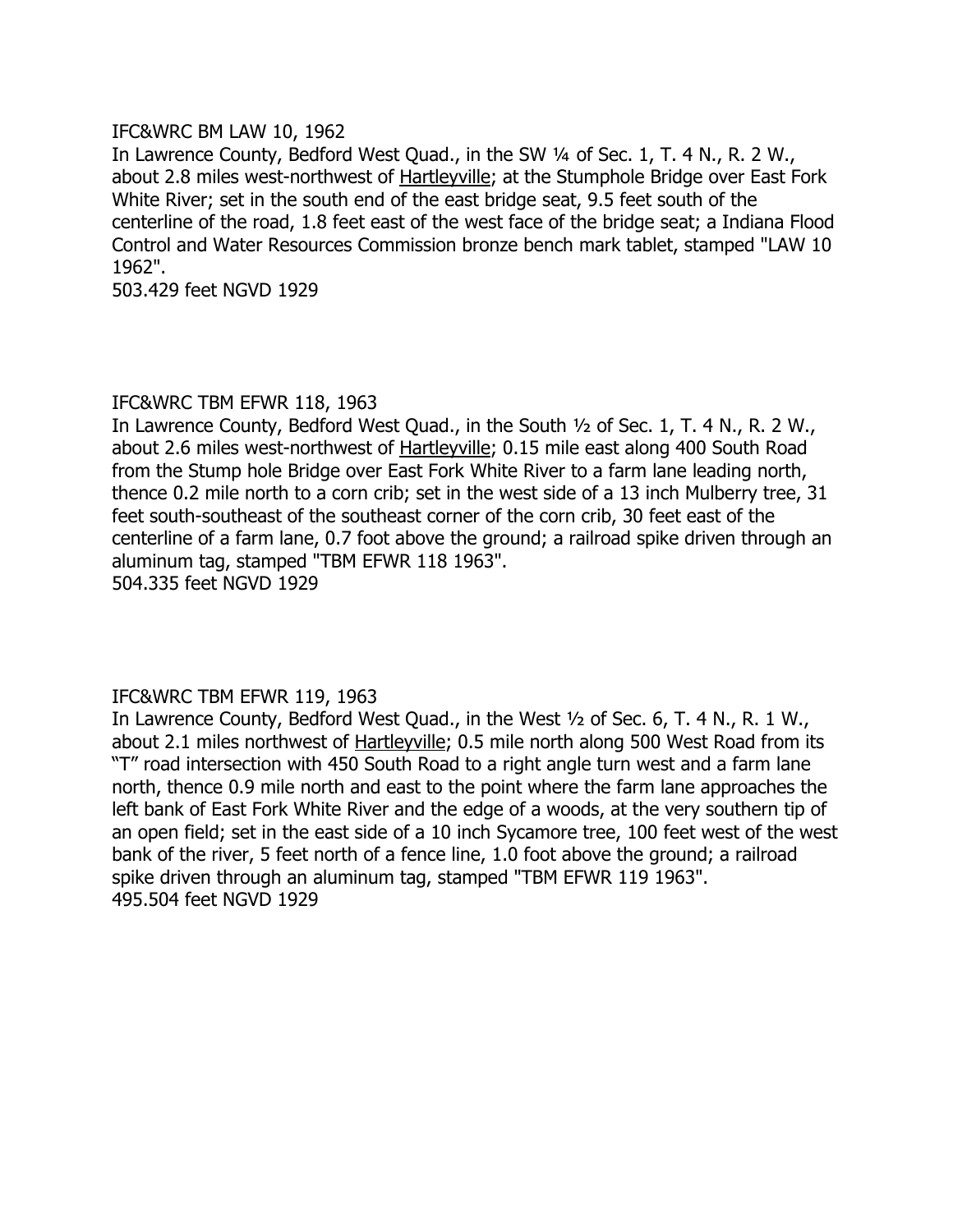# IFC&WRC BM LAW 11, 1962

feet southeast of a 15 inch Walnut tree *(the tree is the one with "TBM EFWR 120,* In Lawrence County, Bedford West Quad., in the West 1/2 of Sec. 6, T. 4 N., R. 1 W., about 1.5 miles south of Coxton; 1.3 miles south along the gravel and then dirt 450 West Road from its intersection with 250 South Road to the right bank of East Fork White River; set in the top of a concrete post, 51 feet northeast of the river bank, 25.2 1963), 21 feet northwest of a 13 inch tree, 14 feet southwest of the centerline of the farm lane, 0.7 foot above the ground; a Indiana Flood Control and Water Resources Commission bronze bench mark tablet, stamped "LAW 11 1962". 489.052 feet NGVD 1929

# IFC&WRC TBM EFWR 120, 1963

In Lawrence County, Bedford West Quad., in the West  $\frac{1}{2}$  of Sec. 6, T. 4 N., R. 1 W., about 1.5 miles south of Coxton; 1.3 miles south along the gravel and then dirt 450 West Road from its intersection with 250 South Road to the right bank of East Fork White River; set in the southeast side of a 15 inch Walnut tree, 50 feet northeast of the right bank of the river, 10.5 feet northwest of the centerline of the farm lane, 1.3 feet above the ground; a railroad spike driven through an aluminum tag, stamped "TBM EFWR 120 1963".

490.015 feet NGVD 1929

# IFC&WRC TBM EFWR 121, 1963

In Lawrence County, Bedford West Quad., in the SE 1/4 of Sec. 6, T. 4 N., R. 1 W., about 1.7 miles south of Coxton; about 0.5 mile southeast and south along a gravel road from its intersection with the Chicago, Milwaukee, St. Paul and Pacific Railroad in Coxton to a right angle turn east and a dirt road south, thence 0.9 mile south along the dirt road to a east-west fence line; set in the north side of a 12 inch Ash tree, 75 feet south of a fence line, 17.5 feet east of the centerline of a farm lane, at the south tip of the woods, 2.1 feet above the ground; a railroad spike driven through an aluminum tag, stamped "TBM EFWR 121 1963". 492.313 feet NGVD 1929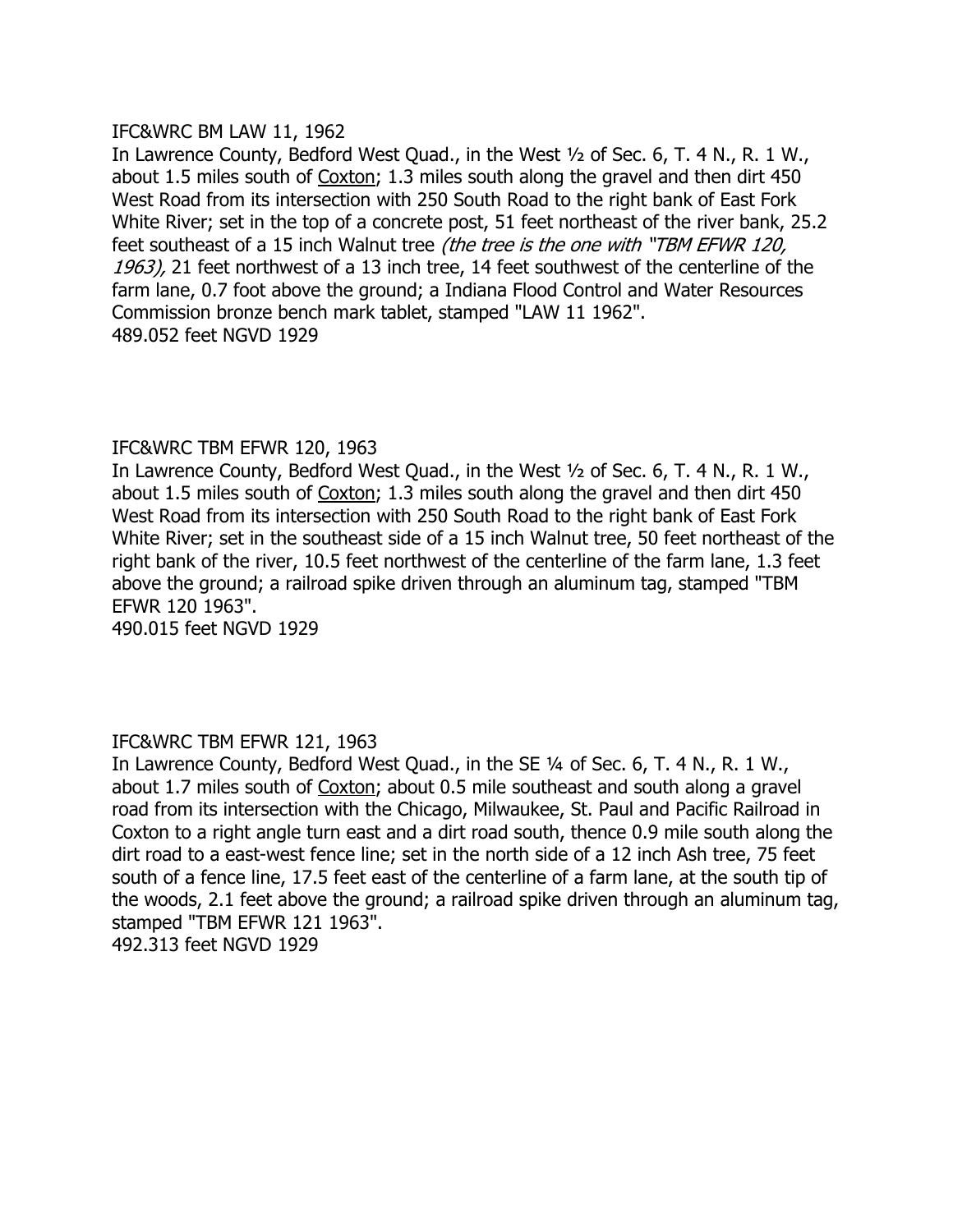# IFC&WRC TBM EFWR 122, 1963

In Lawrence County, Bedford West Quad., in the South 1/2 of Sec. 5, T. 4 N., R. 1 W., about 1.6 miles southeast of Coxton; about 0.5 mile southeast and south along a gravel road from its intersection with the Chicago, Milwaukee, St. Paul and Pacific Railroad in Coxton to a right angle turn east, thence 1.0 mile east and southeast along a gravel and then dirt road to the right bank of East Fork White River; set in the southwest side of a 16 inch Cottonwood tree, 40 feet northwest of the river bank, 30 feet south of the extended centerline of a farm lane, 1.4 feet above the ground; a railroad spike driven through an aluminum tag, stamped "TBM EFWR 122 1963". 491.289 feet NGVD 1929

# IFC&WRC BM LAW 12, 1962

In Lawrence County, Bedford West Quad., near the center of Sec. 5, T. 4 N., R. 1 W., about 1.6 miles southeast of Coxton; about 0.5 mile southeast and south along a gravel road from its intersection with the Chicago, Milwaukee, St. Paul and Pacific Railroad in Coxton to a right angle turn east, thence 1.0 mile east and southeast along a gravel and then dirt road to the right bank of East Fork White River; set in the top of a concrete post, 200 feet northwest of the river bank, 19 feet northeast of the centerline of a farm lane at the curve, 16 feet west of a 24 inch Sycamore tree, 0.2 foot above the ground; a Indiana Flood Control and Water Resources Commission bronze bench mark tablet, stamped "LAW 12 1962".

490.127 feet NGVD 1929

# IFC&WRC TBM EFWR 123, 1963

In Lawrence County, Bedford West Quad., near the line between Sec. 5, T. 4 N., R. 1 W., and Sec. 32, T. 5 N., R. 1 W., about 1.2 miles southeast of Coxton; about 0.5 mile southeast and south along a gravel road from its intersection with the Chicago, Milwaukee, St. Paul and Pacific Railroad in Coxton to a dirt "T"-road east, thence 0.25 mile east along the dirt road to a "Y" junction, thence 0.7 mile southeast to a right angle turn east; set in the north side of a 40 inch twin trunk Sycamore tree, 150 feet west of the north-south centerline tangent along the extended east-west centerline of the dirt road, at a east-west tree line, 1.5 feet above the ground; a railroad spike driven through an aluminum tag, stamped "TBM EFWR 123 1963". 490.776 feet NGVD 1929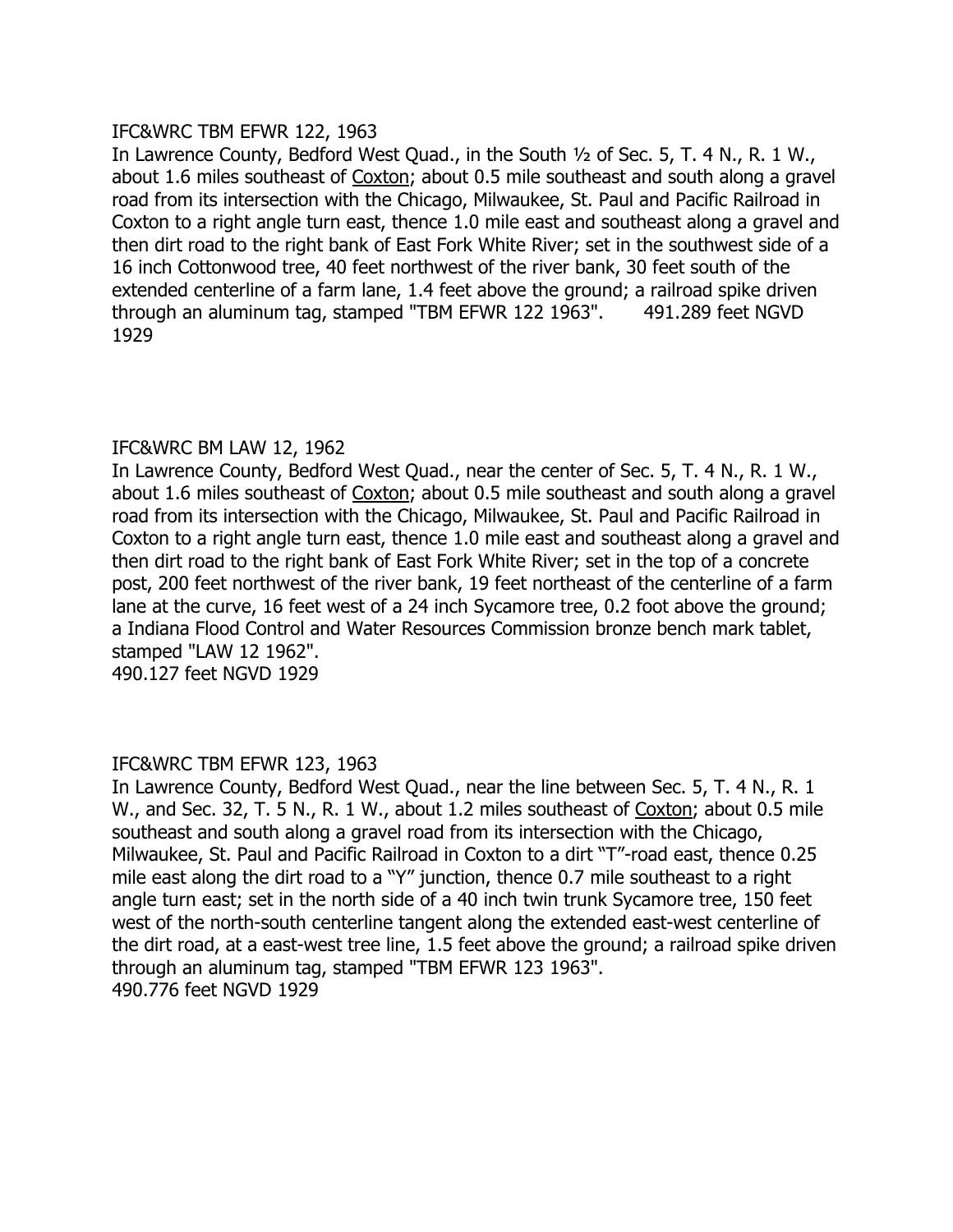# IFC&WRC BM LAW 1, 1955

In Lawrence County, Bedford West Quad., in the West 1/2 of Sec. 32, T. 5 N., R. 1 W., about 0.75 mile southeast of Coxton; about 0.5 mile southeast and south along a gravel road from its intersection with the Chicago, Milwaukee, St. Paul and Pacific Railroad in Coxton to a dirt "T"-road east, thence 0.25 mile east along the dirt road to a "Y" junction, thence 0.2 mile east along a abandoned road and a telephone line to telephone pole # 8; set in the top of a concrete post, 25 feet north of and across the road from a east-west fence line, 8 feet north of the centerline of the road, 3.3 feet southeast of telephone pole # 8, 0.1 foot above the ground; a Indiana Flood Control and Water Resources Commission bronze bench mark tablet, stamped "LAW 1 1955". 522.058 feet NGVD 1929

# IFC&WRC TBM EFWR 124, 1963

In Lawrence County, Bedford West Quad., in the West 1/2 of Sec. 2, T. 5 N., R. 1 W., about 0.9 mile southeast of Coxton; about 0.5 mile southeast and south along a gravel road from its intersection with the Chicago, Milwaukee, St. Paul and Pacific Railroad in Coxton to a dirt "T"-road east, thence  $0.25$  mile east along the dirt road to a "Y" junction, thence 0.35 mile east along a abandoned road and a telephone line to a double telephone pole # 2470 1/2; set in the south side of a 24 inch leaning Maple tree, 75 feet west of the south most of the two telephone poles, 36 feet south of the telephone lines, 4 feet north of the centerline of the abandoned road, 0.4 foot above the ground; a railroad spike driven through an aluminum tag, stamped "TBM EFWR 124 1963".

490.045 feet NGVD 1929

# IFC&WRC BM LAW 13, 1962

In Lawrence County, Bedford West Quad., in the South 1/2 of Sec. 2, T. 5 N., R. 1 W., about 2.0 miles north-northwest of Hartleyville; 1.4 mile northwest along Woods Ferry Road from its intersection with U.S. 50 to the end of the pavement and a "Y" junction of two dirt roads, thence 0.4 mile northwest and west along the dirt road to the East Fork White River; set in the top of a concrete post, 40 feet northeast of the northeast river bank, 18 feet northwest of the centerline of the dirt road, 2.5 feet north of the south most of two telephone poles, 0.2 foot above the ground; a Indiana Flood Control and Water Resources Commission bronze bench mark tablet, stamped "LAW 13 1962". 483.097 feet NGVD 1929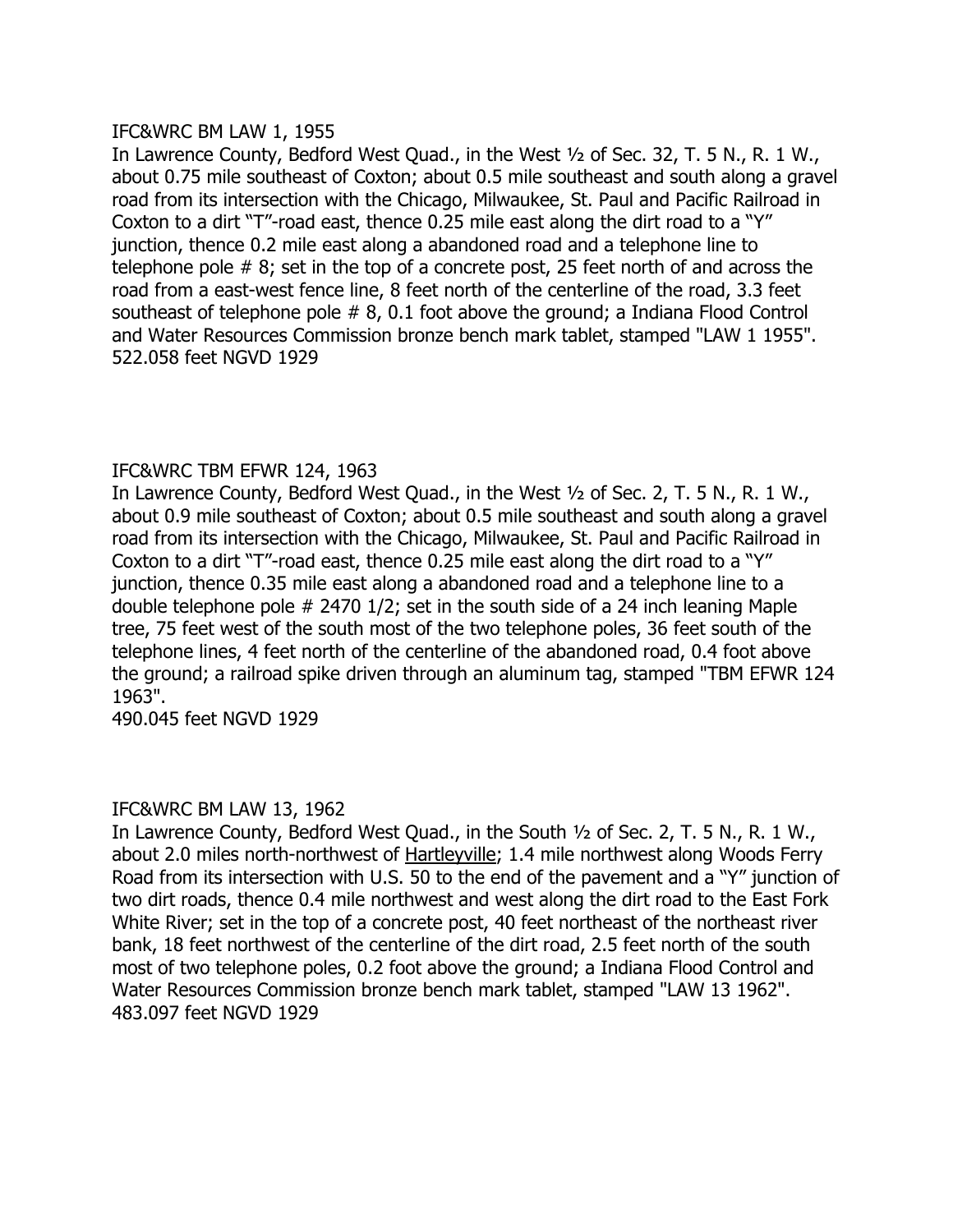# IFC&WRC TBM EFWR 125, 1963

In Lawrence County, Bedford West Quad., in the South 1/2 of Sec. 2, T. 5 N., R. 1 W., about 2.0 miles north-northwest of Hartleyville; 1.4 mile northwest along Woods Ferry Road from its intersection with U.S. 50 to the end of the pavement and a "Y" junction of two dirt roads, thence 0.4 mile northwest and west along the dirt road to the East Fork White River; set in the southwest side of a 30 inch Maple tree, 70 feet northeast of the river bank, 59.5 feet southeast of the south most of two telephone pole # 2469 1/2, 36 feet south of the east-west road, 9 feet west of the north-south centerline tangent in the dirt road, 0.5 foot above the ground; a railroad spike driven through an aluminum tag, stamped "TBM EFWR 125 1963". 483.580 feet NGVD 1929

# IFC&WRC TBM EFWR 126, 1963

In Lawrence County, Bedford West Quad., in the SE 1/4 of Sec. 29, T. 5 N., R. 1 W., about 2.8 miles north of Hartleyville; 1.4 mile northwest along Woods Ferry Road from its intersection with U.S. 50 to the end of the pavement and a "Y" junction of two dirt roads, thence 0.6 mile north to a dirt "T"-road west, thence 0.4 mile west to a gate and a fence line, thence 0.4 northeast along a farm lane and the fence line, at the intersection of two fence lines; set in the west side of a 75 inch Sycamore tree, 15.4 feet southeast of the centerline of the farm lane; 0.2 foot above the ground; a railroad spike driven through an aluminum tag, stamped "TBM EFWR 126 1963". 496.003 feet NGVD 1929

# IFC&WRC TBM EFWR 127, 1963

In Lawrence County, Bedford West Quad., in the South  $\frac{1}{2}$  of Sec. 28, T. 5 N., R. 1 W., about 2.8 miles north of Hartleyville; from the State Road 37 bridge over East Fork White River, 0.95 mile northwest along the southwest bank of the river to a north-south fence line; set in the south side of a 2 pronged 40 inch Sycamore tree, 110 feet southwest of the river bank, 50 feet northwest of the fence line, 1.5 feet above the ground; a railroad spike driven through an aluminum tag, stamped "TBM EFWR 127 1963".

488.868 feet NGVD 1929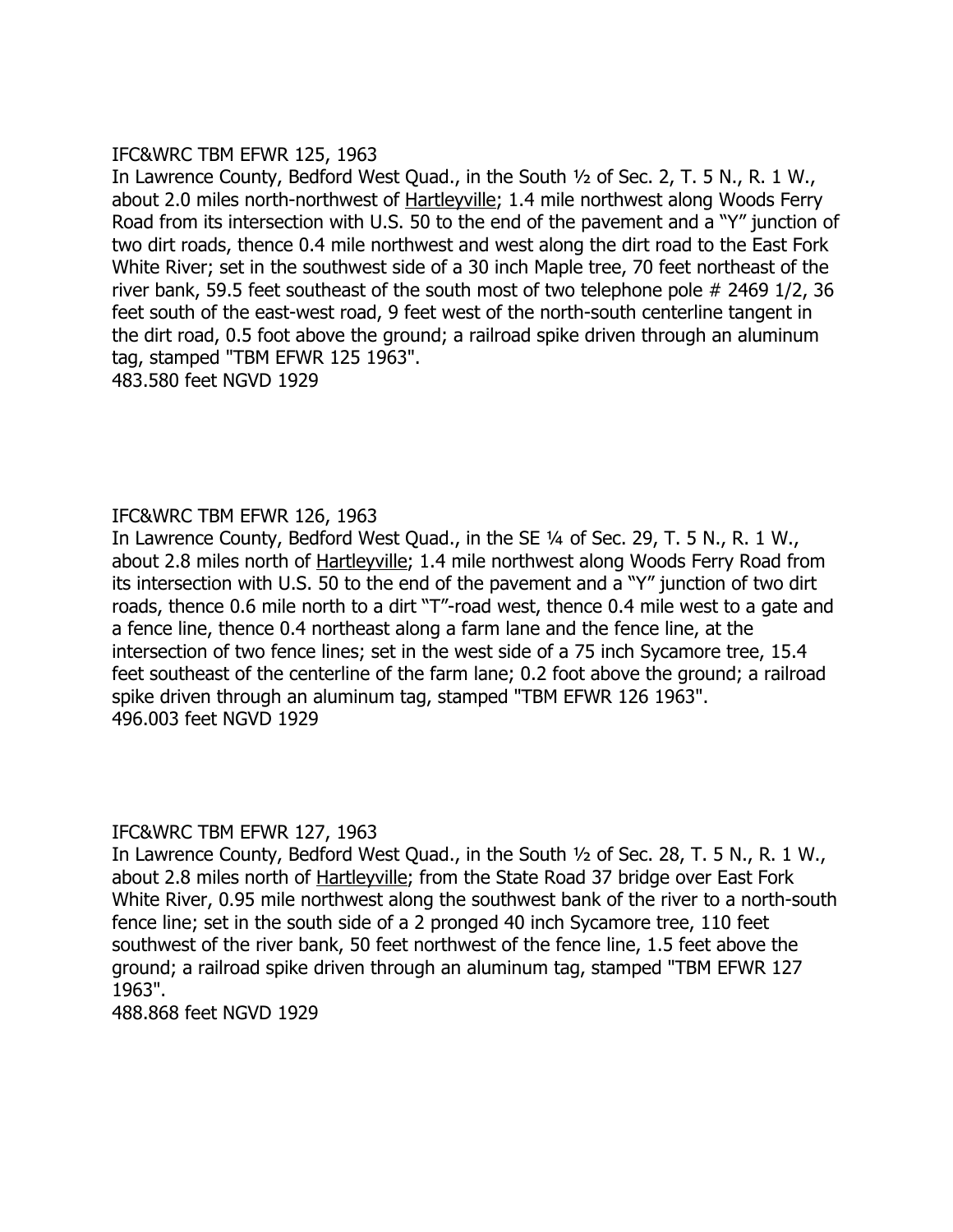IFC&WRC TBM EFWR 128, 1963 **(Mark Destroyed–Verified 3-29-05)** In Lawrence County, Bedford West Quad., in the West 1/2 of Sec. 34, T. 5 N., R. 1 W., about 2.8 miles southwest of **Bedford**; at the State Road 37 bridge over East Fork White River; set in the top of the west corner of the northwest end of the southwest bridge seat, 15 feet northwest of the centerline of the bridge, 5 feet below the bridge floor, 1.8 feet southeast of the northwest face of the bridge seat, 0.4 foot southwest of the northeast face of the bridge seat; a chiseled square. 516.112 feet NGVD 1929

# USGS TT 60 **(Mark Destroyed–Verified 3-29-05)**

In Lawrence County, Bedford West Quad., in the NW 1/4 of Sec. 34, T. 5 N., R. 1 W., about 2.8 miles southwest of **Bedford**; at the State Road 37 bridge over East Fork White River; set in the top of the east corner of the southeast end of the northeast bridge abutment, 15 feet southeast of the centerline of the road, 1.1 feet northeast of the southwest face of the bridge seat, 1.1 feet northwest of the southeast face of the bridge seat, 5 feet below the bridge floor; a Brock and Weymouth disc, stamped "P 60 T 60".

515.931 feet NGVD 1929

# IFC&WRC BM LAW 14, 1962

In Lawrence County, Bedford West Quad., in the West 1/2 of Sec. 34, T. 5 N., R. 1 W., about 2.8 miles southwest of Bedford; 2.75 miles southwest along old State Road 37 from the City Hall at Bedford to a northeast-southwest crossroad, thence 0.3 mile southwest to a one span pony truss bridge over Leatherwood Creek; set in the west end of the northwest bridge seat, 10 feet southwest of the centerline of the road, 1.3 feet below the road, 0.9 foot northwest of the southeast face of the bridge seat; a Indiana Flood Control and Water Resources Commission bronze bench mark tablet, stamped "LAW 14 1962". 488.092 feet NGVD 1929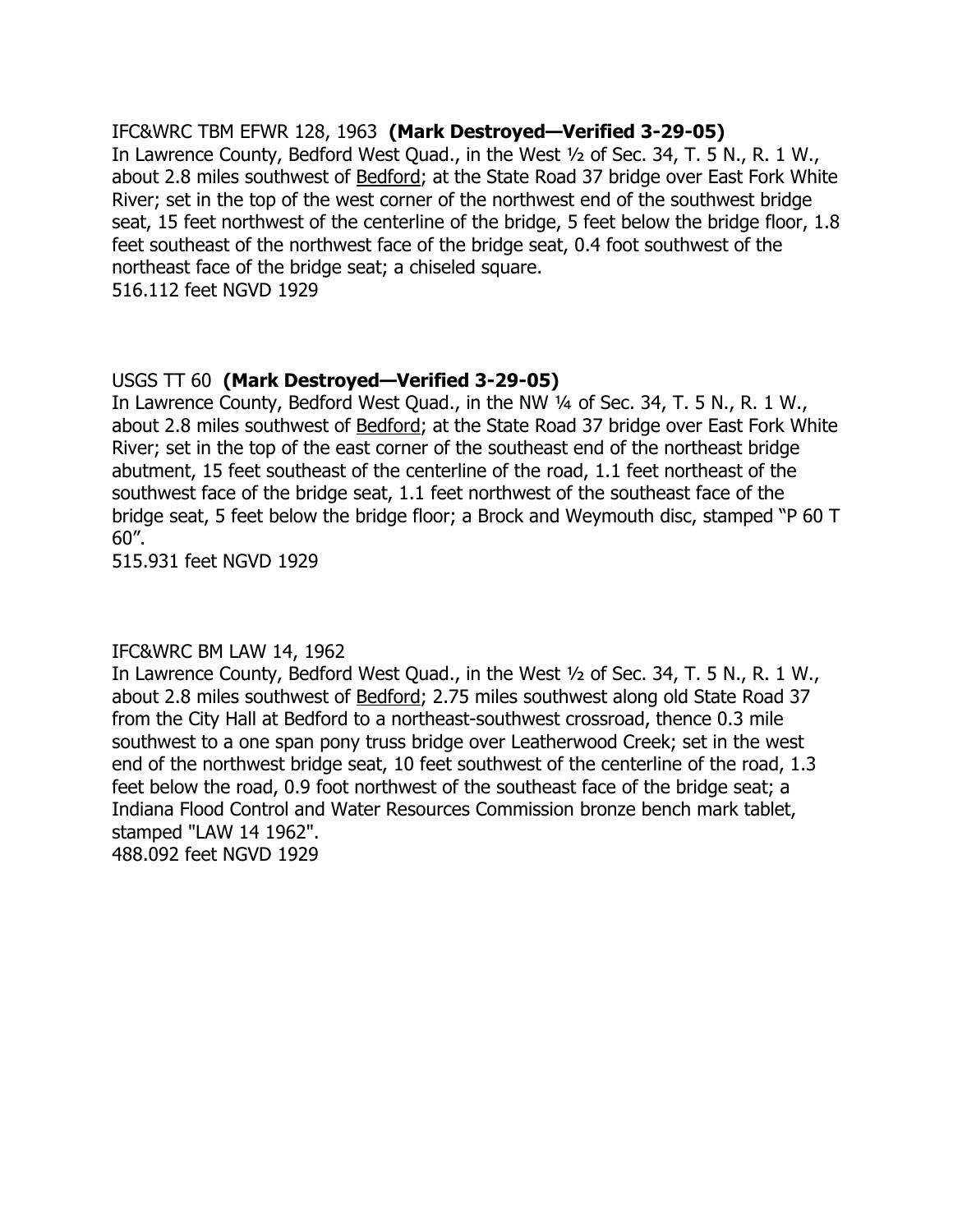### USC&GS BM J 281

In Lawrence County, Bedford West Quad., in the East 1/2 of Sec. 34, T. 5 N., R. 1 W., about 2.8 miles southwest of **Bedford**; 2.75 miles southwest along old State Road 37 from the City Hall at Bedford to a northeast-southwest crossroad, thence 0.75 mile southwest and east along the asphalt road to the Monon Railroad crossing, in the southeast 1/4 of the intersection; set in the top of a concrete post, 70 feet east of the east rail of the main track, 45 feet northwest of the northwest corner of a white house, 29.5 feet south of the centerline of the paved road, 22 feet east of the centerline of a driveway, level with the ground; a U.S. Coast & Geodetic Survey bronze bench mark tablet, stamped "J 281 1949." 520.068 feet NGVD 1929

# USC&GS BM H 281

In Lawrence County, Bedford East Quad., in the NE 1/4 of Sec. 3, T. 4 N., R. 1 W., about 3.4 miles southwest of Bedford; at the Monon Railroad bridge over East Fork White River; set in the top of the west end of the north bridge seat, 7.8 feet west of the west rail, 7.0 feet below the tracks, 3 feet north of the south face of the bridge, 2.6 feet east of the west face of the bridge seat; a U.S. Coast & Geodetic Survey bronze bench mark tablet, stamped "H 281 1949."

507.299 feet NGVD 1929

# IFC&WRC TBM EFWR 129, 1963

In Lawrence County, Bedford East Quad., in the East  $\frac{1}{2}$  of Sec. 3, T. 4 N., R. 1 W., about 3.4 miles southwest of **Bedford**; at the Monon Railroad bridge over East Fork White River; set in the top of the west end of the south bridge seat, 7 feet east of the west face of the bridge seat, 6.9 feet below the tracks, 3.3 feet west of the west rail, 2.4 feet south of the north face of the bridge seat; a chiseled triangle. 507.415 feet NGVD 1929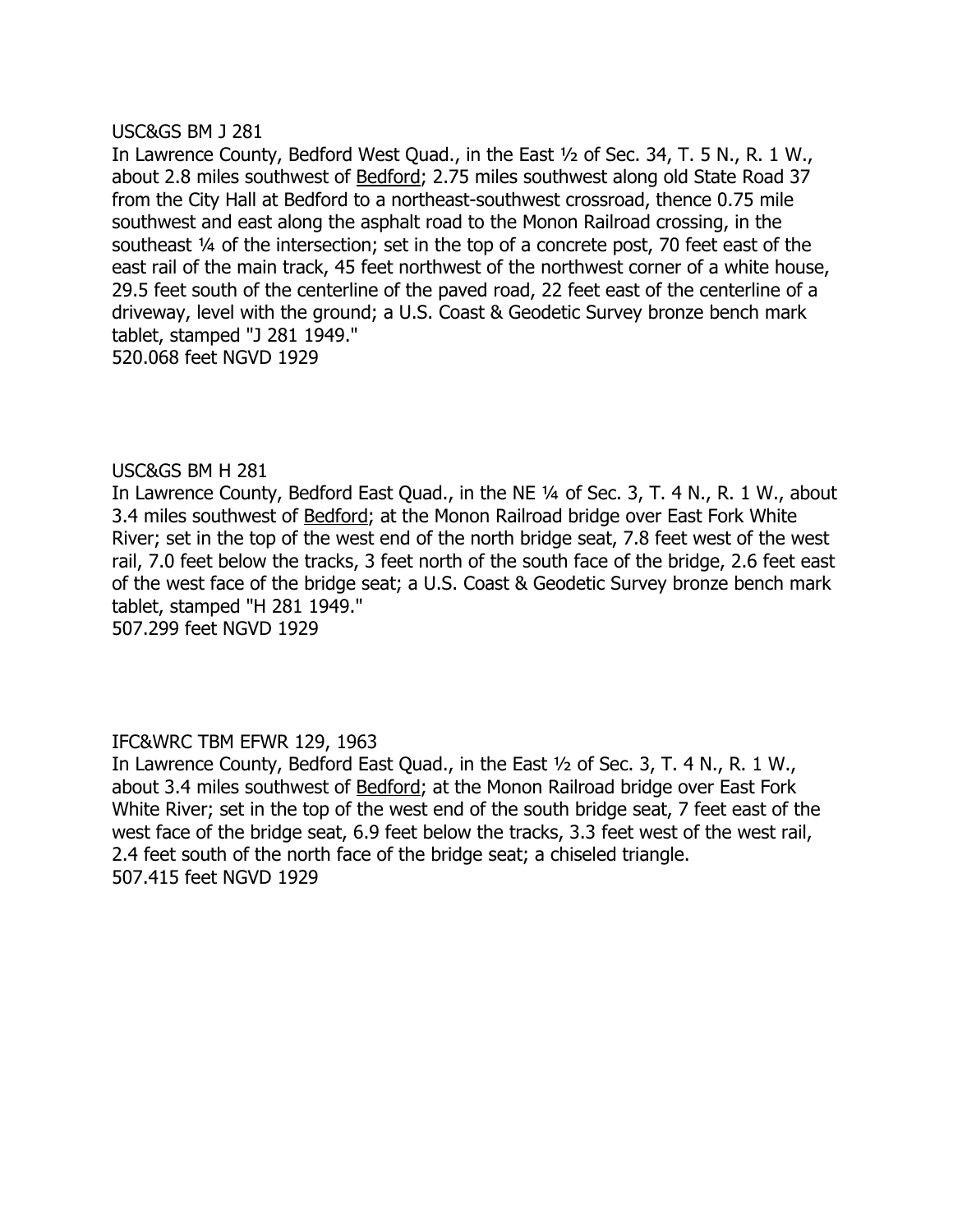# IFC&WRC TBM EFWR 130, 1963

In Lawrence County, Bedford East Quad., in the SE 1/4 of Sec. 2, T. 4 N., R. 1 W., about 3.6 miles south of Bedford; 2.75 miles southwest along old State Road 37 from the City Hall at Bedford to a northeast-southwest crossroad, thence 0.75 mile southwest and east along a asphalt road to the Monon Railroad crossing, thence 1.4 miles southeast along the railroad tracks and across the railroad bridge to a farm lane crossing the tracks, thence 0.8 mile east along the farm lane to a power pole, set in the north side of power pole # 865/1161, P.S.C. of I. Inc., 80 feet west of the river, 40 feet southeast of a hedge row, 20 feet north of a gully; 0.8 foot above the ground; a railroad spike driven through an aluminum tag, stamped "TBM EFWR 130 1963". 493.469 feet NGVD 1929

# IFC&WRC TBM EFWR 131, 1963

In Lawrence County, Bedford East Quad., in the SE 1/4 of Sec. 1, T. 4 N., R. 1 W., about 4.0 miles south-southeast of Bedford; 0.9 mile south along J Street from its intersection with 16<sup>th</sup> Street in Bedford to the southeast Bedford City limits, thence continue 3.25 miles south-southeast along a county road to a farm "T" lane to the west, just northwest of the river bank; set in the southwest side of a 22 inch Sycamore tree, 57 feet west of the centerline of the paved road, 10 feet north of the centerline of the farm lane, 3 feet east of a gully, 0.7 foot above the ground; a railroad spike driven through an aluminum tag, stamped "TBM EFWR 131 1963". 498.761 feet NGVD 1929

# IFC&WRC BM LAW 15, 1962

In Lawrence County, Bedford East Quad., in the SE 1/4 of Sec. 1, T. 4 N., R. 1 W., about 4.0 miles south-southeast of Bedford; 0.9 mile south along J Street from its intersection with 16<sup>th</sup> Street in Bedford to the southeast Bedford City limits, thence continue southsoutheast along a county road to a right angle turn east, just northwest of the river bank; set in the top of a concrete post, 400 feet west of the East Fork White River bank, 220 feet east of the right angle turn, 175 feet west of the northeast bend in the road, 45 feet east of a drain under the road, 12 feet south of the centerline of the dirt road, 8 feet east of a 15 inch tree, 6 feet north of a fence line, 0.4 foot above the ground; a Indiana Flood Control and Water Resources Commission bronze bench mark tablet, stamped "LAW 15 1962". 494.085 feet NGVD 1929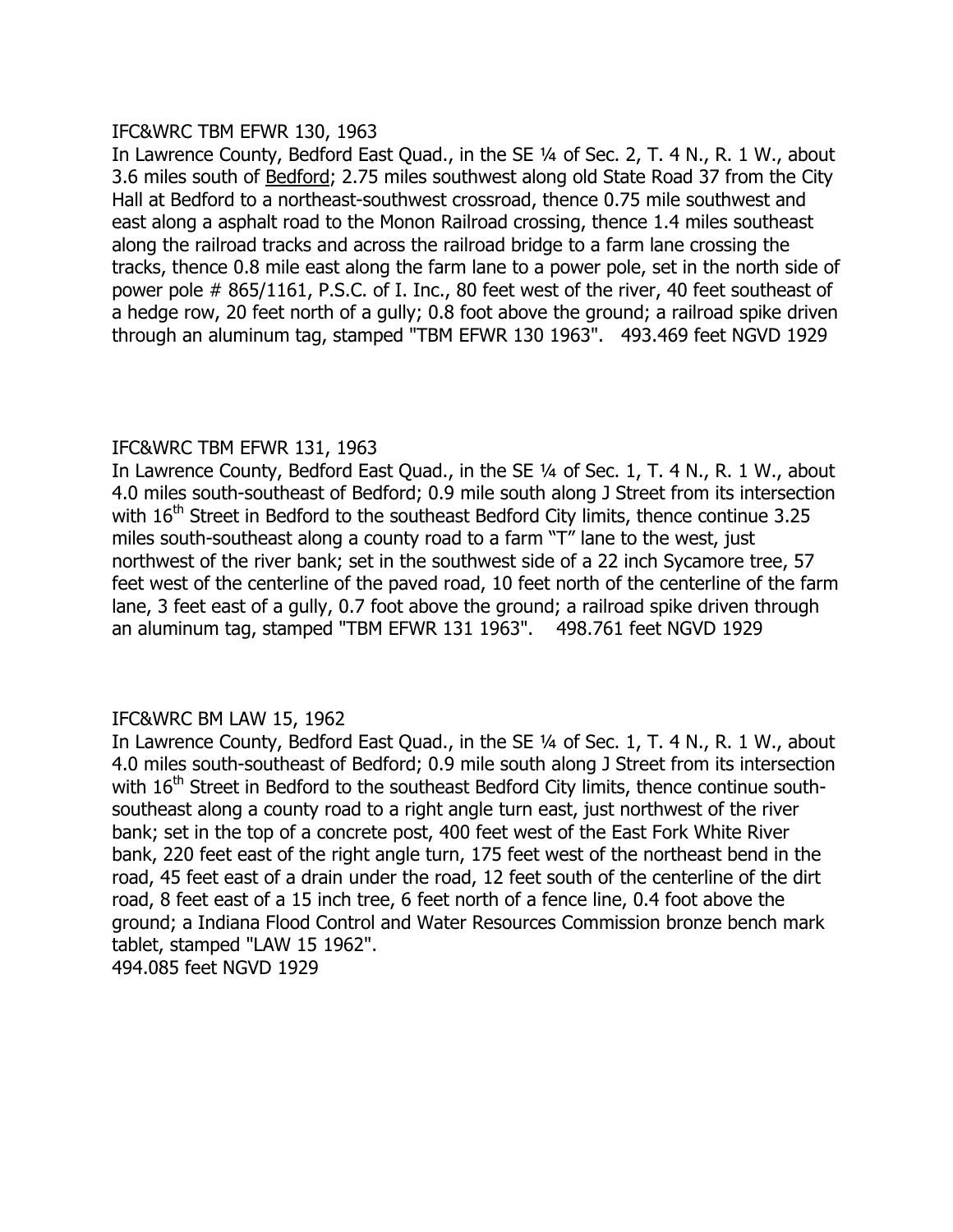# IFC&WRC BM LAW 16, 1962

In Lawrence County, Bedford East Quad., in the NE 1/4 of Sec. 12, T. 4 N., R. 1 W., about 3.0 miles southeast of Bedford; about 1.1 miles east along 500 South Road from its intersection with 25 East Road to a "T"-road to the northwest, thence about 1.0 mile generally northwest to a sharp turn east; set in the top of a concrete post, 30 feet northeast of the centerline tangent north-south, 30 feet north of the east-west centerline, 16 feet east of the centerline of the lane to East Fork White River, 3.5 feet north of a 5 inch blazed tree, 0.2 foot above the ground; a Indiana Flood Control and Water Resources Commission bronze bench mark tablet, stamped "LAW 16 1962". 495.043 feet NGVD 1929

# IFC&WRC TBM EFWR 132, 1963

In Lawrence County, Bedford East Quad., in the NW 1/4 of Sec. 7, T. 4 N., R. 1 E., about 3.0 miles southeast of Bedford; about 1.1 miles east along 500 South Road from its intersection with 25 East Road to a "T"-road to the northwest, thence about 1.0 mile generally northwest to a sharp turn east, thence 0.15 mile east; set in the northeast side of a 33 inch Shagbark Hickory tree, 20 feet south of the centerline of the dirt road, 15 feet west of a north-south ditch, 1.2 feet above the ground; a railroad spike driven through an aluminum tag, stamped "TBM EFWR 132 1963". 490.001 feet NGVD 1929

# IFC&WRC TBM EFWR 133, 1963

In Lawrence County, Bedford East Quad., in the SE 1/4 of Sec. 6, T. 4 N., R. 1 E., about 3.4 miles southeast of Bedford; about 1.7 miles east along 500 South Road from its intersection with 25 East Road to a north-south dirt "T"-road, thence about 1.07 mile generally north along the west bank of East Fork White River; set in the north side of a 16 inch Walnut tree, 100 feet southeast of the corner of a house, 25 feet south of a drainage ditch under the road, 15 feet east of the centerline of the dirt road, 1.3 feet above the ground; a railroad spike driven through an aluminum tag, stamped "TBM EFWR 133 1963". 506.385 feet NGVD 1929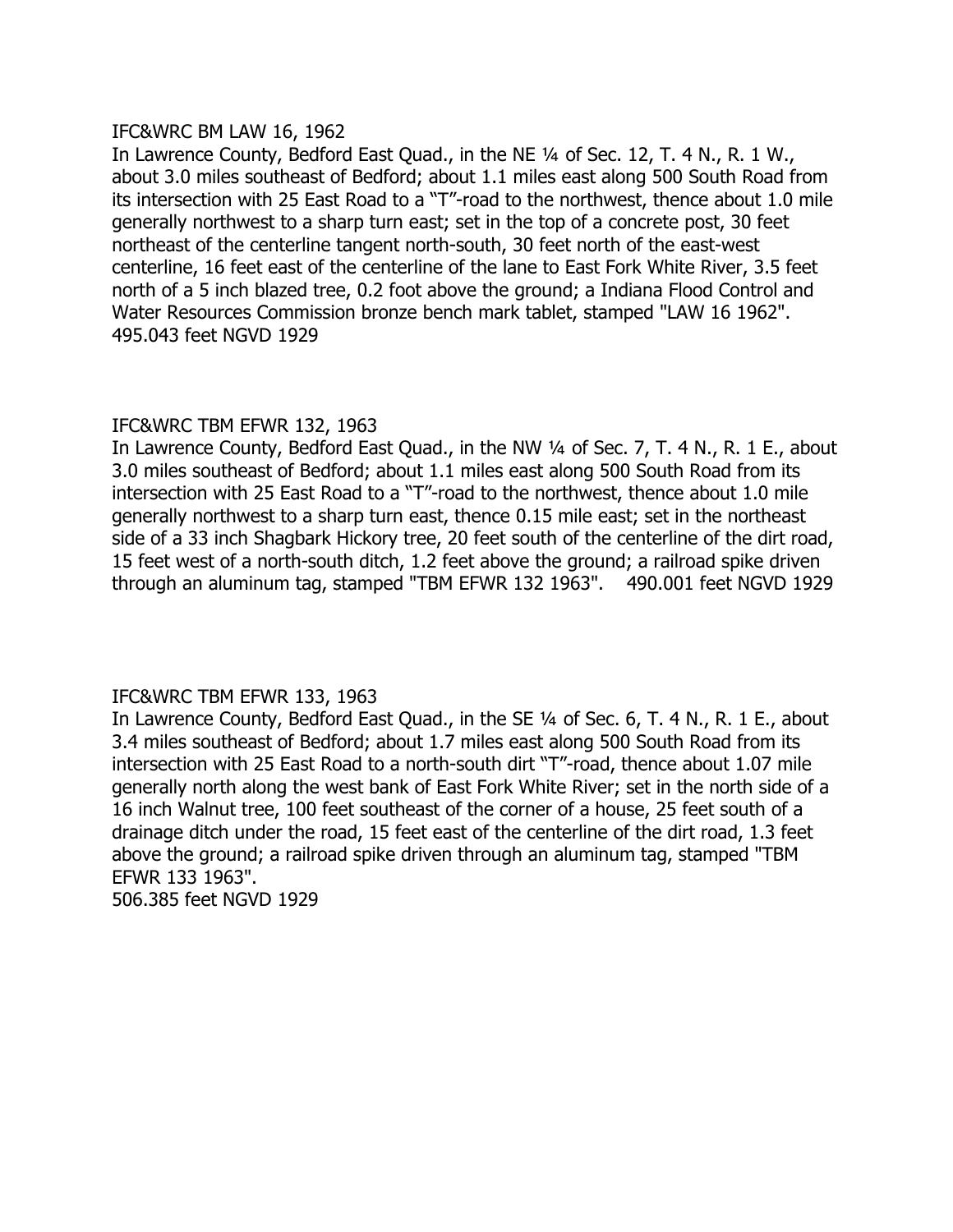# IFC&WRC TBM EFWR 134, 1963

In Lawrence County, Bedford East Quad., in the SE 1/4 of Sec. 7, T. 4 N., R. 1 E., about 4.0 miles southeast of Bedford; about 1.7 miles east along 500 South Road from its intersection with 25 East Road to a north-south dirt "T"-road, thence about 0.2 mile generally north; set in the south side of a 15 inch Tulip tree, about 750 feet south of the "Sycamore Lodge" cabin, 50 feet north of a east-west fence line, 12 feet west of the centerline of the dirt road, 0.7 foot above the ground; a railroad spike driven through an aluminum tag, stamped "TBM EFWR 134 1963".

504.416 feet NGVD 1929

# IFC&WRC BM LAW 17, 1962

In Lawrence County, Bedford East Quad., in the NW 1/4 of Sec. 17, T. 4 N., R. 1 E., about 4.5 miles southeast of Bedford; about 1.7 miles east along 500 South Road from its intersection with 25 East Road to a north-south "T"-road, thence about 0.2 mile generally southeast to a 90 foot steel pony truss bridge over Rock Lick Branch; set in the top of a concrete post, 160 feet west of the bridge, 20 feet south of the centerline of the gravel road, 20 feet east of the centerline of a field road entrance, 0.2 foot above the ground; a Indiana Flood Control and Water Resources Commission bronze bench mark tablet, stamped "LAW 17 1962".

507.818 feet NGVD 1929

# IFC&WRC TBM EFWR 135, 1963

In Lawrence County, Bedford East Quad., in the NW 1/4 of Sec. 17, T. 4 N., R. 1 E., about 4.5 miles southeast of Bedford; about 1.7 miles east along 500 South Road from its intersection with 25 East Road to a north-south "T"-road, thence about 0.2 mile generally southeast to a 90 foot steel pony truss bridge over Rock Lick Branch; set in the north side of a 11 inch 2 pronged Walnut tree, 37 feet west of the west end of the bridge, 13 feet south of the centerline of the gravel road, 3 feet below the road, 0.8 foot above the ground; a railroad spike driven through an aluminum tag, stamped "TBM EFWR 135 1963".

503.518 feet NGVD 1929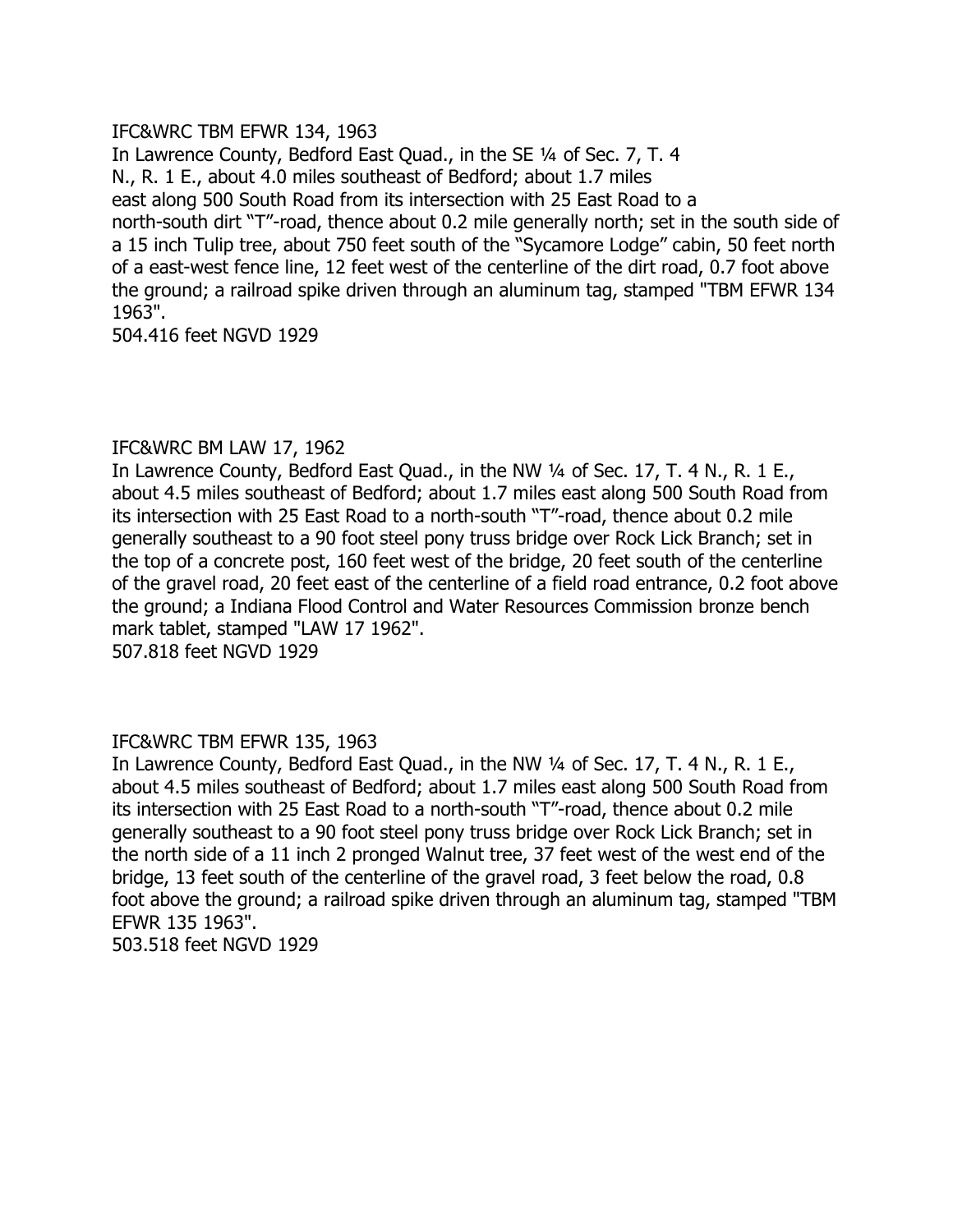# IFC&WRC TBM EFWR 136, 1963

In Lawrence County, Bedford East Quad., in the SW 1/4 of Sec. 17, T. 4 N., R. 1 E., about 4.8 miles southeast of Bedford; about 0.7 mile north along 250 East Road from its "T" intersection with 650 South Road to a right angle turn west, thence 0.2 mile west to a box culvert under the road; set in the top of the east guardrail, 9 feet east of the centerline of the gravel road, 0.5 foot south of the north end of the handrail, 0.4 foot west of the east face of the handrail, 2 feet above the ground; a chiseled triangle. 545.633 feet NGVD 1929

# IFC&WRC TBM EFWR 137, 1963

In Lawrence County, Bedford East Quad., in the NE 1/4 of Sec. 20, T. 4 N., R. 1 E., about 5.2 miles southeast of Bedford; about 0.45 mile north along 250 East Road from its intersection with 650 South Road; set in the north side of a 42 inch Cottonwood tree, 100 feet east of the centerline of the gravel road, 17 feet south of the centerline of a farm lane to the east, 0.4 foot above the ground; a railroad spike driven through an aluminum tag, stamped "TBM EFWR 137 1963". 592.986 feet NGVD 1929

# IFC&WRC TBM EFWR 138, 1963

In Lawrence County, Bedford East Quad., in the NE 1/4 of Sec. 20, T. 4 N., R. 1 E., about 5.8 miles southeast of Bedford; about 0.3 mile east along 650 South Road from its intersection with 250 East Road to a right angle turn north, thence 0.2 mile east across a farm field along a fence line to a north-south "T" fence corner; set in the northwest side of a 12 inch Elm tree used as a fence corner post, 300 feet west of a old railroad grade, 265 feet east of high tension power pole # 824/2088, 0.65 foot north of a hand water pump, 0.2 foot east of a fence line; a railroad spike driven through an aluminum tag, stamped "TBM EFWR 138 1963". 543.677 feet NGVD 1929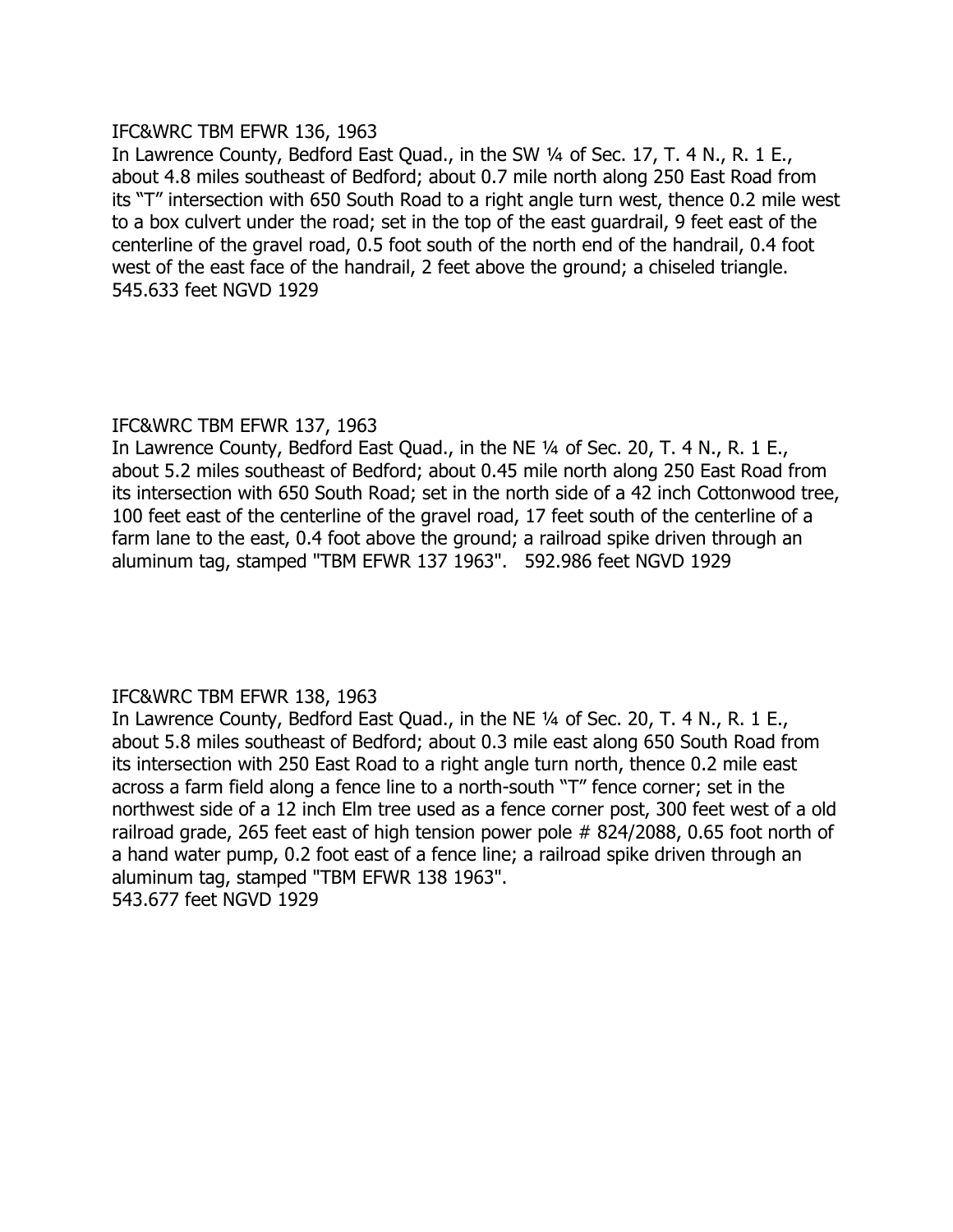# IFC&WRC TBM EFWR 139, 1963

In Lawrence County, Bedford East Quad., in the NE 1/4 of Sec. 21, T. 4 N., R. 1 E., about 1.6 miles northwest of Lawrenceport; 0.15 mile south from the bridge over East Fork White River to a east-west "T" road; set in the top of the south headwall of a 2 foot pipe culvert, 20 feet west of the extended centerline of the "T" road north, 9 feet south of the centerline of the east-west road, 2 feet east of the west end of the headwall, 0.5 north of the south face of the headwall, about level with the road; a chiseled triangle.

505.943 feet NGVD 1929

# USGS TT 64 = PBM 64 (B&W)

In Lawrence County, Bedford East Quad., in the NE 1/4 of Sec. 21, T. 4 N., R. 1 E., about 1.6 miles northwest of Lawrenceport; at the bridge over East Fork White River; set in the top of the east end of the south bridge seat, 10 feet east of the centerline of the bridge, 1.6 feet below the top of the bridge floor, 0.9 foot south of the north face of the bridge seat, 0.8 foot west of the east face of the bridge seat; a Brock and Weymouth disc, stamped "P 64 TT 64". 510.702 feet NGVD 1929

USGS RM 2

In Lawrence County, Bedford East Quad., in the NE 1/4 of Sec. 21, T. 4 N., R. 1 E., about 1.6 miles northwest of Lawrenceport; at the bridge over East Fork White River; set in the top of the west end of the south bridge seat, 10 feet west of the centerline of the bridge, 1.6 feet below the top of the bridge floor, 0.7 foot east of the west face of the bridge seat, 0.6 foot north of the south face of the bridge seat; a US Geological Survey bronze RM tablet, not stamped.

510.676 feet NGVD 1929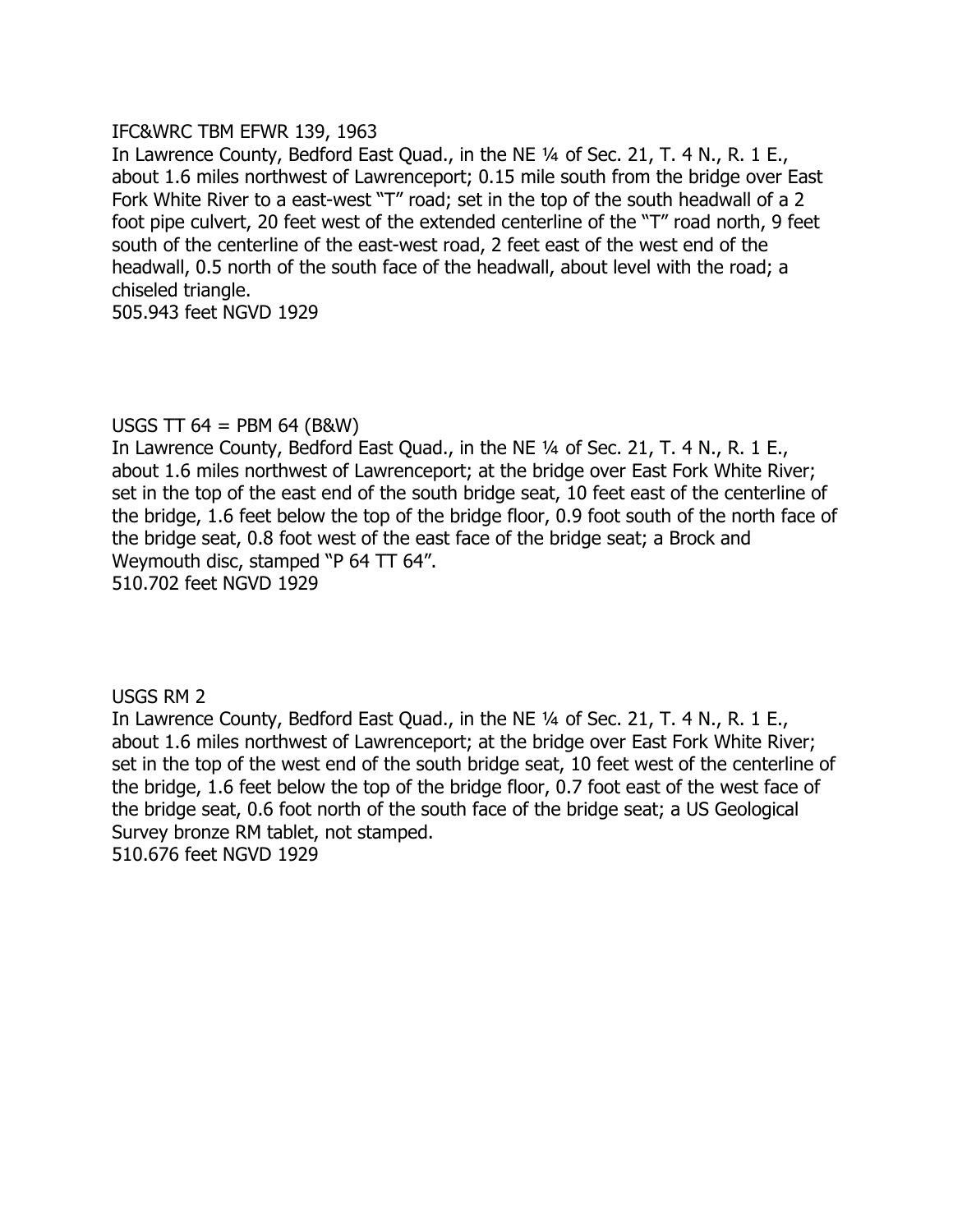### USGS RM 3

In Lawrence County, Bedford East Quad., in the NE 1/4 of Sec. 21, T. 4 N., R. 1 E., about 1.6 miles northwest of Lawrenceport; at the bridge over East Fork White River; set in the top of the west end of the center bridge pier, 10 feet west of the centerline of the bridge, 1.7 feet south of the north face of the pier, 1.0 foot west of the east face of the pier, 1.3 feet below the top of the bridge floor; a US Geological Survey bronze RM tablet, not stamped.

511.083 feet NGVD 1929

# IFC&WRC TBM EFWR 140, 1963

In Lawrence County, Bedford East Quad., in the NW 1/4 of Sec. 22, T. 4 N., R. 1 E., about 1.25 miles northwest of Lawrenceport; 1.35 miles northwest and north along a road from the main intersection in Lawrenceport to the Baltimore and Ohio Railroad crossing; set in the top of the east headwall of a 3 foot box culvert under the road, 30 feet south of the south rail of the tracks, 11 feet east of the centerline of the road, 1.2 feet above the road, 0.6 foot south of the north end of the headwall, 0.5 foot east of the west face of the headwall; a chiseled triangle. 516.635 feet NGVD 1929

# IFC&WRC TBM EFWR 141, 1963

In Lawrence County, Bedford East Quad., in the NE 1/4 of Sec. 22, T. 4 N., R. 1 E., about 1.1 miles north of Lawrenceport; at the Baltimore and Ohio Railroad bridge over East Fork White River; set in the top of the north end of the west abutment of the bridge, 6.2 feet north of the north rail of the tracks, 1.3 feet below the level of the tracks, 1.0 foot west of the east face of the abutment, 0.5 foot south of the north face of the abutment; a chiseled triangle.

522.077 feet NGVD 1929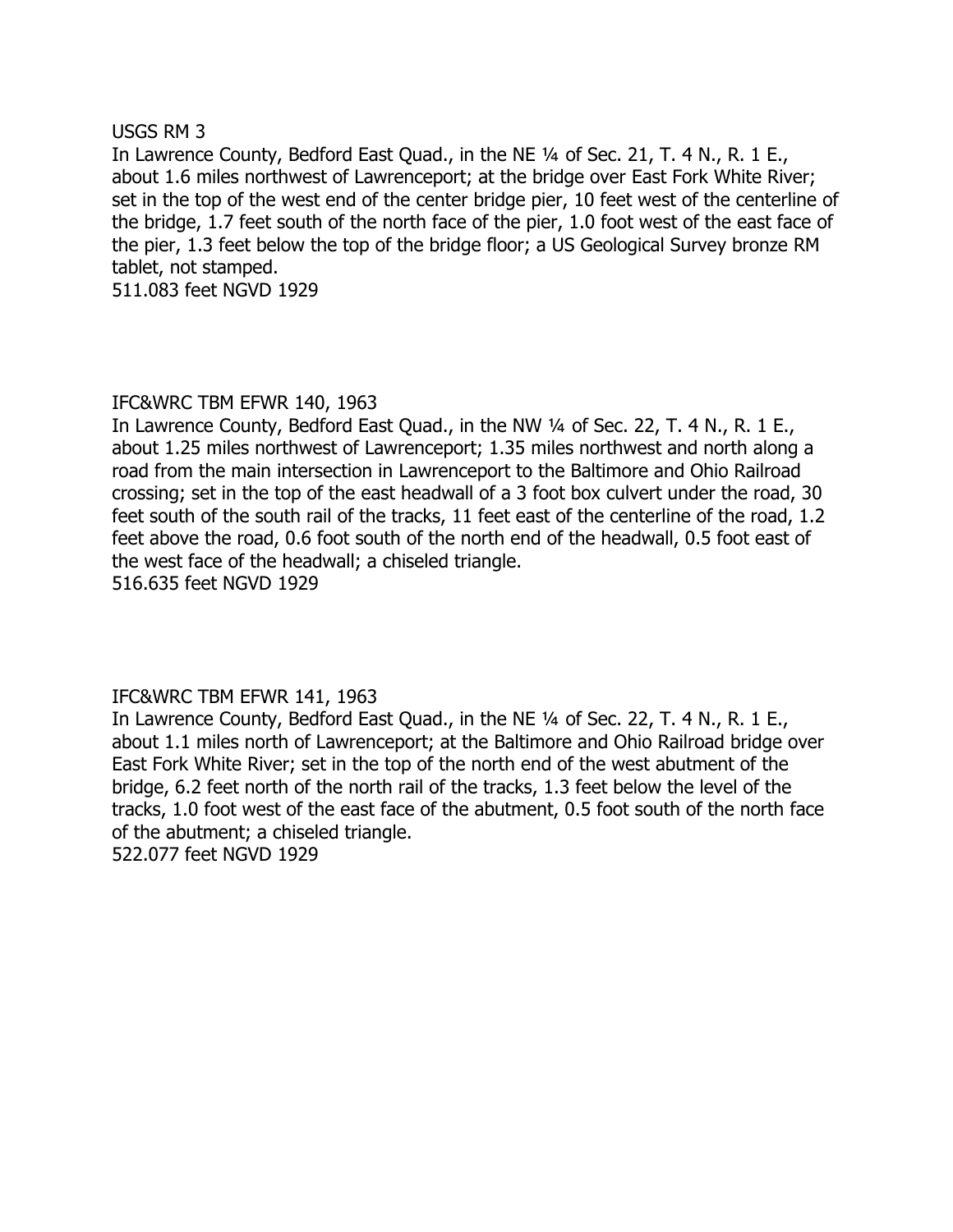### IFC&WRC BM LAW 18, 1962

In Lawrence County, Bedford East Quad., in the NE 1/4 of Sec. 22, T. 4 N., R. 1 E., about 1.1 miles north of Lawrenceport; at the Baltimore and Ohio Railroad bridge over East Fork White River; set in the top of the east end of the north concrete wingwall, 18.5 feet east of the east end of the bridge, 10 feet north of the north rail of the tracks, 1.5 feet below the level of the tracks, 1.0 foot east of the west end of the wingwall; a Indiana Flood Control and Water Resources Commission bronze bench mark tablet, stamped "LAW 18 1962". 522.412 feet NGVD 1929

# IFC&WRC TBM EFWR 142, 1963

In Lawrence County, Tunnelton Quad., in the SE 1/4 of Sec. 14, T. 4 N., R. 1 E., about 1.5 miles northwest of Tunnelton; 1.85 miles northwest along the Baltimore and Ohio Railroad from its overpass with a paved road in Tunnelton; set in the east side of telephone pole # 119/10, 23 feet south of the south rail of the tracks, 6 feet west of a 4 foot limestone box culvert under the tracks, 1.8 feet above the ground; a railroad spike driven through an aluminum tag, stamped "TBM EFWR 142 1963". 510.755 feet NGVD 1929

# IFC&WRC TBM EFWR 229, 1963

In Lawrence County, Tunnelton Quad., in the SW 1/4 of Sec. 13, T. 4 N., R. 1 E., about 1.1 miles northwest of Tunnelton; 1.15 miles northwest along the Baltimore and Ohio Railroad from its overpass with a paved road in Tunnelton; set in the north side of a power pole, 55 feet west of signal tower # 1186, 25 feet southwest of the southwest rail, 5.8 feet below the tracks, 1.5 feet above the ground; a railroad spike driven through an aluminum tag, stamped "TBM EFWR 229 1963". 512.162 feet NGVD 1929

# IFC&WRC TBM EFWR 143, 1963

In Lawrence County, Tunnelton Quad., in the NE 1/4 of Sec. 24, T. 4 N., R. 1 E., about 0.3 mile west of Tunnelton; 0.55 miles northwest along the Baltimore and Ohio Railroad from its overpass with a paved road in Tunnelton; set in the north side of telephone pole # 117/40, 185 feet east of mile post (St. L. 221), 24 feet south of the south rail of the tracks, 1.9 feet above the ground; a railroad spike driven through an aluminum tag, stamped "TBM EFWR 143 1963". 513.942 feet NGVD 1929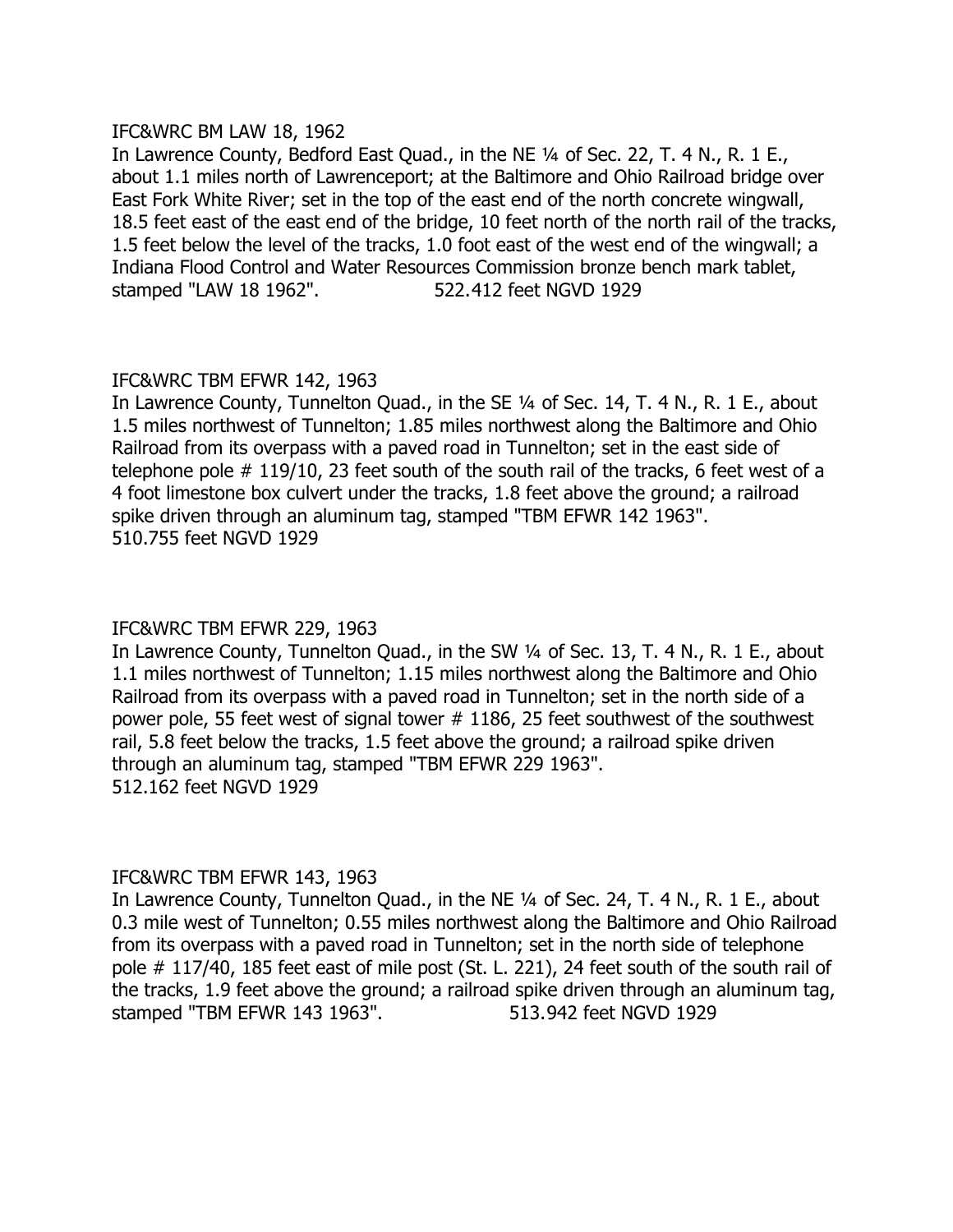### USGS TBM UE 512.9

In Lawrence County, Tunnelton Quad., in the SW 1/4 of Sec. 19, T. 4 N., R. 1 E., at Tunnelton; at the Baltimore and Ohio Railroad overpass over a paved road, at the southeast corner of the Tunnelton City limits; set in the top tier of the south end of a retaining wall, 10.5 feet south of the south rail of the tracks, 7.5 feet below the level of the tracks, 0.8 foot east of the west face of the retaining wall, 0.5 foot south of the south face of the headwall; a chiseled square.

512.612 feet NGVD 1929

### IFC&WRC BM LAW 19, 1962

In Lawrence County, Tunnelton Quad., in the SE 1/4 of Sec. 19, T. 4 N., R. 2 E., about 0.4 mile southeast of Tunnelton; at a covered bridge over East Fork White River; set in the top of the southeast end of the southeast stone wingwall of the covered bridge, 9 feet northeast of the centerline of the road, 2.6 feet above the road, 1 foot southwest of the northeast face of the wing wall, 0.8 foot northwest of the southeast end of the wingwall; a Indiana Flood Control and Water Resources Commission bronze bench mark tablet, stamped "LAW 19 1962". 522.627 feet NGVD 1929

# IFC&WRC TBM EFWR 144, 1963

In Lawrence County, Tunnelton Quad., in the SW 1/4 of Sec. 19, T. 4 N., R. 2 E., about 0.3 mile east-southeast of Tunnelton; 0.1 mile east along a paved road from the Baltimore and Ohio Railroad overpass over a paved road, at the southeast corner of the Tunnelton City limits to a right angle turn southeast in the paved road and a gravel "T" road northeast; set in the top of the north headwall of a 12 inch pipe culvert under the gravel road, 9 feet east of the extended centerline of the paved road, 7.5 feet north of the centerline of the gravel road, 1.0 foot east of the west end of the headwall, 0.5 foot above the road, 0.3 foot north of the south face of the headwall; a chiseled cross. 500.875 feet NGVD 1929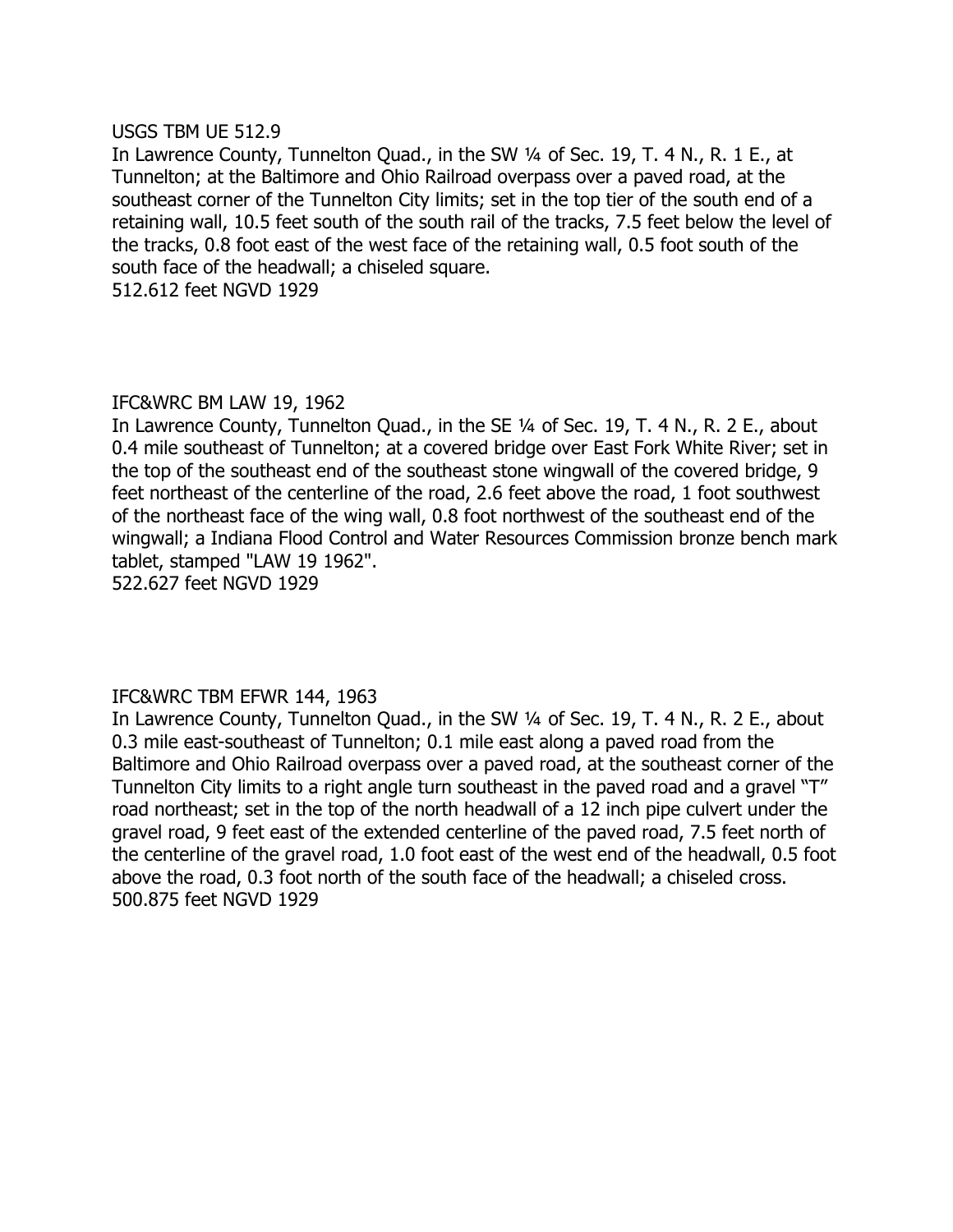# IFC&WRC TBM EFWR 145, 1963

In Lawrence County, Tunnelton Quad., in the NW 1/4 of Sec. 20, T. 4 N., R. 2 E., about 1.0 mile northeast of Tunnelton; 0.1 mile east along a paved road from the Baltimore and Ohio Railroad overpass over a paved road, at the southeast corner of the Tunnelton City limits to a right angle turn southeast in the paved road and a gravel "T" road northeast, thence 0.75 mile northeast along the gravel road to a 5 foot box culvert under the road; set in the top of the northwest headwall of the culvert, 10 feet northwest of the centerline of the road, 3.2 feet southwest of the northeast end of the headwall, 0.3 foot northwest of the southeast face of the headwall; a chiseled triangle. 502.688 feet NGVD 1929

# USC&GS BM L 10, 1930

In Lawrence County, Tunnelton Quad., in the SE 1/4 of Sec. 17, T. 4 N., R. 2 E., about 1.6 miles northeast of Tunnelton; 1.45 mile northeast along the Baltimore and Ohio Railroad from its overpass over a paved road, at the southeast corner of the Tunnelton City limits to a culvert under the railroad tracks; set in the top of the southeast headwall of the culvert, 12.5 feet southeast of the southeast rail, 4.3 feet below the level of the tracks, 2.7 feet southeast of the northeast end of the headwall, 0.8 foot southeast of the northwest face of the headwall; a U.S. Coast and Geodetic Survey bronze disk, stamped "522.305 L 10 1930".

522.305 feet NGVD 1929 USC&GS published elevation 522.238 feet NGVD 1929 DNR published elevation

# IFC&WRC TBM EFWR 146, 1963

In Lawrence County, Tunnelton Quad., in the SW 1/4 of Sec. 16, T. 4 N., R. 2 E., about 1.9 miles east of Tunnelton; 0.1 mile east along a paved road from the Baltimore and Ohio Railroad overpass over a paved road, at the southeast corner of the Tunnelton City limits to a right angle turn southeast in the paved road and a gravel "T" road northeast, thence 1.8 mile northeast along the gravel road to a 6 foot box culvert under the road; set in the top of the northeast headwall of the culvert, 7.5 feet northeast of the centerline of the road, 1.2 feet northwest of the southeast end of the headwall, 0.3 foot northeast of the southwest face of the headwall; a chiseled triangle. 508.299 feet NGVD 1929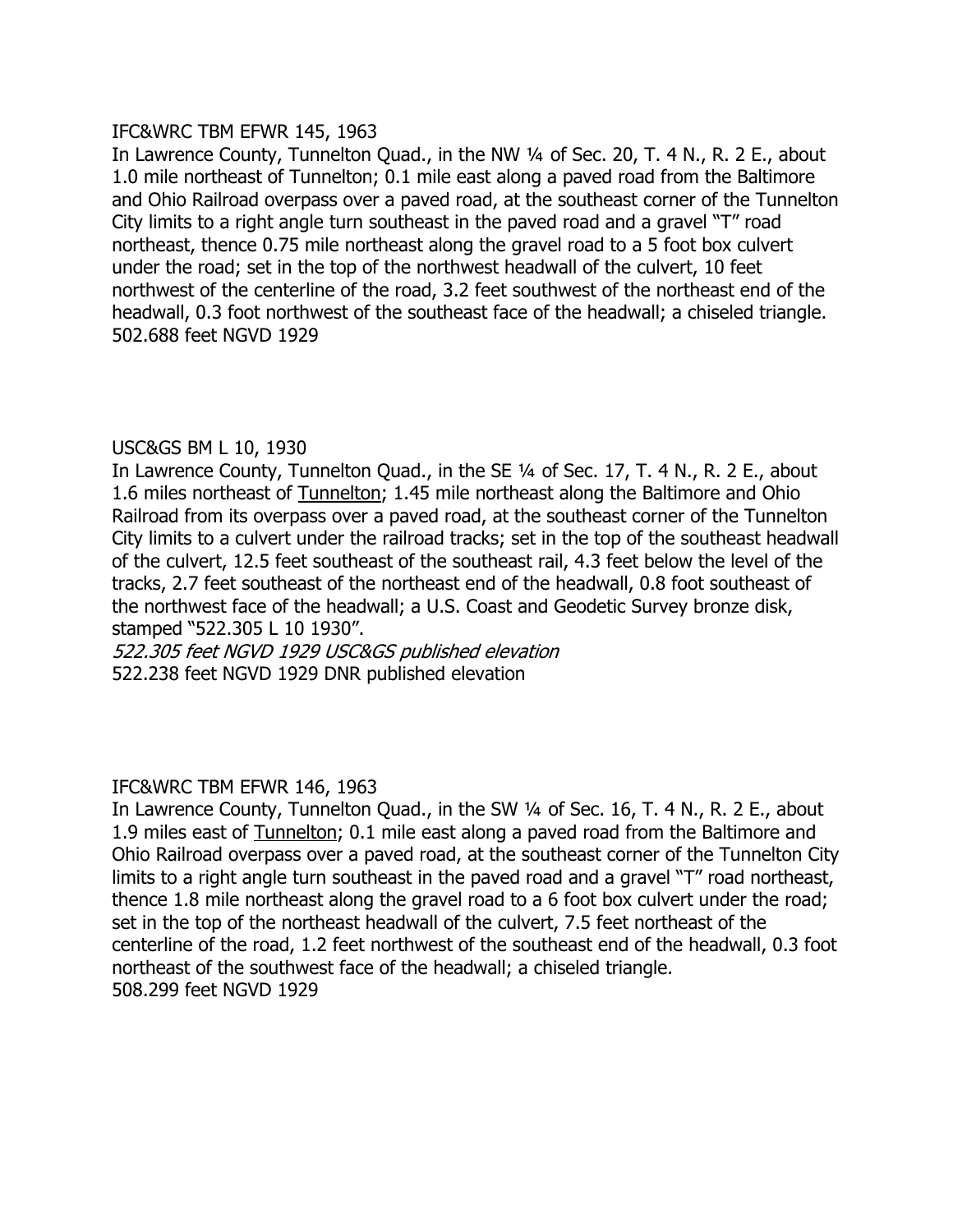# IFC&WRC TBM EFWR 147, 1963

In Lawrence County, Tunnelton Quad., in the SW 1/4 of Sec. 2, T. 4 N., R. 2 E., about 2.0 miles east of Tunnelton; 0.1 mile east along a paved road from the Baltimore and Ohio Railroad overpass over a paved road, at the southeast corner of the Tunnelton City limits to a right angle turn southeast in the paved road and a gravel "T" road northeast, thence 2.73 mile northeast and around the river horseshoe along the gravel road to a 12 foot box culvert under the road; set in the top of the north end of the west concrete headwall of the culvert, 25 feet north of the extended centerline of a farm driveway, 8 feet west of the centerline of the dirt road, 2.2 feet above the level of the road, 0.9 feet south of the north end of the headwall, 0.3 foot west of the east face of the headwall; a chiseled triangle.

508.066 feet NGVD 1929

### IFC&WRC BM LAW 20, 1962

In Lawrence County, Tunnelton Quad., in the NW 1/4 of Sec. 28, T. 4 N., R. 2 E., about 2.0 miles southeast of Tunnelton; 0.1 mile east along a paved road from the Baltimore and Ohio Railroad overpass over a paved road, at the southeast corner of the Tunnelton City limits to a right angle turn southeast in the paved road and a gravel  $T''$  road northeast, thence 3.1 mile northeast and around the river horseshoe along the gravel road to a 6 foot box culvert under the road; set in the top of the south end of the east headwall of the culvert, 75 feet southwest of the southwest corner of a house with gray siding, 9 feet east of the centerline of the road, 1.4 feet north of the south end of the headwall, level with the road; a Indiana Flood Control and Water Resources Commission bronze bench mark tablet, stamped "LAW 20 1962". 515.315 feet NGVD 1929

#### IFC&WRC TBM EFWR 148, 1963

In Lawrence County, Campbellsburg Quad., in the SE 1/4 of Sec. 29, T. 4 N., R. 2 E., about 2.1 miles southeast of Tunnelton; 0.1 mile east along a paved road from the Baltimore and Ohio Railroad overpass over a paved road, at the southeast corner of the Tunnelton City limits to a right angle turn southeast in the paved road and a gravel "T" road northeast, thence 3.85 mile northeast and around the base of Tunnel Hill along the gravel road (Tunnel Hill Road) to a 7 foot box culvert under the road; set in the top of the east concrete headwall of the culvert, 83 feet south of the centerline of a farm drive to the east, 7 feet east of the centerline of the road, 4.2 feet north of the south end of the headwall, 1.5 feet above the level of the road, 0.4 foot west of the east face of the headwall; a chiseled triangle.

515.922 feet NGVD 1929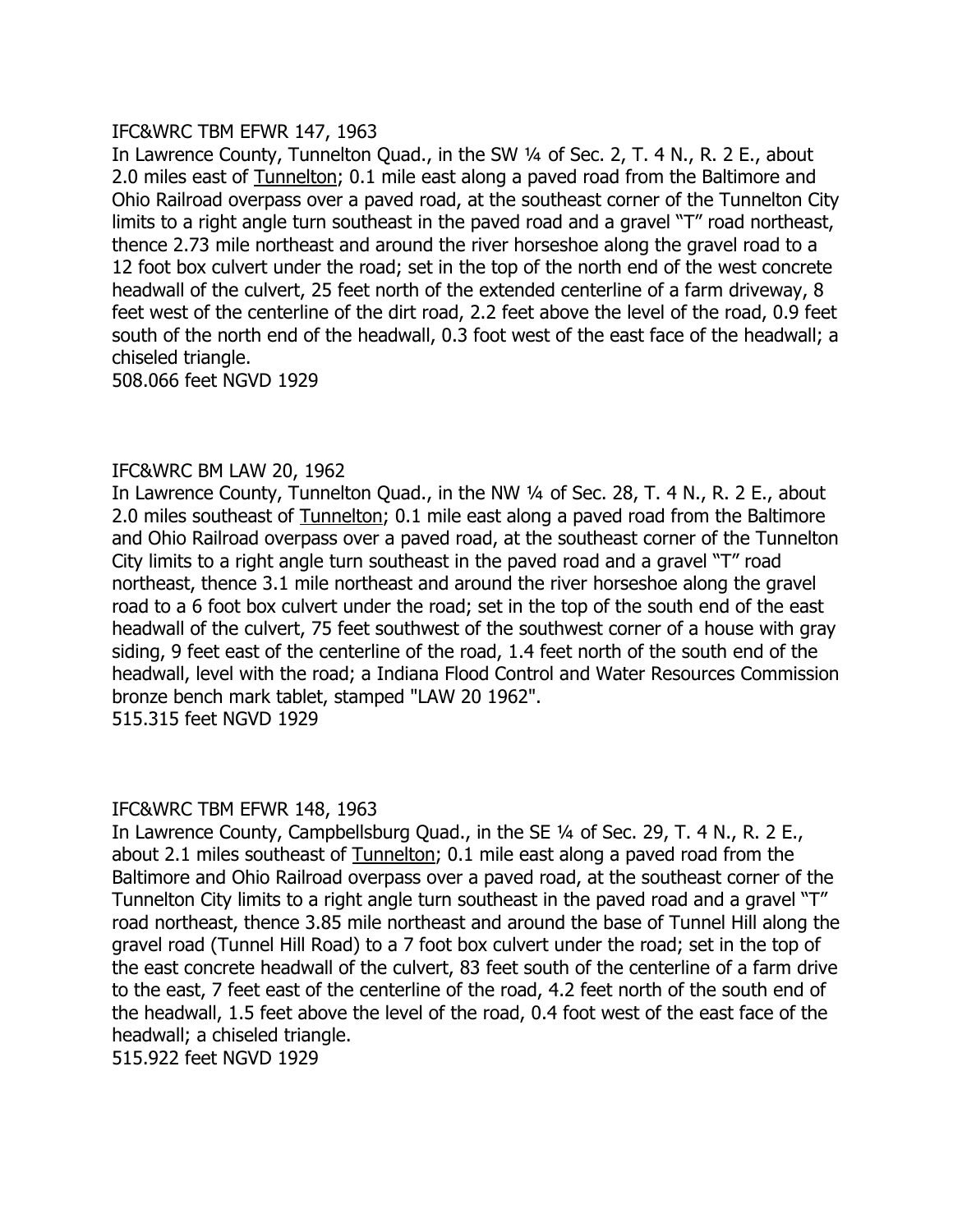# IFC&WRC TBM EFWR 149, 1963

In Lawrence County, Campbellsburg Quad., in the NE 1/4 of Sec. 32, T. 4 N., R. 2 E., about 2.3 miles southeast of Tunnelton; 0.1 mile east along a paved road from the Baltimore and Ohio Railroad overpass over a paved road, at the southeast corner of the Tunnelton City limits to a right angle turn southeast in the paved road and a gravel "T" road northeast, thence 4.3 mile northeast and around the base of Tunnel Hill along the gravel road (Tunnel Hill Road) to a 12 foot bridge over a small creek; set in the northwest side of a 15 inch Hackberry tree, 125 feet northwest of the bridge, 25 feet southeast of the southeast corner of a river cabin, 24 feet northeast of the centerline of the gravel road, 21 feet northwest of the centerline of the drive leading to the cabin, 0.5 foot above the ground; a railroad spike driven through an aluminum tag, stamped "TBM EFWR 149 1963".

505.446 feet NGVD 1929

# IFC&WRC BM LAW 21, 1962

In Lawrence County, Campbellsburg Quad., in the NE 1/4 of Sec. 32, T. 4 N., R. 2 E., about 2.3 miles southeast of Tunnelton; 0.1 mile east along a paved road from the Baltimore and Ohio Railroad overpass over a paved road, at the southeast corner of the Tunnelton City limits to a right angle turn southeast in the paved road and a gravel "T" road northeast, thence 4.3 mile northeast and around the base of Tunnel Hill along the gravel road (Tunnel Hill Road) to a 12 foot bridge over a small creek; set in the top of the northwest end of the northeast concrete guardrail, 8 feet northeast of the centerline of the road, 2.3 feet southeast of the northwest end of the guardrail, 2 feet above the road, 0.3 foot southwest of the northeast face of the guardrail; a Indiana Flood Control and Water Resources Commission bronze bench mark tablet, stamped "LAW 21 1962". 502.647 feet NGVD 1929

# IFC&WRC TBM EFWR 150, 1963

In Lawrence County, Campbellsburg Quad., in the SW 1/4 of Sec. 33, T. 4 N., R. 2 E., about 2.7 miles southwest of Fort Ritner; 1 mile west along a gravel road from the Baltimore and Ohio Railroad overpass at Fort Ritner to a north-south "T" road, thence 2.4 miles south and around Tunnel Hill (on Tunnel Hill Road); set in the southeast side of a 3 pronged 30 inch Elm tree, at a fence corner, 72 feet northwest of and across the road from the western most farm house, 54 feet west of the west face of a barn, 17 feet north of the centerline of the gravel road, 1 foot above the ground; a railroad spike driven through an aluminum tag, stamped "TBM EFWR 150 1963". 530.424 feet NGVD 1929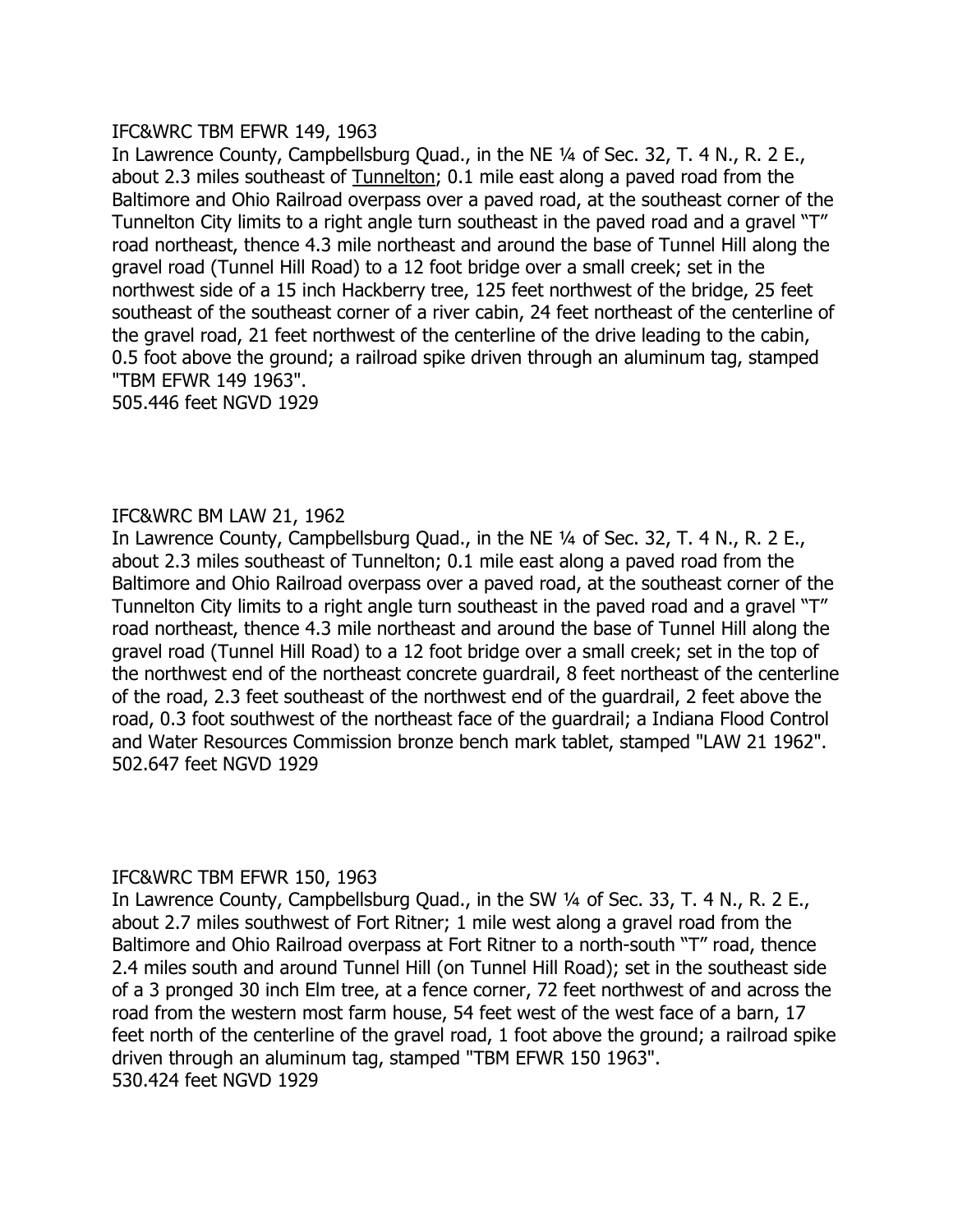# USC&GS USED PBM TT 66

In Lawrence County, Campbellsburg Quad., in the S  $\frac{1}{2}$  of Sec. 33, T. 4 N., R. 2 E., about 2.7 miles southwest of Fort Ritner; 1 mile west along a gravel road from the Baltimore and Ohio Railroad overpass at Fort Ritner to a north-south "T" road, thence 2.2 miles south and around Tunnel Hill (on Tunnel Hill Road) to a farm house on the north side of the road; 53 feet east of the centerline of a drive, 44 feet north of the centerline of the gravel road, 35 feet south of the south face of the farm house, 2.2 feet south of a fence line, 0.6 foot above the ground; a USED iron pipe with a cap on the top of it, stamped "PBM TT 66".

521.578 feet NGVD 1929

# IFC&WRC TBM EFWR 151, 1963

In Lawrence County, Campbellsburg Quad., in the SW 1/4 of Sec. 28, T. 4 N., R. 2 E., about 2.1 miles southwest of Fort Ritner; 1 mile west along a gravel road from the Baltimore and Ohio Railroad overpass at Fort Ritner to a north-south "T" road, thence 1.5 miles south and around Tunnel Hill (on Tunnel Hill Road); set in the southwest side of a 20 inch Walnut tree, 750 feet north of the north edge of a woods on the east side of the road, 12 feet east of the centerline of the gravel road, 1.2 feet above the ground; a railroad spike driven through an aluminum tag, stamped "TBM EFWR 151 1963". 510.935 feet NGVD 1929

# IFC&WRC BM LAW 22, 1962

In Lawrence County, Tunnelton Quad., in the SW 1/4 of Sec. 28, T. 4 N., R. 2 E., about 1.8 miles southwest of Fort Ritner; 1 mile west along a gravel road from the Baltimore and Ohio Railroad overpass at Fort Ritner to a north-south "T" road, thence 1.2 miles south along the eastern foot of Tunnel Hill (on Tunnel Hill Road) to a 24 inch pipe culvert under the road; set in the top of the south end of the west headwall of the culvert, 12 feet west of the centerline of the gravel road, 1.6 feet north of the south end of the headwall, 1 foot above the road, 0.4 foot east of the west face of the headwall; a Indiana Flood Control and Water Resources Commission bronze bench mark tablet, stamped "LAW 22 1962". 533.524 feet NGVD 1929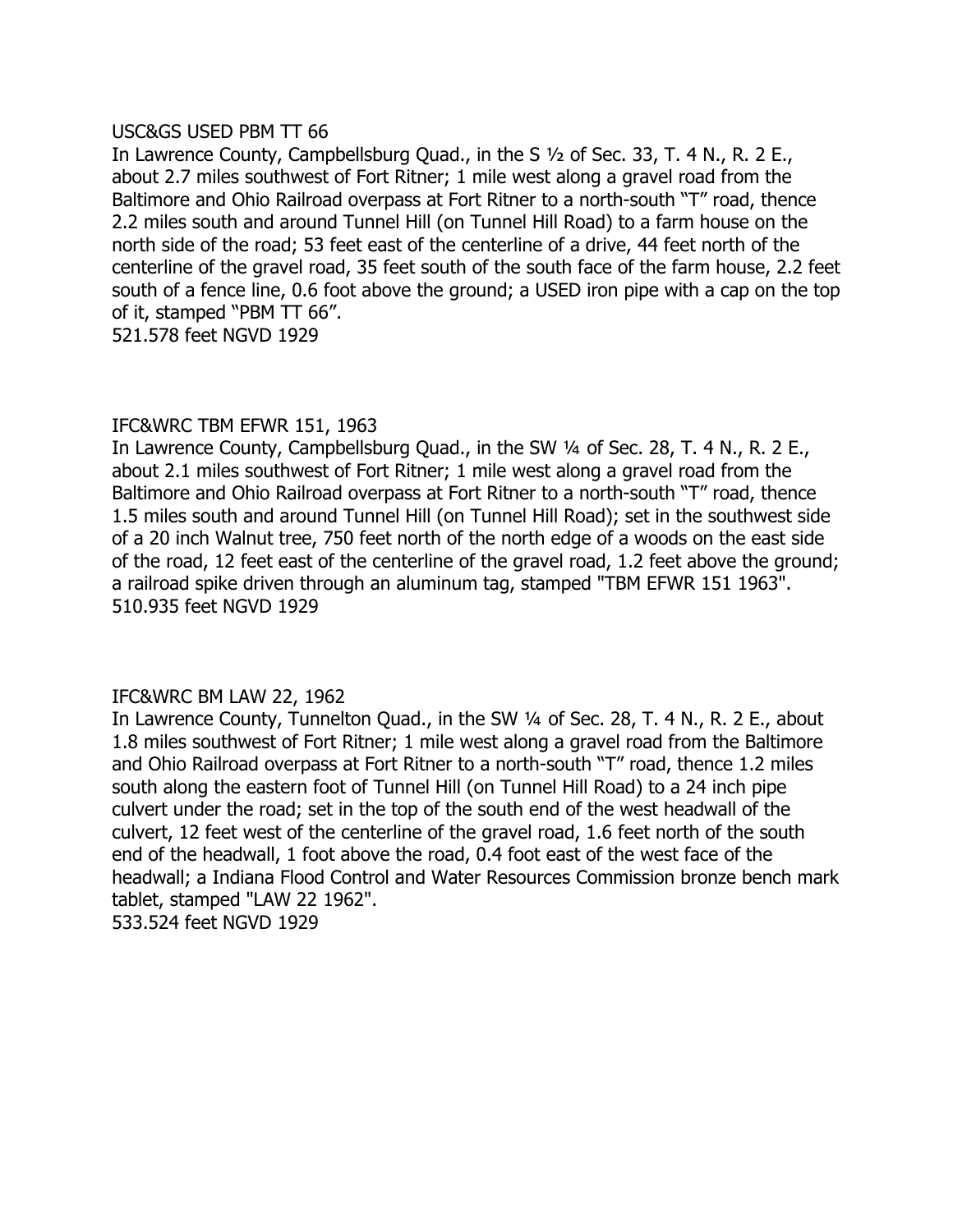# IFC&WRC TBM EFWR 152, 1963

In Lawrence County, Tunnelton Quad., in the SW 1/4 of Sec. 28, T. 4 N., R. 2 E., about 1.8 miles southwest of Fort Ritner; 1 mile west along a gravel road from the Baltimore and Ohio Railroad overpass at Fort Ritner to a north-south "T" road, thence 1.15 miles south along the eastern foot of Tunnel Hill (on Tunnel Hill Road); set in the west side of a 15 inch Elm tree, 200 feet north of a 24 inch pipe culvert under the road, 13.5 feet east of the centerline of the gravel road, 0.7 foot above the ground; a railroad spike driven through an aluminum tag, stamped "TBM EFWR 152 1963". 531.263 feet NGVD 1929

# IFC&WRC TBM EFWR 153, 1963

In Lawrence County, Tunnelton Quad., in the SE 1/4 of Sec. 28, T. 4 N., R. 2 E., about 1.3 miles southwest of Fort Ritner; 1 mile west along a gravel road from the Baltimore and Ohio Railroad overpass at Fort Ritner to a north-south "T" road, thence 0.5 mile south (on Tunnel Hill Road) to a 24 inch pipe culvert under the road; set in the top of the north end of the west headwall of the culvert, 8 feet west of the centerline of the gravel road, 0.9 foot south of the north end of the headwall, 0.4 foot east of the west face of the headwall; ; a chiseled triangle. 517.771 feet NGVD 1929

# USC&GS PBM  $67 = TT 67$

In Lawrence County, Tunnelton Quad., in the NE 1/4 of Sec. 21, T. 4 N., R. 2 E., about 1 mile west of Fort Ritner; 1 mile west along a gravel road from the Baltimore and Ohio Railroad overpass at Fort Ritner to another railroad overpass; set in the top of the 2<sup>nd</sup> tier from the top of the southwest stone wingwall of the overpass, 23 feet south of the south rail of the tracks, 12 feet below the level of the tracks, 1.8 feet northeast of the southwest end of the  $2^{nd}$  tier of the wingwall, 1.3 feet northwest of the southeast face of the wingwall; a Brock and Weymouth disc, stamped "PBM  $67 = TT$   $67$ ". 527.525 feet NGVD 1929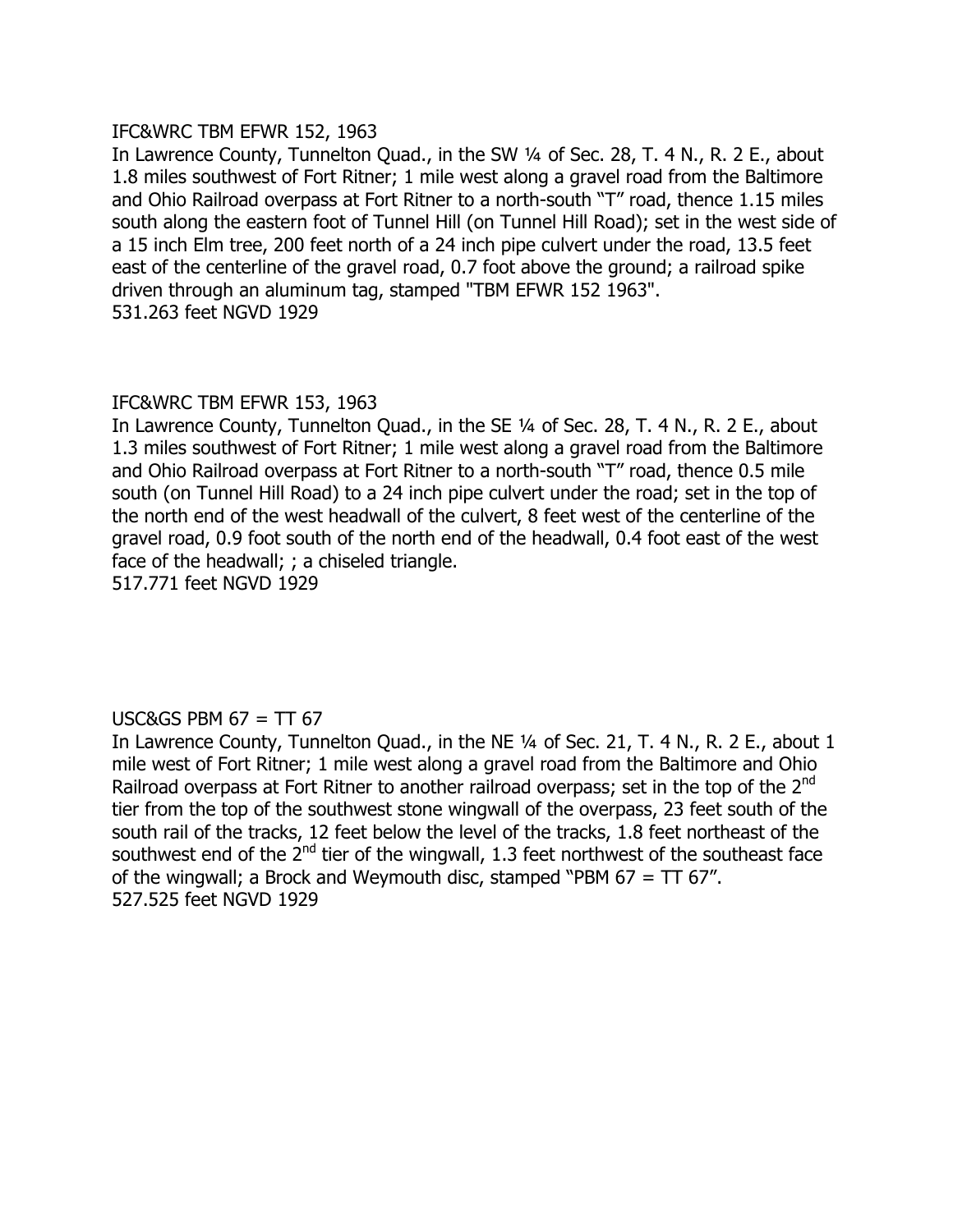# USGS No. 8, 1919 J

In Washington County, Tunnelton Quad., in the South 1/2 of Sec. 22, T. 4 N., R. 2 E., about 1 mile west of Fort Ritner; 0.1 mile west along a gravel road from the Baltimore and Ohio Railroad overpass at Fort Ritner to a gravel "T" road south, thence 0.8 mile south to a 2 span steel truss bridge over East Fork White River; set in the top of the south end of the west bridge abutment, 8.5 feet west of the centerline of the gravel road, 2 feet east of the west face of the wingwall, 0.7 foot north of the south face of the abutment, level with the road; a U.S. Geological Survey bronze tablet, stamped —PRIM TRAV STA No. 8 1919 J". 520.774 feet NGVD 1929

# IFC&WRC TBM EFWR 155, 1963

In Washington County, Tunnelton Quad., in the South 1/2 of Sec. 22, T. 4 N., R. 2 E., about 1 mile west of Fort Ritner; 0.1 mile west along a gravel road from the Baltimore and Ohio Railroad overpass at Fort Ritner to a gravel "T" road south, thence 0.8 mile south to a 2 span steel truss bridge over East Fork White River; set in the south side of a 36 inch Hackberry tree, 140 feet northwest of the northwest end of the bridge, 36 feet west of the centerline of a farm lane leading north, 18 feet northwest of the centerline of the gravel road at the curve, 0.8 foot above the ground; a railroad spike driven through an aluminum tag, stamped "TBM EFWR 155 1963". 509.224 feet NGVD 1929

# IFC&WRC TBM EFWR 154, 1963

In Lawrence County, Tunnelton Quad., in the North 1/2 of Sec. 22, T. 4 N., R. 2 E., about 0.2 mile west of Fort Ritner; 0.25 mile west along a gravel road from the Baltimore and Ohio Railroad overpass at Fort Ritner to a driveway to the north; set in the north side of a 3 pronged 30 inch Ash tree, 200 feet east of the centerline of the drive leading north, 12 feet south of the centerline of the gravel road, 0.5 foot above the ground; a railroad spike driven through an aluminum tag, stamped "TBM EFWR 154 1963".

519.951 feet NGVD 1929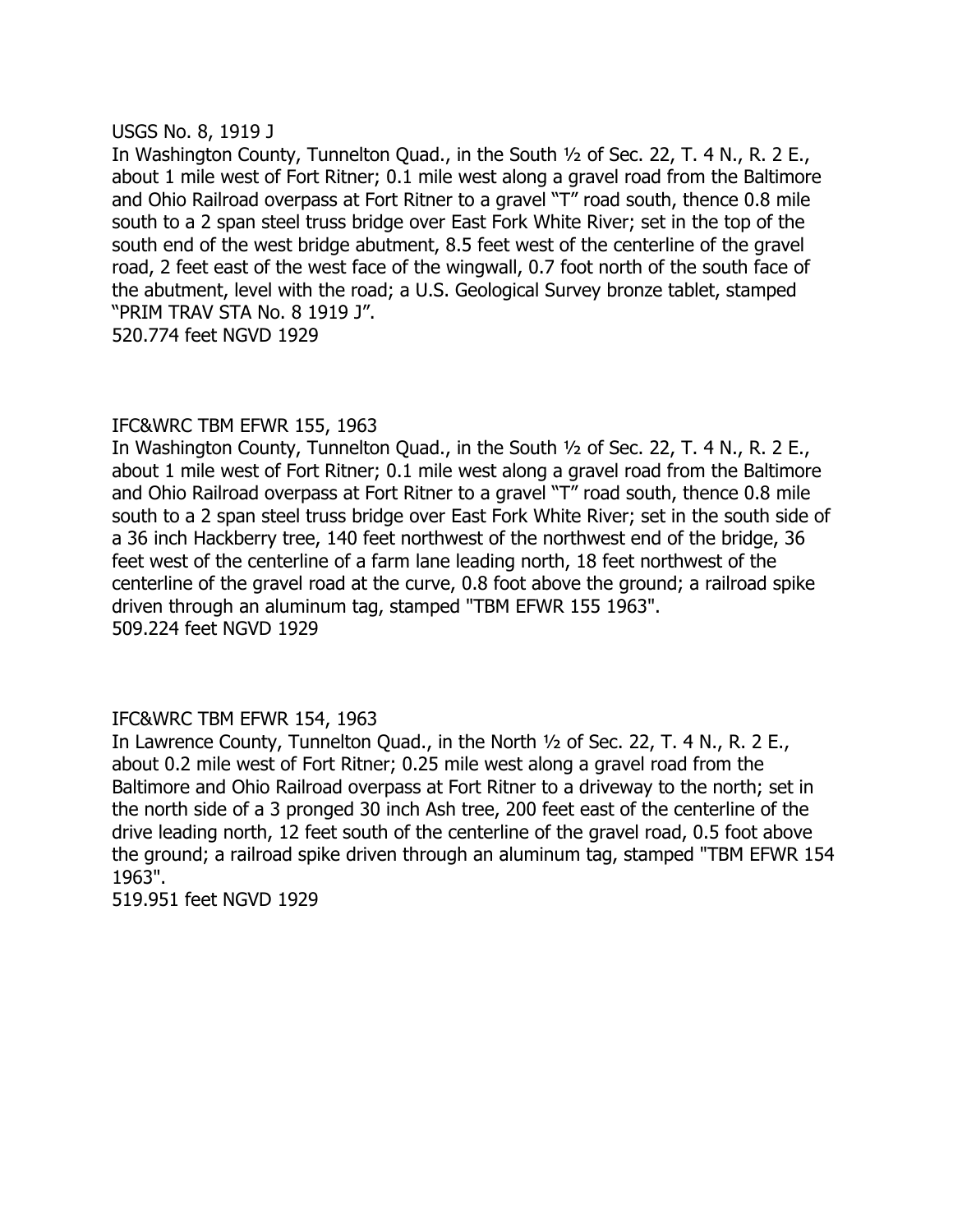# USC&GS TBM 67 A

In Lawrence County, Tunnelton Quad., in the NE 1/4 of Sec. 22, T. 4 N., R. 2 E., at Fort Ritner; at the Baltimore and Ohio Railroad overpass at the southeast corner of town; set in the top of the southwest wingwall of the overpass, 9.5 feet south of the south rail of the railroad tracks, 3.5 feet below the level of the tracks, 1.2 feet north of the south face of the top tier of the wingwall, 1.1 feet west of the east face of the top tier of the wingwall; a chiseled square.

520.591 feet NGVD 1929

### USC&GS BM K 10, 1930

In Lawrence County, Tunnelton Quad., in the NE 1/4 of Sec. 22, T. 4 N., R. 2 E., at Fort Ritner; at the Baltimore and Ohio Railroad overpass at the southeast corner of town; set in the top of the east end of the south headwall of the overpass, 6 feet south of the south rail of the railroad tracks, 2 feet below the level of the tracks, 1.7 feet north of the south face of the headwall, 1.3 feet west of the east end of headwall; a U.S. Coast and Geodetic Survey bronze disk, stamped "521.410 K 10 1930". 521.410 feet NGVD 1929

# IFC&WRC TBM EFWR 156, 1963

In Jackson County, Tunnelton Quad., in the South 1/2 of Sec. 14, T. 4 N., R. 2 E., about 0.8 mile east of Fort Ritner; 0.9 mile east and northeast along the Baltimore and Ohio Railroad from its overpass in Ft. Ritner to a 24 inch pipe culvert under the tracks; set in the top of the northwest headwall of the culvert, 6 feet northwest of the northwest rail of the tracks, 1.5 feet below the level of the tracks, 1.4 feet northeast of the southwest end of the headwall, 0.4 foot southeast of the northwest face of the headwall; a chiseled triangle. 521.615 feet NGVD 1929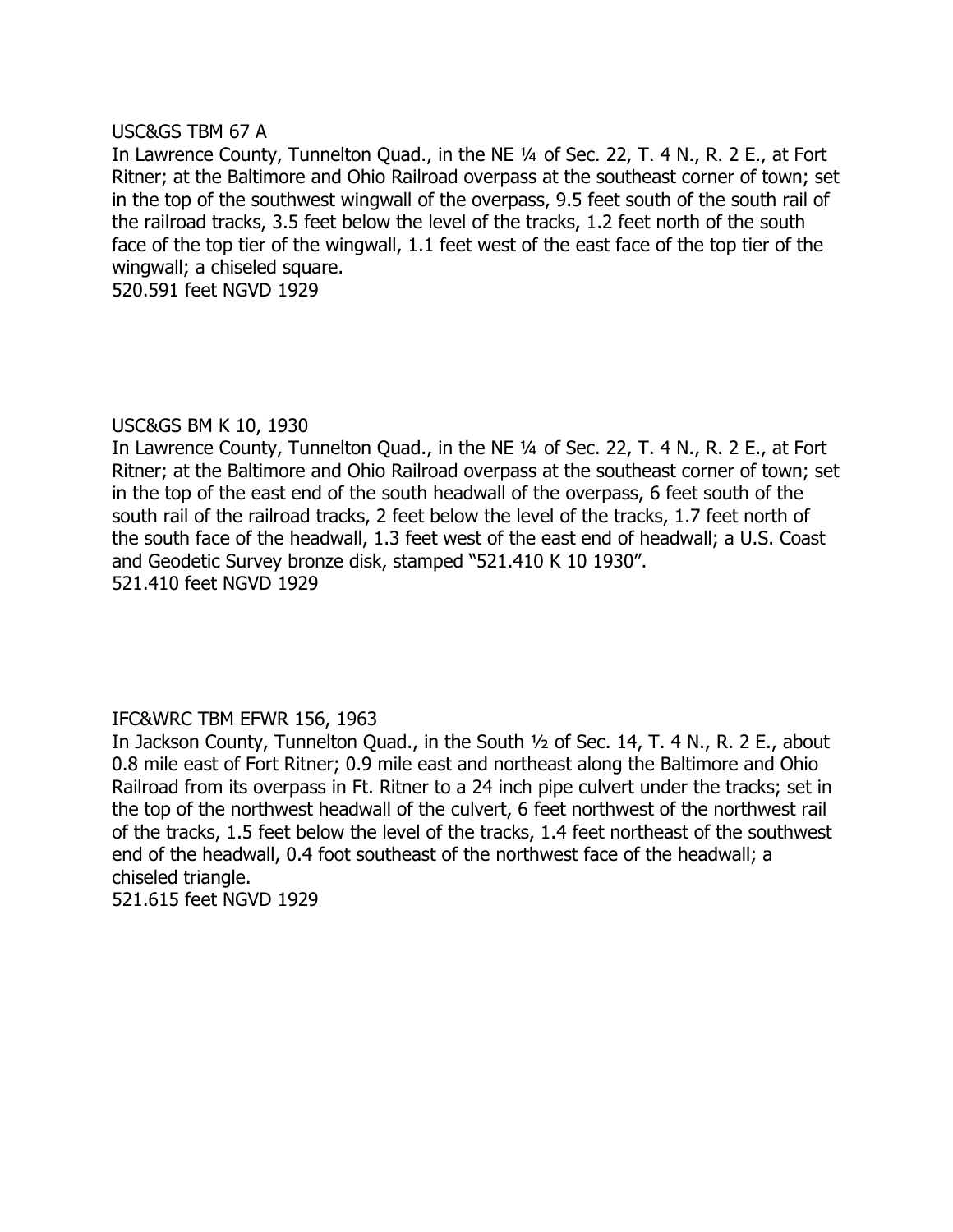# IFC&WRC TBM SC 151, 1955

In Lawrence County, Bedford West Quad., in the West 1/2 of Sec. 32, T. 5 N., R. 1 W., about 4.0 miles southwest of Bedford; 3.4 miles southwest along State Road 450 from its junction with State Road 158 to an offset southeast-northwest crossroad, thence 1.3 miles southeast to a dirt "T"-road east, thence 0.25 mile east along the dirt road to a "Y" junction, thence 0.35 mile east along a abandoned road that leads to the East Fork White River and a telephone line; set in the south side of a 30 inch Maple tree that is a common point in a "Y" fence line, about 150 feet southwest of the southwest bank of the river, 98 feet southwest of the southeast pole of two poles (# 2470 L) of the telephone line crossing the river, 7.5 feet north of the centerline of the road, 1.0 foot above the ground; a railroad spike. 490.735 feet NGVD 1929

# IFC&WRC TBM SC 105, 1955

In Lawrence County, Bedford West Quad., in the East  $\frac{1}{2}$  of Sec. 30, T. 5 N., R. 1 W., about 4.3 miles southwest of Bedford; about 0.51 mile west along State Road 450 from the State Road 450 bridge over Salt Creek, in front of a white frame house with a red roof; set in the south side of telephone pole # 146, 30 feet west of a 40 inch Sycamore tree; a railroad spike driven through a brass plate, stamped "TBM SC 105 1955". 524.419 feet NGVD 1929

# IFC&WRC TBM SC 53, 1955

In Lawrence County, Bedford West Quad., in the NW 1/4 of Sec. 21, T. 5 N., R. 1 W., about 0.6 mile west of Bedford; at the old State Road 158 bridge over Salt Creek; set in the top of the northeast end of the southeast bridge seat, 9 feet northeast of the centerline of the road, 1.8 feet southeast of the northwest face of the southeast abutment, 1.3 feet below the road; a chiseled cross. 498.603 feet NGVD 1929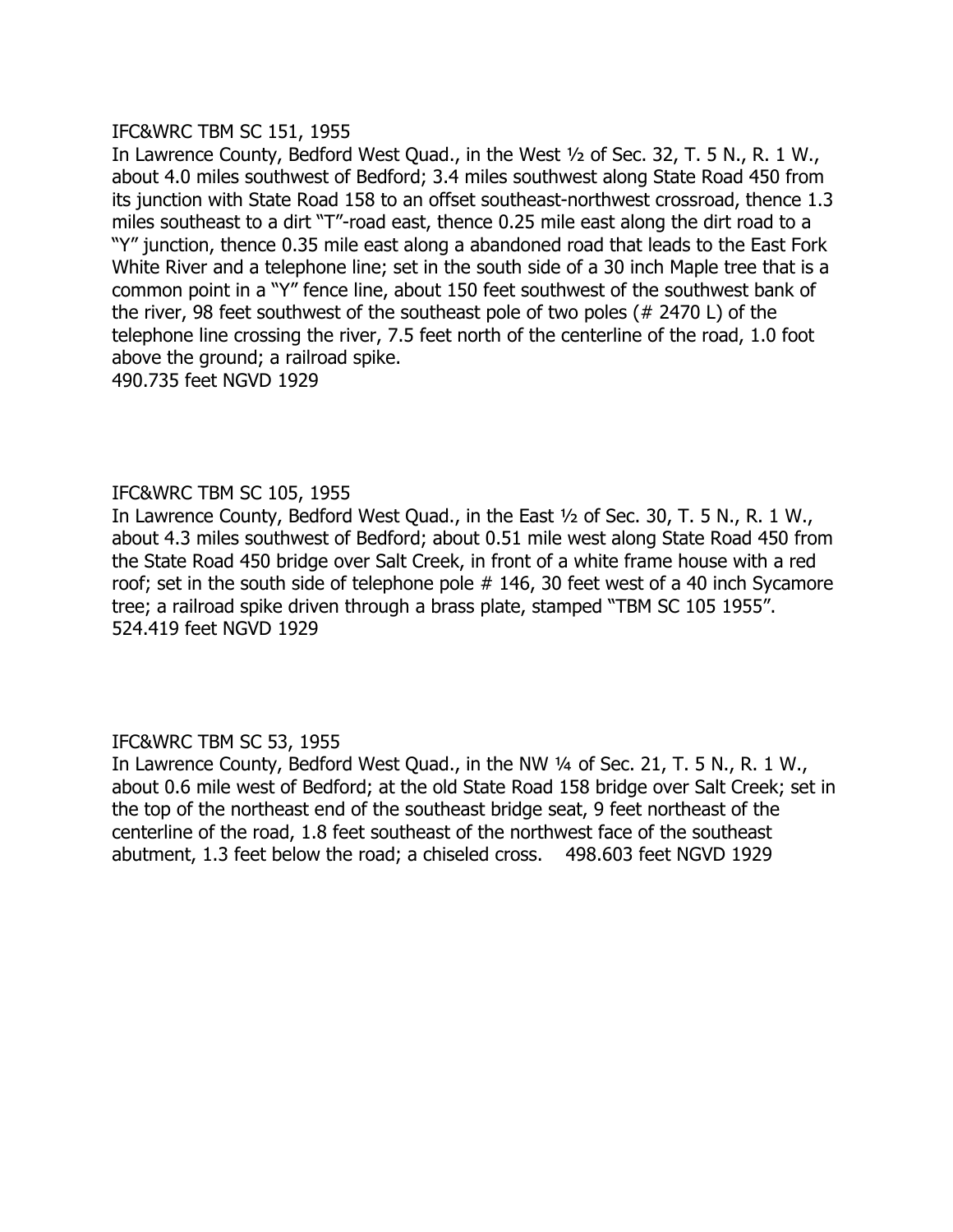### IFC&WRC TBM SC 54, 1955

In Lawrence County, Bedford West Quad., in the NW 1/4 of Sec. 21, T. 5 N., R. 1 W., about 0.6 mile west of Bedford; at the old State Road 158 bridge over Salt Creek; set in the top of the west corner of the southeast bridge seat, 10 feet southwest of the centerline of the road, 1.3 feet below the road; a chiseled cross. 498.805 feet NGVD 1929

### USGS TBM 499.3

In Lawrence County, Bedford West Quad., in the NW 1/4 of Sec. 21, T. 5 N., R. 1 W., about 0.6 mile west of Bedford; at the old State Road 158 bridge over Salt Creek; set in the top of the northwest abutment, 10 feet southwest of the centerline of the road, level with the road; a chiseled square.

499.273 feet NGVD 1929

# IFC&WRC TBM SC 49A 1955

In Lawrence County, Bedford West Quad., in the NW 1/4 of Sec. 21, T. 5 N., R. 1 W., about 0.6 mile west of Bedford; at the old State Road 158 bridge over Salt Creek; set in the top of the south corner of the northwest bridge abutment, 11 feet southwest of the centerline of the road, 1.3 feet below the road; a chiseled square. 498.421 feet NGVD 1929

# IFC&WRC TBM SC 55, 1955

In Lawrence County, about 2.9 miles west of Bedford; about 1.4 miles northwest along State Road 158 from its intersection with State Road 450, at a crossroad, in the southeast 1/4 of the intersection; set in the southwest side of a 24 inch Maple tree, 60 feet south of the centerline of the road leading east, 20 feet southeast of the "Richard O. Hall" mailbox, 14 feet northeast of the centerline of State Road 158, 0.9 foot above the road; a railroad spike driven through a brass plate, stamped "TBM SC 55 1955". 520.274 feet NGVD 1929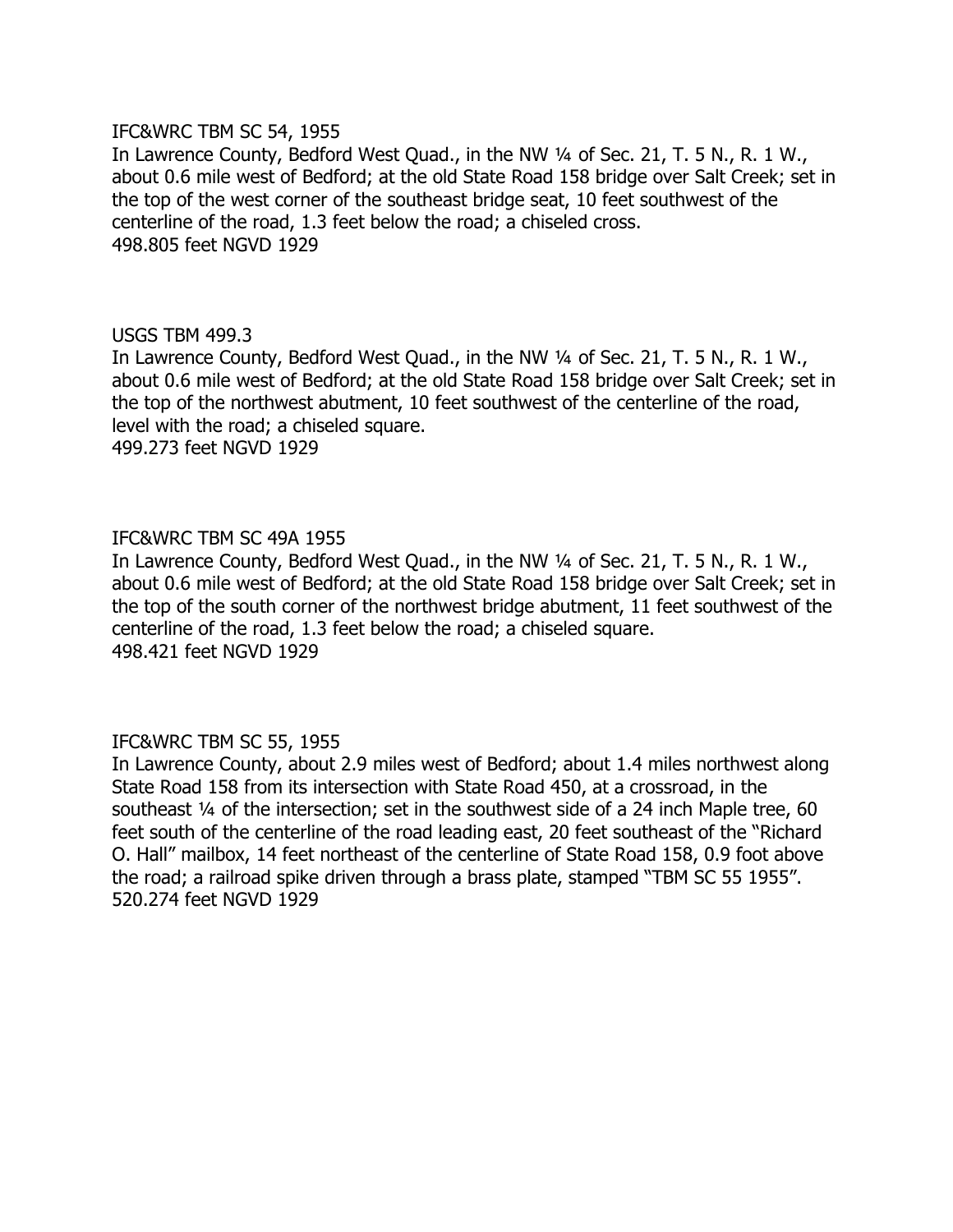# IFC&WRC BM LAW 5, 1955

In Lawrence County, about 2.7 miles west-northwest of Bedford; about 1.45 miles northwest along State Road 158 from its intersection with State Road 450; at the entrance to the "Oral L. Hall" farm, thence 0.2 mile north along a farm road and at the west two gates of a barn, thence 0.15 mile northeast along the farm road to a northsouth gate, thence 0.3 mile east along the farm road at the section line, on line with a north-south fence line; set in the top of a concrete post, 51 feet north of a 24 inch Elm tree, 2 feet northwest of a fence end post, about level with the ground; a Indiana Flood Control and Water Resources Commission bronze bench mark tablet, stamped "LAW 5 1955".

501.369 feet NGVD 1929

# USC&GS Z 281, 1949

In Lawrence County, Bartlettsville Quad., in the NE  $\frac{1}{4}$  of Sec. 10, T. 5 N., R. 1 W., 2<sup>nd</sup> PM; at Bedford; at the old State Road 37 three span 190 foot concrete arch overpass bridge over the Chicago, Milwaukee, St. Paul, and Pacific railroad; set in the top of the northwest end of the concrete sidewalk, at the northeast end of the bridge, 15 feet northeast of the centerline of the road, 1.3 feet east of the northeast corner of the sidewalk, 1.0 foot southeast of the northeast concrete handrail, 0.6 foot above the road; a U.S. Coast and Geodetic Survey bronze disk, stamped "Z 281 1949". 699.247 feet NGVD 1929

# IFC&WRC TBM SC 60, 1955

In Lawrence County, Oolitic Quad., in the NW  $\frac{1}{4}$  of Sec. 10, T. 5 N., R. 1 W., 2<sup>nd</sup> PM; about 0.3 mile southeast of Oolitic; at the old State Road 37 three span 300 foot concrete arch bridge over Salt Creek; set on the top of the handrail, on the southeast corner of the bridge, 15 feet northeast of the centerline of the road, 4.3 feet above the road, 3.6 feet above the sidewalk; a chiseled square. 547.731 feet NGVD 1929

# IFC&WRC TBM SC 61, 1955

In Lawrence County, Oolitic Quad., in the NW  $\frac{1}{4}$  of Sec. 10, T. 5 N., R. 1 W., 2<sup>nd</sup> PM; about 0.3 mile southeast of Oolitic; at the old State Road 37 three span 300 foot concrete arch bridge over Salt Creek; set on the top of the northeast corner of the northeast wingwall, 15 feet northeast of the centerline of the road, 1.0 foot above the sidewalk, 0.4 foot below the road; a chiseled square. 527.978 feet NGVD 1929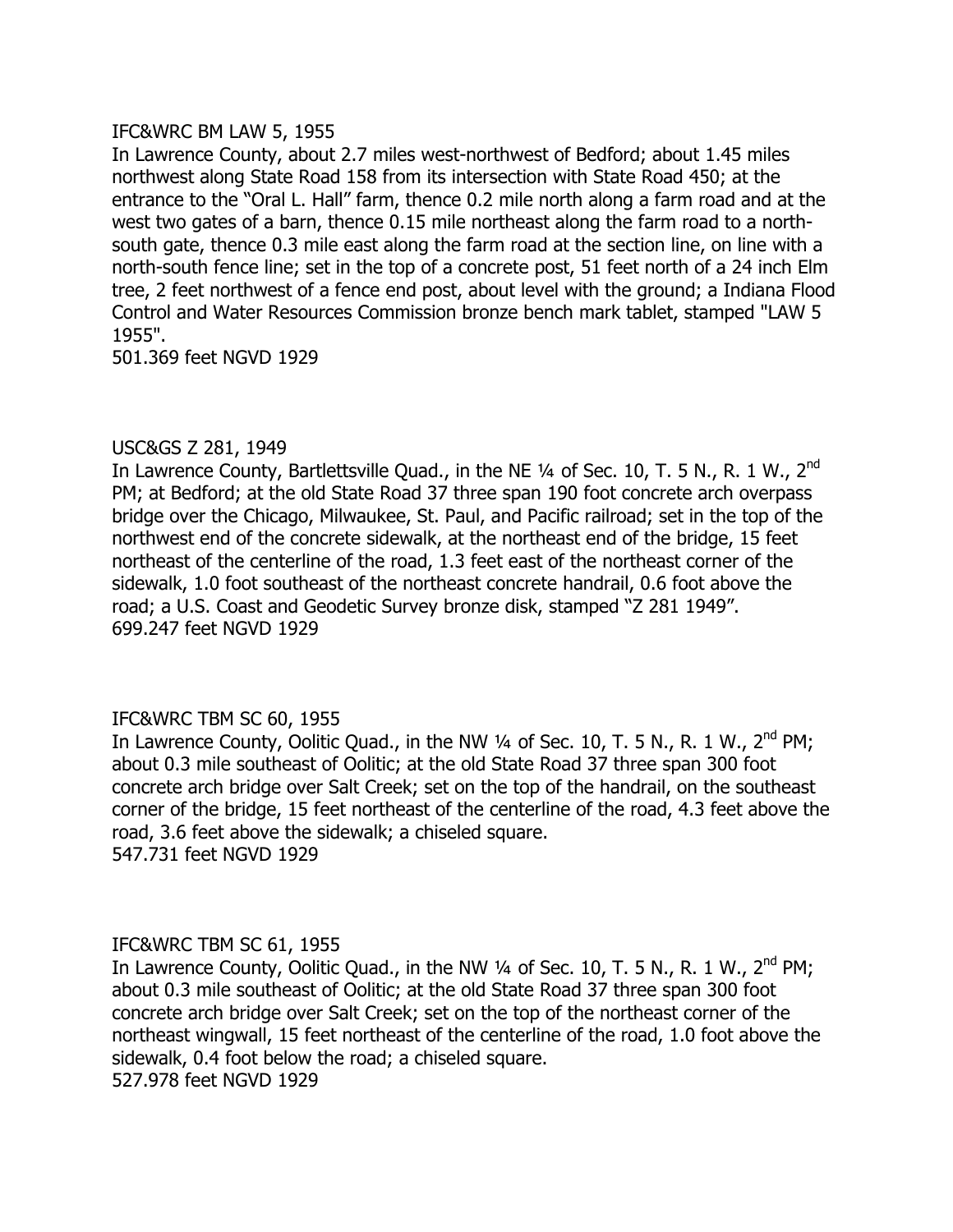### USC&GS BM B 282, 1949

In Lawrence County, Oolitic Quad., in the NW  $\frac{1}{4}$  of Sec. 4, T. 5 N., R. 1 W., 2<sup>nd</sup> PM; at Oolitic; at the Oolitic Grade School building; set vertically in the southeast face of the school building, at the east corner of the building, 1 foot southwest of the east corner, 1 foot above the ground; a U.S. Coast and Geodetic Survey bronze disk, stamped —B 282 1949". 589.172 feet NGVD 1929

# IFC&WRC TBM SC 57, 1955

In Lawrence County, Oolitic Quad., in the SE  $\frac{1}{4}$  of Sec. 4, T. 5 N., R. 1 W., 2<sup>nd</sup> PM; at Oolitic; at the East Oolitic Road ( $5<sup>th</sup>$  Street) single lane single span steel truss bridge over Salt Creek; set in the northwest side of a 14 inch Maple tree, 10.7 feet southeast of the centerline of the road, 3.0 feet east of the northeast corner of the bridge, 2.3 feet below the road, 1.6 feet above the ground; a railroad spike driven through a brass plate, stamped "TBM SC 57 1955". 508.398 feet NGVD 1929

# IFC&WRC TBM SC 58, 1955

In Lawrence County, Oolitic Quad., in the SE  $\frac{1}{4}$  of Sec. 4, T. 5 N., R. 1 W., 2<sup>nd</sup> PM; at Oolitic; at the East Oolitic Road ( $5<sup>th</sup>$  Street) single lane single span steel truss bridge over Salt Creek; set in the southwest corner of the southeast abutment of the bridge, 9.6 feet southeast of the centerline of the road, 2.1 feet below the road, 2.0 feet east of the northeast corner of the bridge; a chiseled square. 508.883 feet NGVD 1929

# IFC&WRC TBM SC 59, 1955

In Lawrence County, Oolitic Quad., in the NW  $1/4$  of Sec. 3, T. 5 N., R. 1 W., 2<sup>nd</sup> PM; at East Oolitic; about  $0.25$  mile northeast and east along East Oolitic Road ( $5<sup>th</sup>$  Street) from the East Oolitic Road bridge over Salt Creek to the  $2^{nd}$  north-south asphalt street (unnamed), the  $1<sup>st</sup>$  street east of the East Oolitic General Baptist Church, thence 0.4 mile north to the end of the street and a east-west gravel road, in the southwest  $\frac{1}{4}$  of the intersection; driven vertically in the top of a 12 inch Maple tree stump used as a fence post, at the  $2^{nd}$  post south of a east-west fence line, 28 feet south of the centerline of the east-west gravel road, 25 feet west of the centerline of the northsouth asphalt road, 3.5 feet above the ground, level with the road; a railroad spike driven through a brass plate, stamped "TBM SC 59 1955". 546.236 feet NGVD 1929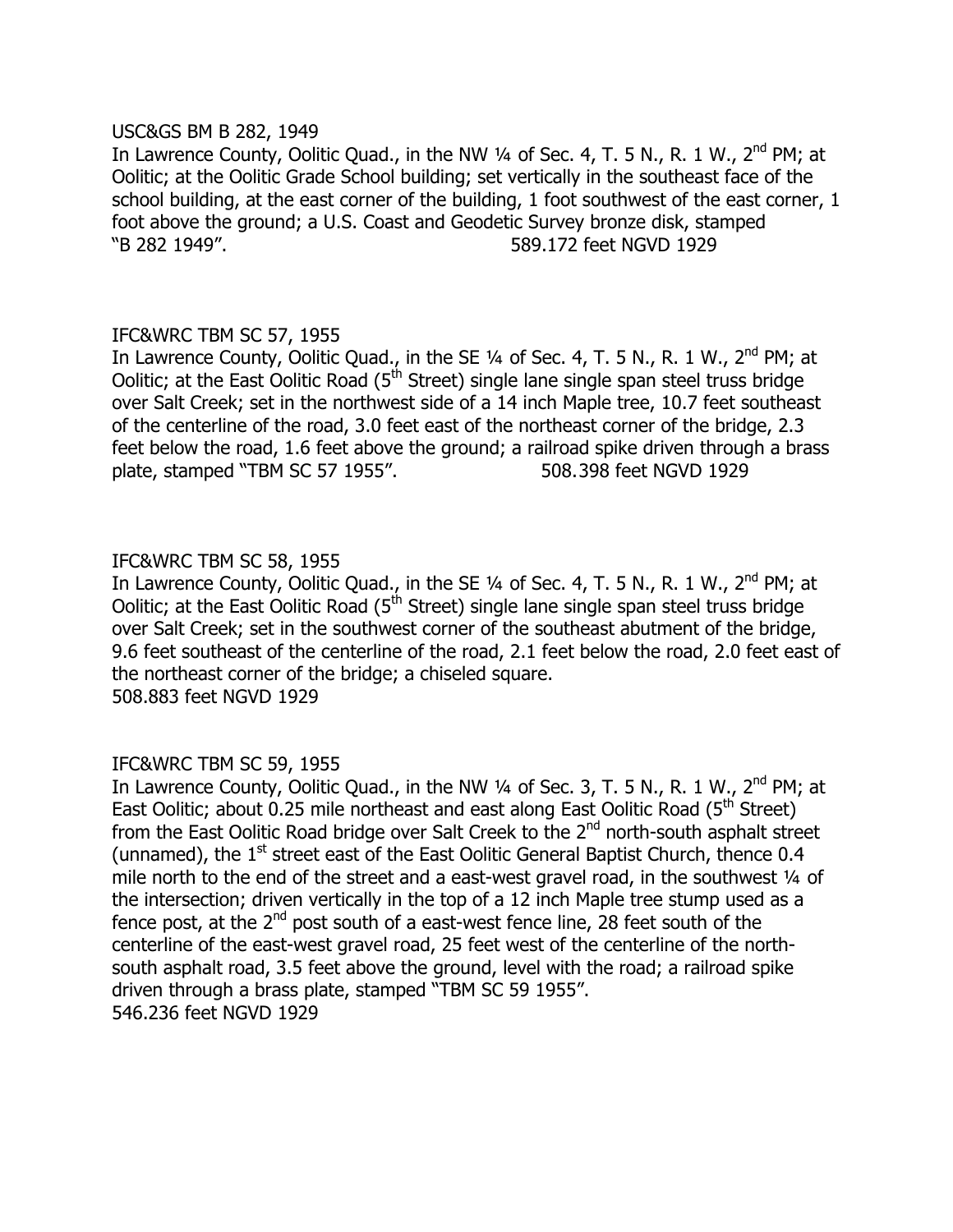USC&GS BM T 52, 1934 Not found in July 1956 by USC&GS 517.433 feet NGVD 1929

### USGS TBM 506.7

In Lawrence County, Oolitic Quad., in the NE  $\frac{1}{4}$  of Sec. 27, T. 6 N., R. 1 W., 2<sup>nd</sup> PM; about 0.2 mile north of Peerless; at the Louisville and Nashville railroad bridge over Salt Creek; set in the top of the northeast corner of the south bridge seat, 9 feet east of the east rail of the tracks, about 7 feet lower than the tracks; a chiseled square. 506.705 feet NGVD 1929

#### USGS TBM 517.1

In Lawrence County, Bartlettsville Quad., in the NE  $\frac{1}{4}$  of Sec. 27, T. 6 N., R. 1 W., 2<sup>nd</sup> PM; about 3.5 miles north of Bedford; at the Louisville and Nashville railroad bridge over Salt Creek, at semaphore 239  $+$  5; set on the top of the southeast foundation bolt of the semaphore, 19 yards south of the south end of the bridge, 6 feet west of the west rail.

517.102 feet NGVD 1929

#### USGS TBM 514.0

In Lawrence County, Oolitic Quad., in the NE  $\frac{1}{4}$  of Sec. 22, T. 6 N., R. 1 W., 2<sup>nd</sup> PM; about 0.1 mile north of Logan; at the Louisville and Nashville railroad bridge over Salt Creek; set in the top of the northwest corner of the west retaining wall of the north abutment, 75 yards south of signal tower  $238 + 5$ , 1.0 foot lower than the track; a chiseled square. 513.966 feet NGVD 1929

#### IFC&WRC TBM SC 49, 1955

In Lawrence County, Oolitic Quad., in the NW  $\frac{1}{4}$  of Sec. 22, T. 6 N., R. 1 W.,  $2^{nd}$  PM; at Logan; at the single span steel truss bridge over Salt Creek; set on the top of a rivet, at the northeast corner of the bridge, on the steel plate over the piling; the top of the rivet with 4 tick marks around it. 506.326 feet NGVD 1929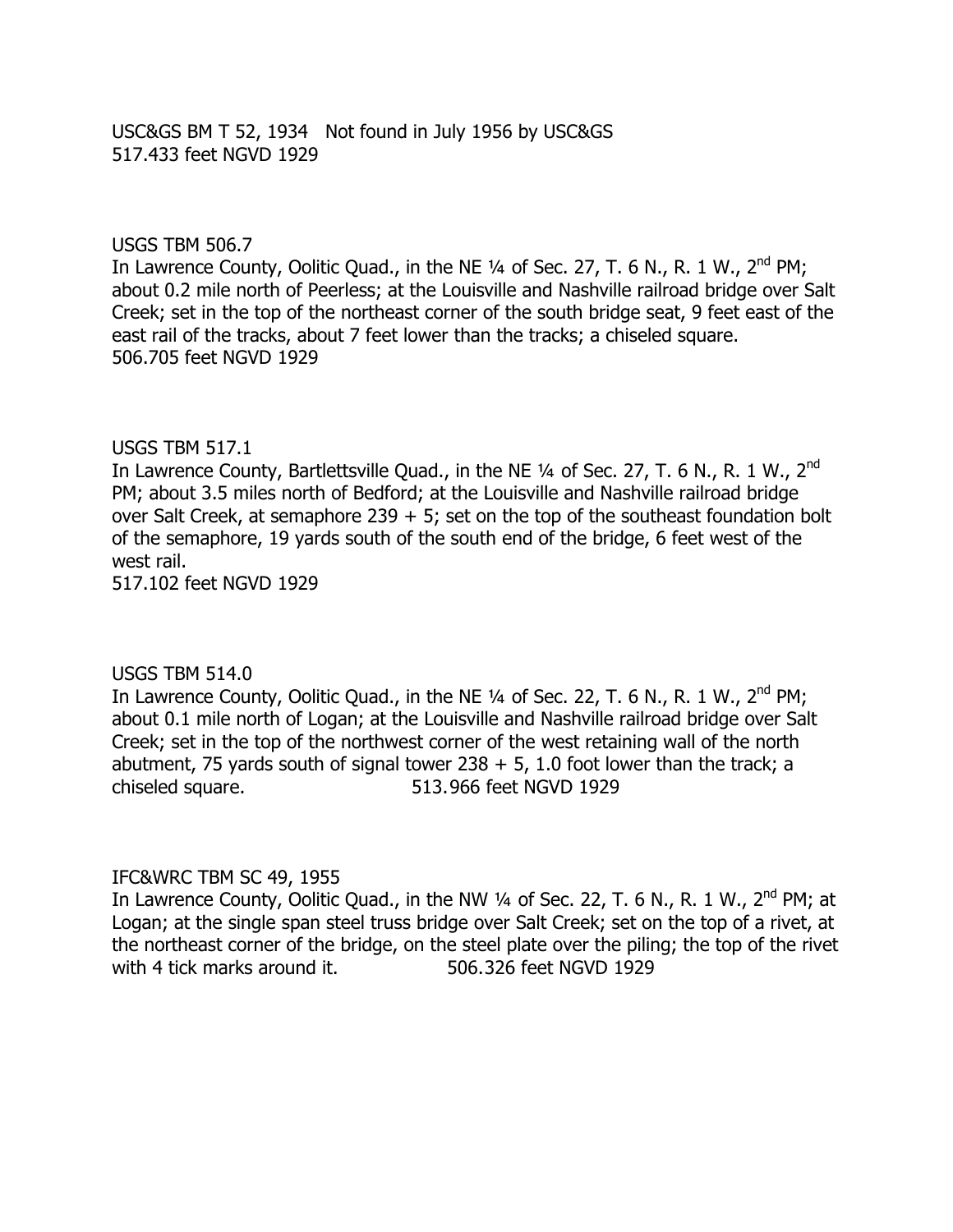### USC&GS BM S 52, 1934

In Lawrence County, Oolitic Quad., in the NE  $\frac{1}{4}$  of Sec. 22, T. 6 N., R. 1 W., 2<sup>nd</sup> PM; about 0.4 mile north of Logan; at the intersection of the Louisville and Nashville railroad and a gravel road crossing; set in the top of a concrete post, in the north angle of the intersection, 15  $\frac{1}{2}$  rails southwest of mile post 238, 35 yards east of the C.E. Inman house, 30 feet northeast of the centerline of the gravel road, 21 feet north of culvert 238 + 1, 18 feet northwest of the northwest rail, 18 feet southeast of a yellow building, 6 inches above the ground; ; a U.S. Coast and Geodetic Survey bronze disk, stamped "S 52 1934". 511.613 feet NGVD 1929

# IFC&WRC TBM SC 50, 1955

In Lawrence County, Oolitic Quad., in the NE  $\frac{1}{4}$  of Sec. 22, T. 6 N., R. 1 W., 2<sup>nd</sup> PM; about 0.5 mile northeast of Logan; about 300 feet north from the Logan bridge over Salt Creek to a gravel "T" road, thence about 0.6 mile generally northeast along the gravel road, at the junction of Little Knob Creek and Salt Creek; set in the 9 inch trunk (smaller trunk) of a twin trunk Elm tree, 16 feet south of the centerline of the gravel road, 4.3 feet above the ground; ; a railroad spike driven through a brass plate, stamped "TBM SC 50 1955". 503.214 feet NGVD 1929

# IFC&WRC TBM SC 51, 1955

In Lawrence County, Bartlettsville Quad., in the SW  $\frac{1}{4}$  of Sec. 14, T. 6 N., R. 1 W., 2<sup>nd</sup> PM; about 4.5 miles north of Bedford; at the double span beam bridge over Salt Creek; set in the top of the bridge seat, at the northeast corner of the bridge; a chiseled square. 504. 684 feet NGVD 1929

# IFC&WRC TBM SC 152, 1955

In Lawrence County, Oolitic Quad., in the SE  $\frac{1}{4}$  of Sec. 3, T. 6 N., R. 1 W., 2<sup>nd</sup> PM; at Guthrie; at the 800 North Road - 125 West Road 3 span steel bridge over Salt Creek; set in the top of the curb, at the southeast corner of the bridge, 2 feet from the right end; ; a chiseled triangle. 512.435 feet NGVD 1929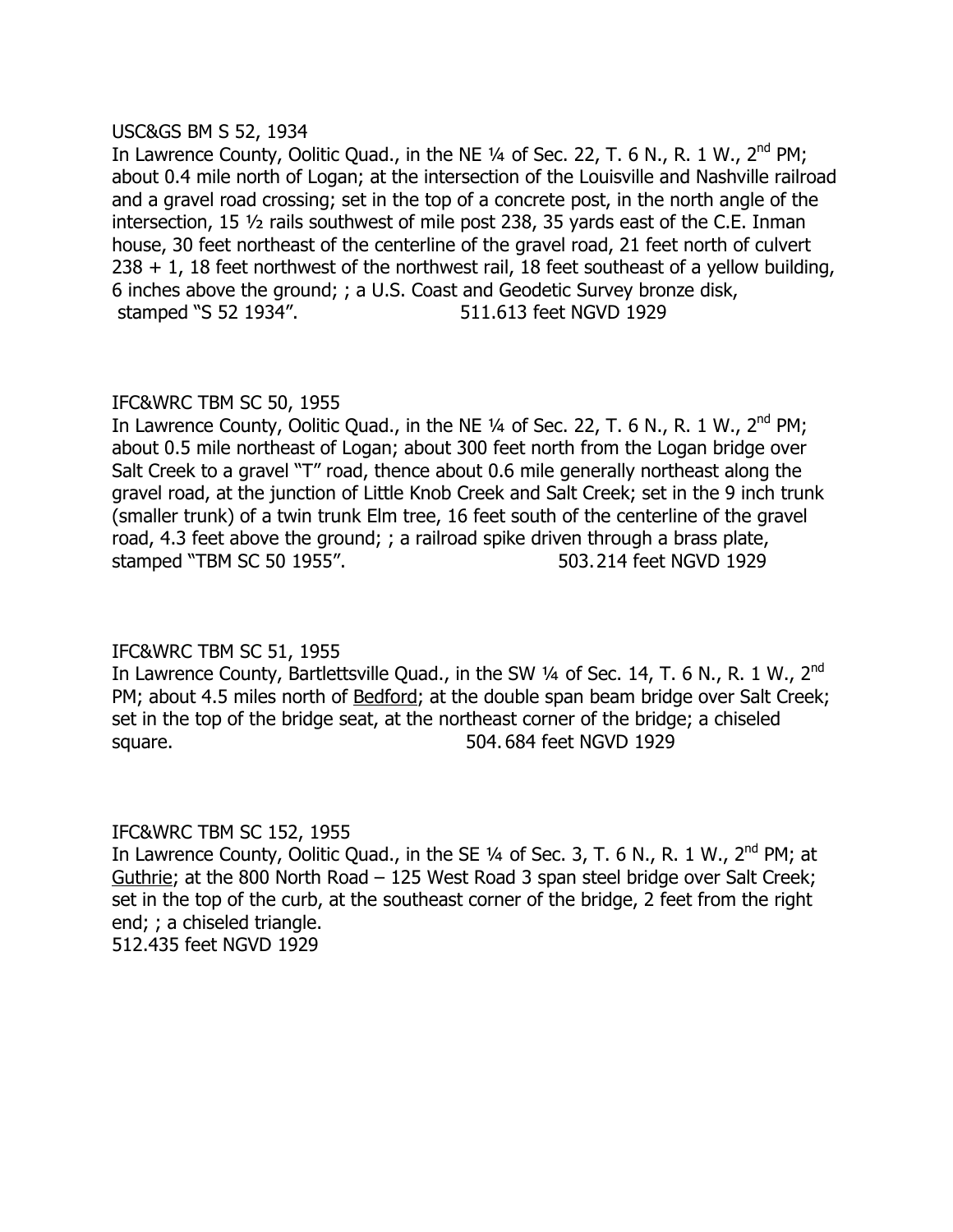#### USGS TBM 513.8

In Lawrence County, Oolitic Quad., in the SW  $\frac{1}{4}$  of Sec. 3, T. 6 N., R. 1 W.,  $2^{nd}$  PM; at Guthrie; at the intersection of 800 North Road and the Louisville and Nashville railroad; set in the top of the southeast foundation bolt of semaphore  $235+3 - 235+4$ , 150 feet north of the intersection, 7.5 feet west of the west rail at the semaphore signal. 513.801 feet NGVD 1929

### IFC&WRC TBM 1

In Lawrence County, Oolitic Quad., in the NE  $1/4$  of Sec. 3, T. 6 N., R. 1 W., 2<sup>nd</sup> PM: about 0.9 mile north-northeast of Guthrie; at the Valley Mission Church, at a "Y" road intersection; set in the east side of a 30 inch Elm tree, 33 feet east of the southeast corner of the church, 18 feet west of the centerline of the road to the northeast, 1.4 feet above the ground; a railroad spike.

521.61 feet NGVD 1929

### IFC&WRC TBM 2

On the Monroe - Lawrence County line, Oolitic Quad., on the line between Sec. 3 & Sec. 34, T. 6 & 7 N., R. 1 W.,  $2^{nd}$  PM; about 0.9 mile north of Guthrie; about 0.35 mile northwest along the gravel road from the "Y" road intersection at the Valley Mission Church; set in the northeast root of a twin trunk 24 inch Oak tree, 57 feet north of the Acie Deckard mailbox, 15 feet northwest of a red brick garage, 13 feet west of the centerline of the gravel road, 0.9 foot above the ground; a railroad spike. 601.09 feet NGVD 1929

# DNR TBM WOLF 1, 1996

In Lawrence County, Bartlettsville Quad., in the NW 1/4 of Sec. 12, T. 6 N., R. 1 W., 2<sup>nd</sup> PM; about 0.25 mile northwest of Coveyville; about 0.25 mile northwest along 825 North Road from the crossroads in Coveyville; set on top of a 4 foot long 5/8 inch diameter steel rebar, 84.7 feet west of the centerline of the Andy Godsey driveway, 35.3 feet north of the centerline of 825 North Road, 25.7 feet east of a twin trunk Catalpa tree, 20.4 feet southeast of the southeast wood corner post of the Luallen Memorial shelter house, 17.2 feet south of a Blue Spruce tree, level with the ground; a Indiana Department of Natural Resources aluminum cap, not stamped. NO ELEVATION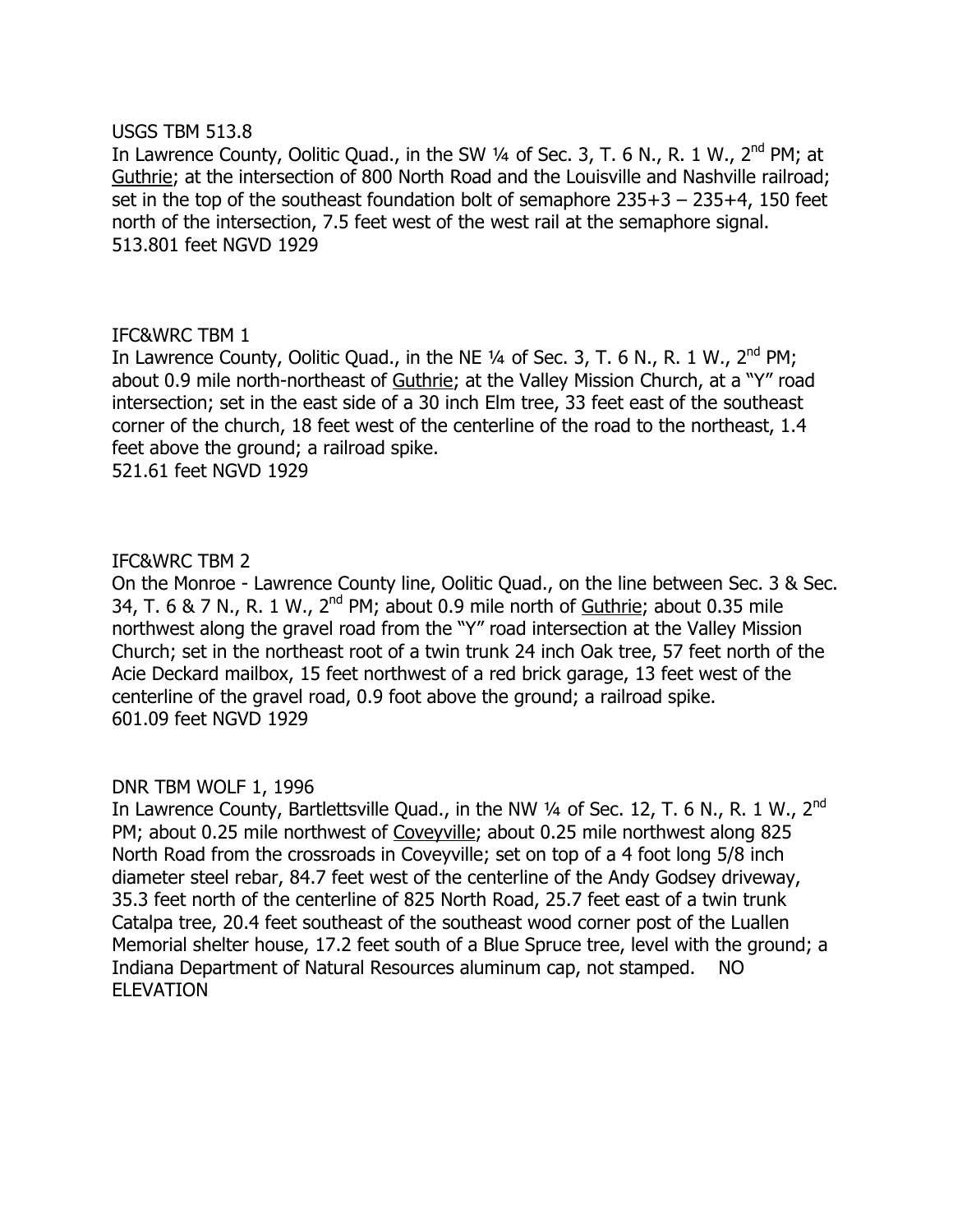### DNR TBM WOLF 2, 1996

In Lawrence County, Bartlettsville Quad., in the NW  $\frac{1}{4}$  of Sec. 12, T. 6 N., R. 1 W., 2<sup>nd</sup> PM; about 0.25 mile northwest of Coveyville; about 0.25 mile northwest along 825 North Road from the crossroads in Coveyville; set in the north side of a power pole, 39.8 feet northwest of a corner post of the Luallen Memorial shelter house, 33.3 feet northwest of a Blue Spruce tree, 4.2 feet north of a wood out house, 1.5 feet above the ground; a railroad spike driven through a Indiana Department of Natural Resources aluminum tag, stamped "WOLF 2 1996".

514.42 feet NGVD 1929 THIRD ORDER

# DNR TBM WOLF 3, 1996

In Lawrence County, Bartlettsville Quad., in the NE  $\frac{1}{4}$  of Sec. 12, T. 6 N., R. 1 W., 2<sup>nd</sup> PM; about 0.2 mile northeast of Coveyville; about 0.25 mile northeast along 825 North Road from the crossroads in Coveyville; set in a guy pole, 29.8 feet west of a wood fence end post, 11.4 feet west of the centerline of 825 North Road, 7.0 feet south of a triple mail box post (Creesh), 1.4 feet above the ground; a railroad spike driven through a Indiana Department of Natural Resources aluminum tag, stamped "WOLF 3 1996". 695.47 feet NGVD 1929 THIRD ORDER

# DNR TBM WOLF 4, 1996

In Lawrence County, Bartlettsville Quad., in the SE  $\frac{1}{4}$  of Sec. 1, T. 6 N., R. 1 W., 2<sup>nd</sup> PM; about 0.6 mile northeast of Coveyville; about 0.6 mile northeast along 825 North Road from the crossroads in Coveyville; set in power pole # 275/1638, 84.5 feet northwest of the northwest corner of a yellow sided house, 31.0 feet west of the centerline of a driveway, 19.3 feet south of the centerline of 825 North Road, 1.3 feet above the ground; a railroad spike driven through a Indiana Department of Natural Resources aluminum tag, stamped "WOLF 4 1996". 711.943 feet NGVD 1929 THIRD ORDER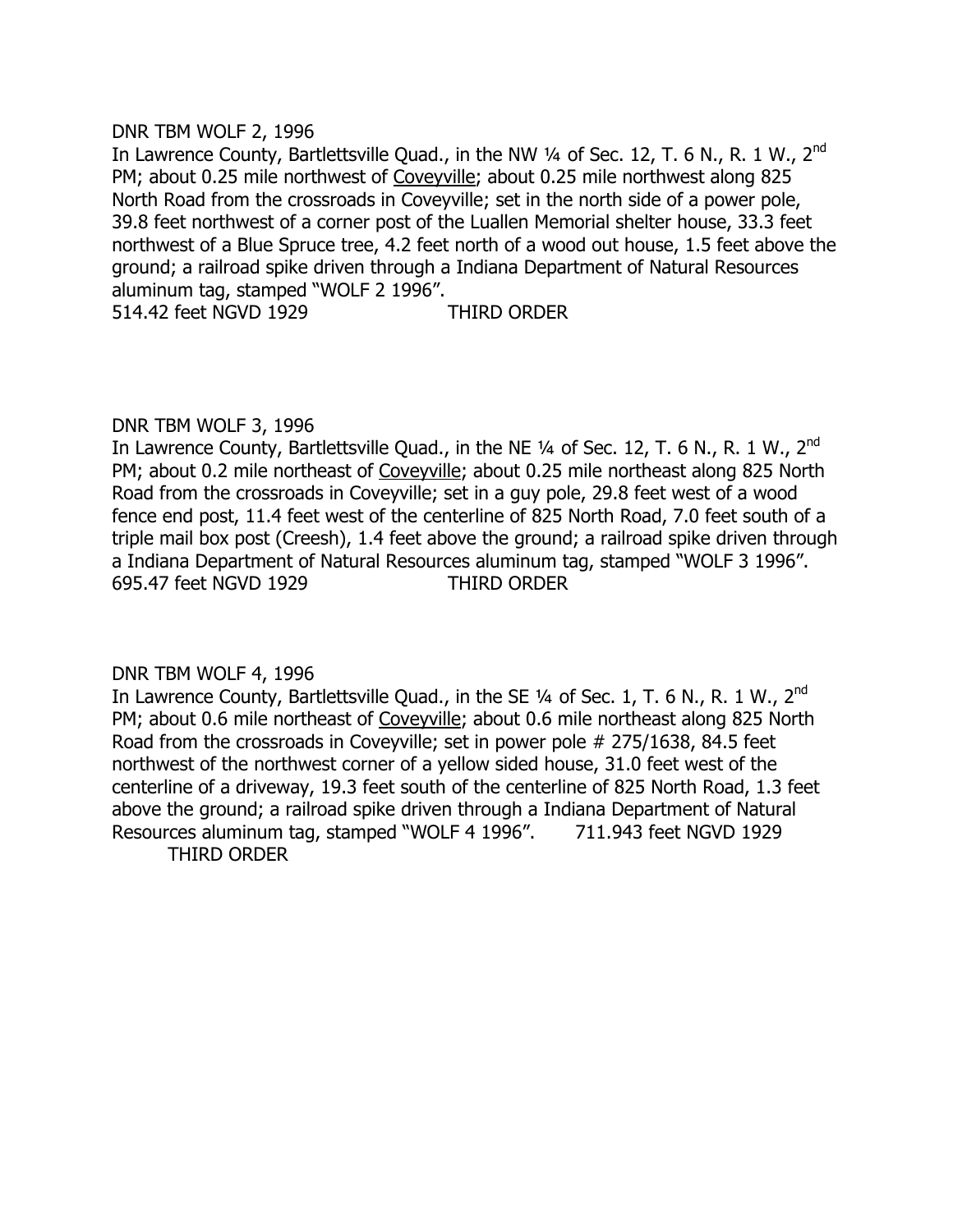### DNR TBM WOLF 5, 1996

In Lawrence County, Bartlettsville Quad., in the SW  $\frac{1}{4}$  of Sec. 6, T. 6 N., R. 1 E., 2<sup>nd</sup> PM; about 1.1 miles northeast of Coveyville; about 1.2 miles generally northeast along 825 North Road from the crossroads in Coveyville; set in the north side of a power pole, 77.0 feet southwest of the centerline of a driveway, 44.4 feet northeast of the northeast corner of a tin out building, 20.8 feet south of the centerline of 825 North Road, 1.2 feet above the ground; a railroad spike driven through a Indiana Department of Natural Resources aluminum tag, stamped "WOLF 5 1996". 725.703 feet NGVD 1929 THIRD ORDER

# DNR TBM WOLF 6, 1996

In Lawrence County, Bartlettsville Quad., in the NW  $\frac{1}{4}$  of Sec. 6, T. 6 N., R. 1 E., 2<sup>nd</sup> PM; about 1.4 miles northeast of Coveyville; about 1.5 miles generally northeast along 825 North Road from the crossroads in Coveyville; set in the west side of power pole # B 1081, 81.3 feet north of the centerline of a driveway, 24.2 feet east of the "Wilma Gerkin" mail box post, 12.9 feet east of the centerline of 825 North Road, 2.8 feet above the ground; a railroad spike driven through a Indiana Department of Natural Resources aluminum tag, stamped "WOLF 6 1996". 729.495 feet NGVD 1929 THIRD ORDER

# US CORPS OF ENGINEERS BENCH MARK

In Lawrence County, Mitchell Quad., in the NW  $\frac{1}{4}$  of Sec. 33, T. 4 N., R. 1 E., 2<sup>nd</sup> PM; about 3.5 miles east of Mitchell; at the Spring Mill State Park, at the Spring Mill Lake dam; set in the top of the northeast end of the southeast concrete abutment of the dam, 0.8 foot southwest of the northwest end of the east wingwall of the bridge, 0.5 foot southeast of the northwest face of the abutment; a US Corps of Engineers bronze tablet, not stamped. 508.61 feet NGVD 1929 THIRD ORDER

# DNR TBM 1-00483, 1983

In Lawrence County, Mitchell Quad., in the NW  $\frac{1}{4}$  of Sec. 33, T. 4 N., R. 1 E., 2<sup>nd</sup> PM; about 3.5 miles east of Mitchell; at the Spring Mill State Park, at the 3 span stone arch bridge over Spring Mill Lake, at the southwest corner of the bridge; set on top of the stone guardrail wall, 17 feet west of the centerline of Spring Mill Road, 0.4 foot north of the south end of the stone guardrail wall; a chiseled cross.

513.763 feet NGVD 1929 THIRD ORDER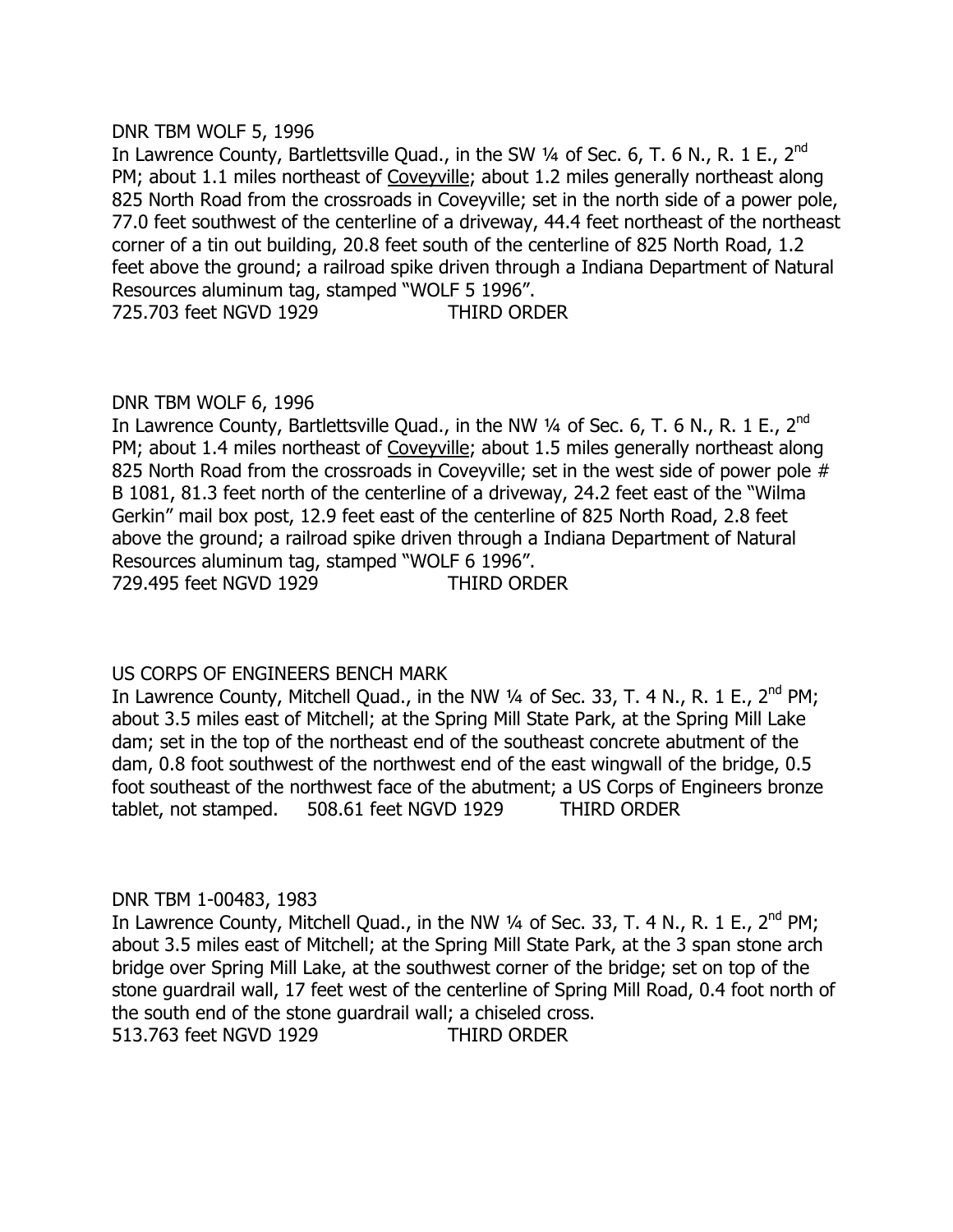### IDNR TBM L-WOOD 1 2002

In Lawrence County, Norman Quad., in the North 1/2 of sec. 11, T. 5 N., R. 1 E.  $2<sup>nd</sup>$  P. M. About 3.4 miles south of Heltonville, Indiana. Starting from the intersection of S. R. 446 and Erie Church Road; thence west 2.0 miles to TBM on the south side of Erie Church Road, set in the north side of power pole # 15N21E1. 34.0 feet southeast of east most gate post, 15 feet south of the centerline of the road, 13.0 feet west of guide wire to the ground, about 1.4 feet above the ground, A railroad spike through an aluminum tag stamped "IDNR TBM L-WOOD 1 2002" 638.848 Feet NGVD 1929 3rd Order 638.46 Feet NAVD 1988 Corpscon Conversion

# IDNR TBM L-WOOD 2 2002

In Lawrence County, Bartlettsville Quad., in the SE 1/4 of sec. 8, T. 5 N., R. 1 E.  $2^{nd}$  P. M. About 2.9 miles east of Bedford, Indiana. Set in the southeast  $\frac{1}{4}$  of the intersection of U. S. 50 and drive to Leatherwood Creek Estates. Set in the north side of a power pole. 33.5 feet south of the centerline of U. S. 50, 60 feet east of the centerline of subdivision drive, 4 feet north of a white fence, 11.5 feet east of angle post in fence, about 1.3 feet above the ground. A railroad spike through an aluminum tag stamped "IDNR TBM L-WOOD 2 2002" 660.638 Feet NGVD 1929 3rd Order 660.25 Feet NAVD 1988 Corpscon Conversion

# IDNR TBM L-WOOD 3 2002

In Lawrence County, Bartlettsville Quad., in the SE 1/4 of sec. 9, T. 5 N., R. 1 E.  $2^{nd}$  P. M. About 4 miles east of Bedford, Indiana. Set in the SW  $\frac{1}{4}$  of the intersection of U. S. 50 and drive to Glenview Subdivision. Starting from the intersection of U. S. 50 and 350 East Road; thence 0.4 miles east along U. S. 50 to the Glenview Subdivision. Set in the north side of a power pole # 145. 46.5 feet west of the centerline of Glenview Drive, 31.5 feet south of the centerline of U. S. 50, 22.0 feet northwest of the north most corner brick sign post, about 1.3 feet above the ground. A railroad spike through an aluminum tag stamped "IDNR TBM L-WOOD 3 2002" 682.405 Feet NGVD 1929 3rd Order 682.02 Feet NAVD 1988 Corpscon Conversion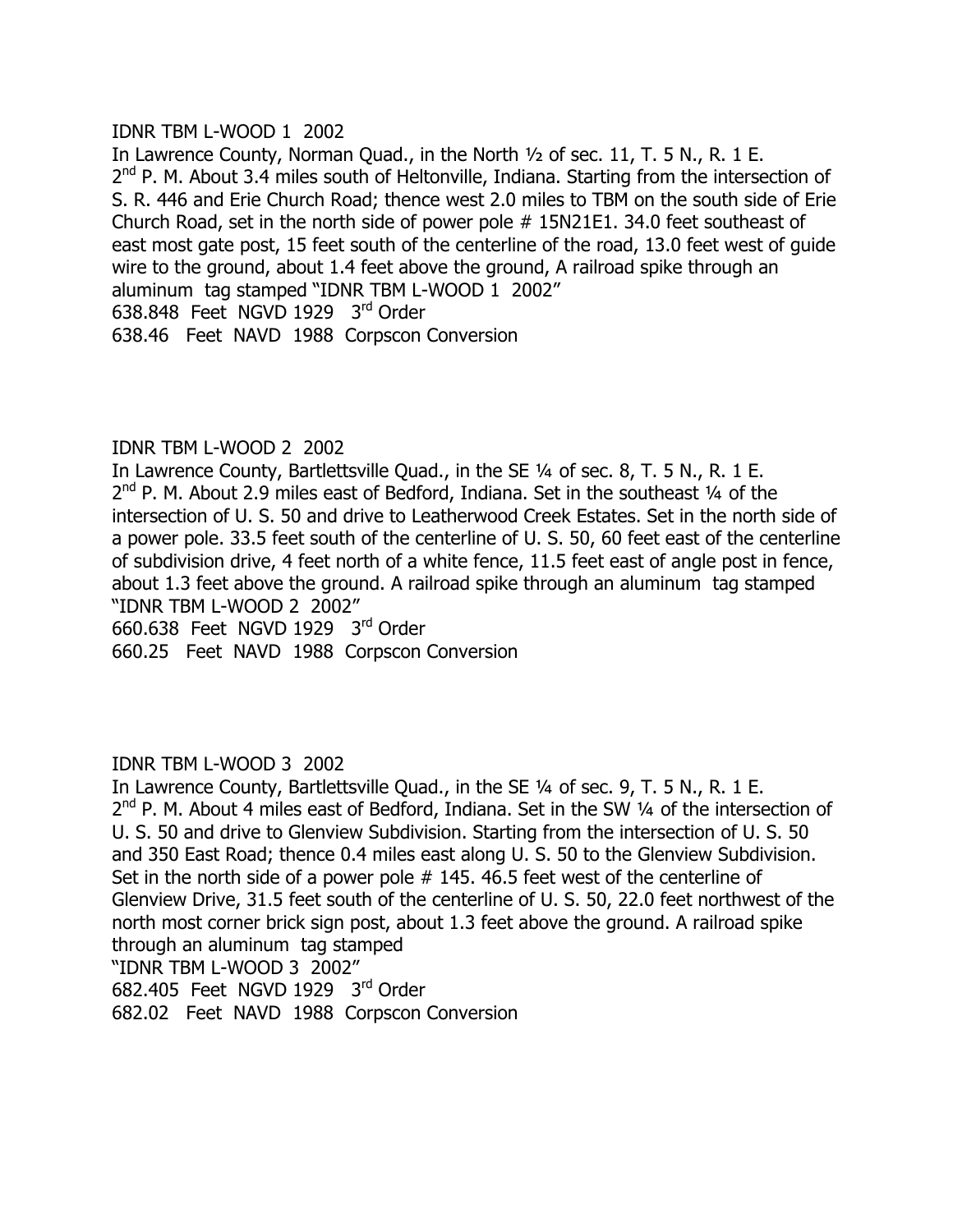### IDNR TBM L-WOOD 4 2002

In Lawrence County, Bartlettsville Quad., in the South 1/2 of sec. 10, T. 5 N., R. 1 E.  $2^{nd}$  P. M. About 4.5 miles east of Bedford, Indiana. Set in the NE  $\frac{1}{4}$  of the intersection of U. S. 50 and 450 East Road. Set in the south side of a power pole. 77.5 feet east of the centerline of 450 East Road, 34 feet north of the centerline of U. S. 50, 25 feet east-northeast of steel stoplight pole, about 1.5 feet above the ground. A railroad spike through an aluminum tag stamped "IDNR TBM L-WOOD 4 2002" 661.047 Feet NGVD 1929 3rd Order 660.66 Feet NAVD 1988 Corpscon Conversion

### IDNR TBM UE 636

In Lawrence County, Bartlettsville Quad., in the SW 1/4 of sec. 11, T. 5 N., R. 1 E.  $2^{nd}$  P. M. About 5.2 miles east of Bedford, Indiana. Set in the top of the northwest concrete wingwall of the U. S. 50 bridge over the South Fork Leatherwood Creek. 18.5 feet north of the centerline of U. S. 50, 2 feet north of the steel guardrail. Set in the west side of the northwest abutment, 0.8 foot north of the north wingwall, 0.1 foot east of the west face of the concrete wingwall, about level with the bridge deck. A chiseled Square.

636.025 Feet NGVD 1929 3rd Order 635.64 Feet NAVD 1988 Corpscon Conversion

# USGS BM 1 WTR 1934

In Lawrence County, Bedford east Quad., in the NW 1/4 of sec. 17, T. 5 N., R. 1 E.  $2<sup>nd</sup>$  P. M. About 2.2 miles east of Bedford, Indiana. Set in the southwest  $\frac{1}{4}$  of the intersection of U. S. 50 and Ikered Lane. Set on top of a concrete post. 35 feet west of the centerline of Ikered Lane. 34.5 feet south of the centerline of U. S. 50, 10 feet east of U. S. 50 Right-of-Way marker, 37.5 feet northwest of Irked Lane Right-of-Way marker(about 0.5 foot above the ground), Set in a flower patch with the James Gregory House sign. A USGS benchmark tablet stamped. "1 WTR 1934 631" 631.503 Feet NGVD 1929 3rd Order 631.12 Feet NAVD 1988 Corpscon Conversion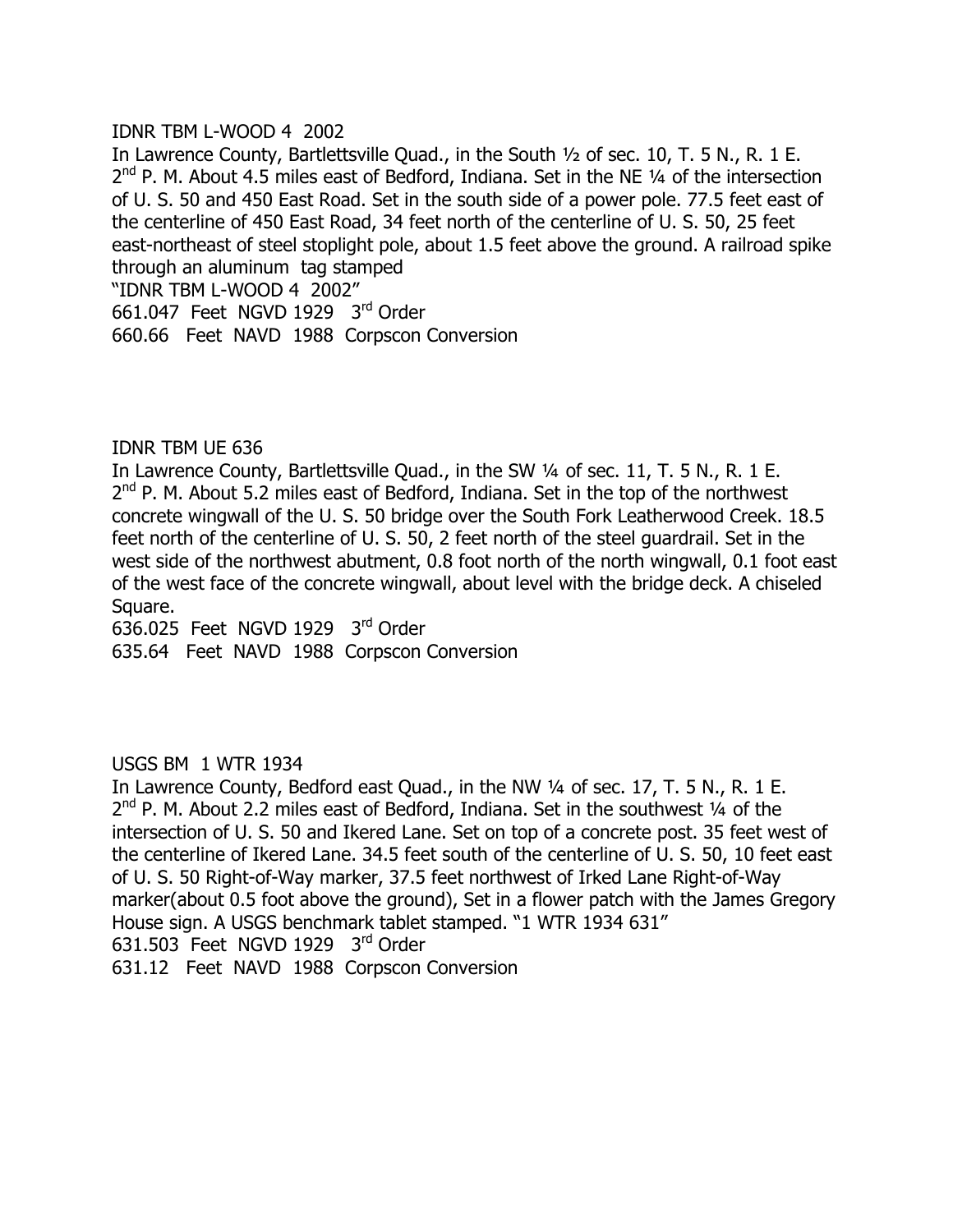# IDNR TBM EFKWH 5 2005

In Lawrence County, Tunnelton Quad., Set in the NE 1/4 of section 22, T. 4 N., R. 2 E.,  $2<sup>nd</sup>$  P. M. Set on the south side of Ft. Ritner. Set on the southwest concrete wingwall of the concrete culvert under a county road. 78.5 feet south of the south face of the concrete B & O Railroad bridge over a north - south county road and ditch leading to the concrete culvert, 13.5 feet south of the centerline of the east  $-$  west county road, 0.6 feet south of the north face of the concrete wingwall, 1.0 foot east of the west face of the wingwall, 1.0 foot west of the east face of the wingwall. About level with the road. A cut triangle. 608.878 feet NGVD 1929 3rd Order

# IDNR TBM 31005 2005

In Lawrence County, Bedford West Quad., Set in the SW 1/4 of section 16, T. 5 N., R. 1 W.,  $2^{nd}$  P. M. About  $\pm$  1.5 miles west of Bedford, Indiana. About 0.6 mile west along S. R. 158 from the intersection of S. R. 37 and S. R. 158 to the S. R. 158 bridge over Salt Creek. Set on top of the west end of the north concrete guardrail of the bridge. 16.5 feet north of the centerline of S. R. 158, 0.8 foot east of the west face of the north concrete guardrail, about 2.9 feet above the highway. A chiseled triangle. 518, 954 feet NGVD 1929 3rd Order

# IDOH BM V760 47

In Lawrence County, Bedford West Quad, set in the NW 1/4 of section 34, T. 5 N., R. 1 W., 2<sup>nd</sup> P. M. About 2.5 miles southwest of Bedford, Indiana. Set at the S. R. 37 and U. S. 50 bridge over the East Fork White River. Set on top of the east end of the north concrete guardrail for the north bound S. R. 37 bridge. 18 feet north of the centerline of north bound S. R. 37, 47.2 feet west of the end of the steel guardrail, 0.4 feet south of the north face of the concrete guardrail, about 3 feet above the road. A standard INDIANA DEPARTMENT OF HIGHWAYS tablet stamped "V760 47" 3rd Order 526.760 feet NGVD 1929 **(Mark Destroyed–Verified 3-29-05)**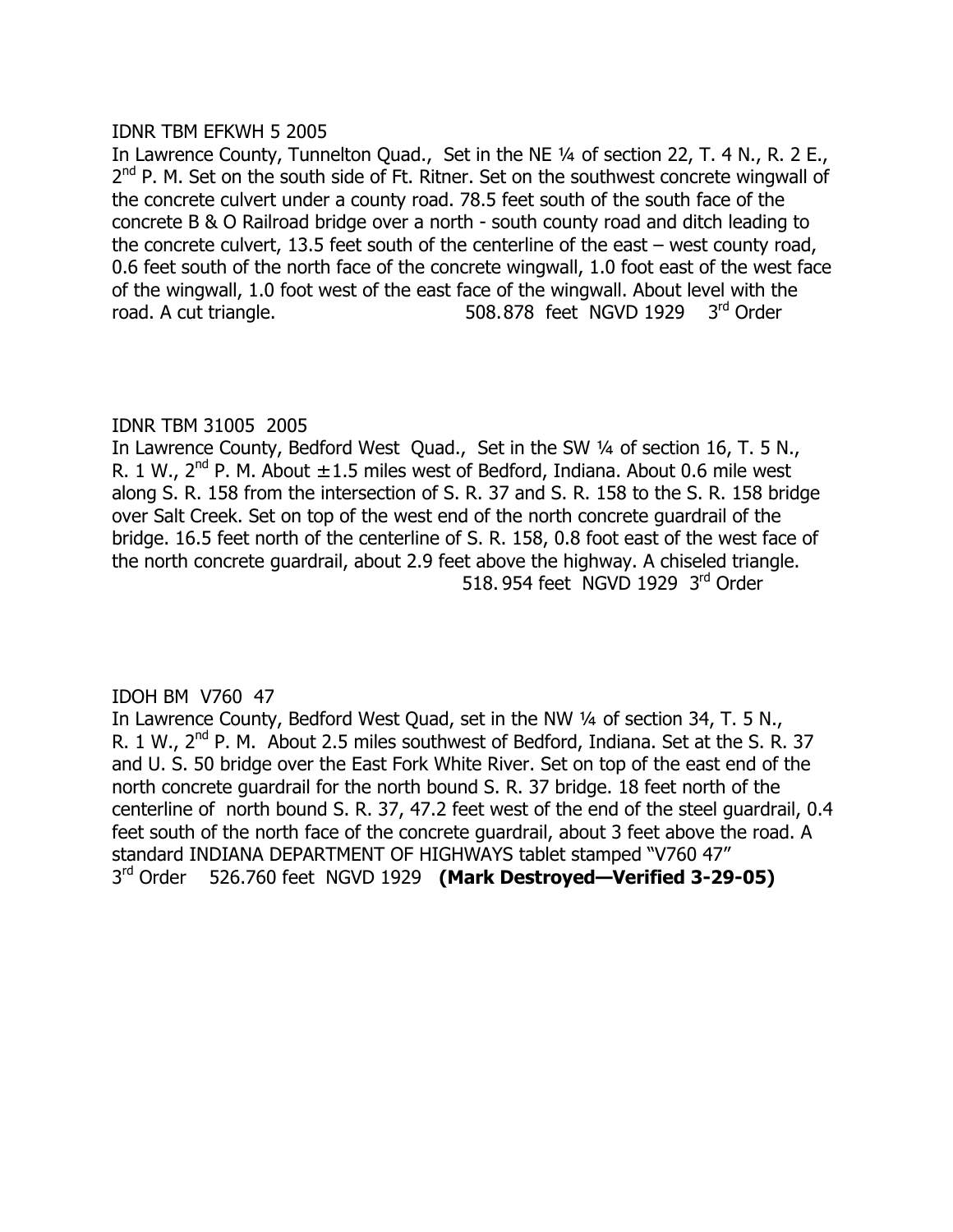# IDOT BM V991 47

In Lawrence County, Bedford West Quad, set in the NW 1/4 of section 34, T. 5 N., R. 1 W.,  $2^{nd}$  P. M. About 2.5 miles southwest of Bedford, Indiana. Set on the west side of the S. R. 37 and U. S. 50 bridge over the East Fork White River. Set on the southwest end of the north concrete guardrail of the north bound S. R. 37 and U. S. 50 bridge. 17.5 feet northerly of the centerline of north S. R. 37 bridge, 0.9 feet northeast of the southwest end of the concrete guardrail, 0.4 feet southerly of the northerly face of the guardrail, about 2.8 feet above the highway. An IDOT BM tablet stamped "V991 47" (Note: The Stamping on this tablet is very hard to read and may be different than V991 47)  $3^{\text{rd}}$  Order  $526.885$  feet NGVD 1929

# IDOH BM V733 47

In Lawrence County, Bedford West Quad, set in the NW 1/4 of section 12, T. 4 N., R. 2 W., 2<sup>nd</sup> P. M. About 4.5 miles southwest of Bedford, Indiana. Set at the 400 South Road (Stumphole) bridge over the East Fork White River. Set on top of the southeast concrete abutment of the bridge. 16 feet south of the centerline of the bridge, 16.2 feet east of the west face of the abutment, 0.7 foot north of the south face of the abutment, about 3 feet below top of the concrete guardrail. A standard INDIANA DEPARTMENT OF HIGHWAYS tablet stamped "V733 47"

3<sup>rd</sup> Order 505.019 feet NGVD 1929

# IDNR TBM EFWR 100 1996

In Lawrence County, Williams Quad, set in the SE 1/4 of section 4, T. 4 N., R. 2 W.,  $2<sup>nd</sup>$  P. M. About 0.7 mile East of Williams, Indiana. Starting at the intersection of S. R. 450 and County Road at the Railroad bridge over S. R. 450; thence easterly along the County road to intersection of a railroad bridge over the County Road. Set in the center north most bridge support. 7 feet east of the south bound lane under the bridge, 6.5 feet west of the centerline of the north bound lane under the bridge, 14.6 feet west of a wooden retaining wall, 2.4 feet below Yellow and Black bridge sign, about 2.4 feet above the road surface. A railroad spike through an aluminum tag stamped "EFWR 100 1996" 3<sup>rd</sup> Order 489.155 feet NGVD 1929